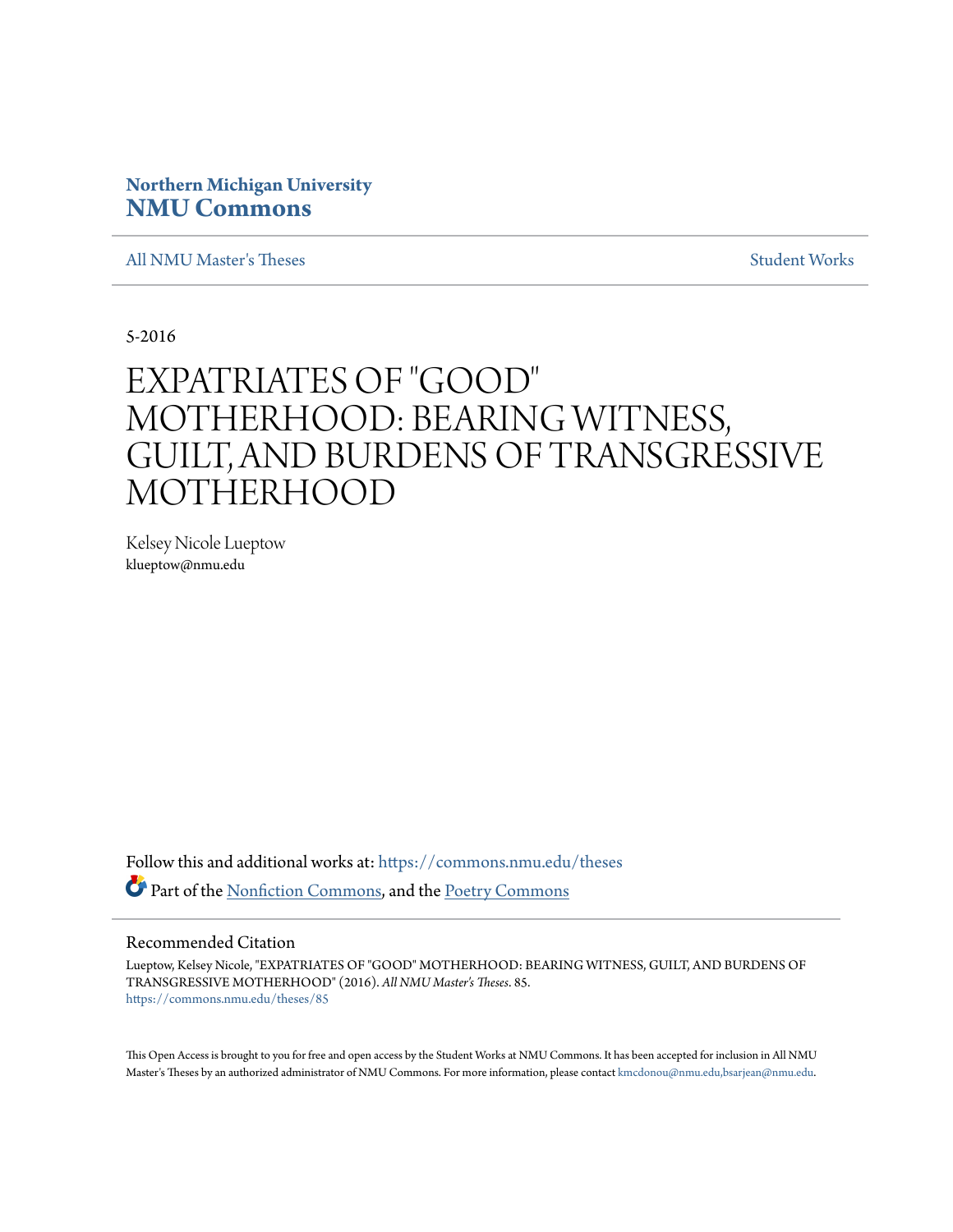### EXPATRIATES OF "GOOD" MOTHERHOOD: BEARING WITNESS, GUILT, AND BURDENS OF TRANSGRESSIVE **MOTHERHOOD**

By

Kelsey Nicole Lueptow

# THESIS

Submitted to Northern Michigan University In partial fulfillment of the requirements For the degree of

### MASTER OF ARTS

Office of Graduate Education and Research

May 2016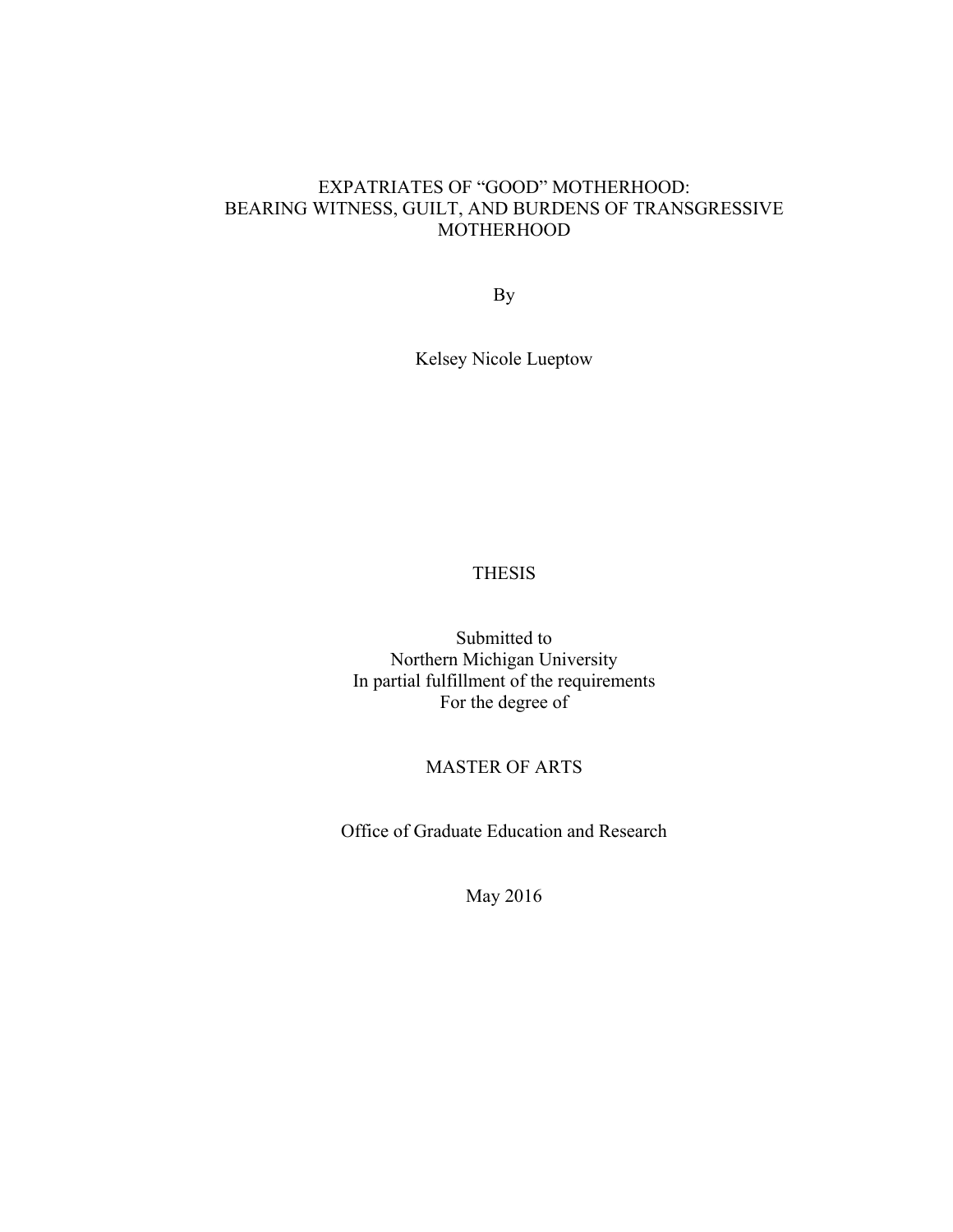# SIGNATURE APPROVAL FORM

# EXPATRIATES OF "GOOD" MOTHERHOOD: BEARING WITNESS, GUILT, AND BURDENS OF TRANSGRESSIVE MOTHERHOOD

This thesis by Kelsey Nicole Lueptow is recommended for approval by the student's Thesis Committee and Department Head in the Department of English and by the Assistant Provost of Graduate Education and Research.

| Committee Chair: Dr. Lisa Eckert |  |
|----------------------------------|--|
|                                  |  |
|                                  |  |
|                                  |  |
| First Reader: Jennifer Howard    |  |
|                                  |  |
|                                  |  |
|                                  |  |
| Second Reader (if required):     |  |
|                                  |  |
|                                  |  |
|                                  |  |
| Department Head: Dr. Lynn Domina |  |
|                                  |  |
|                                  |  |
|                                  |  |
| Dr. Robert J. Winn               |  |

Interim Assistant Provost of Graduate Education and Research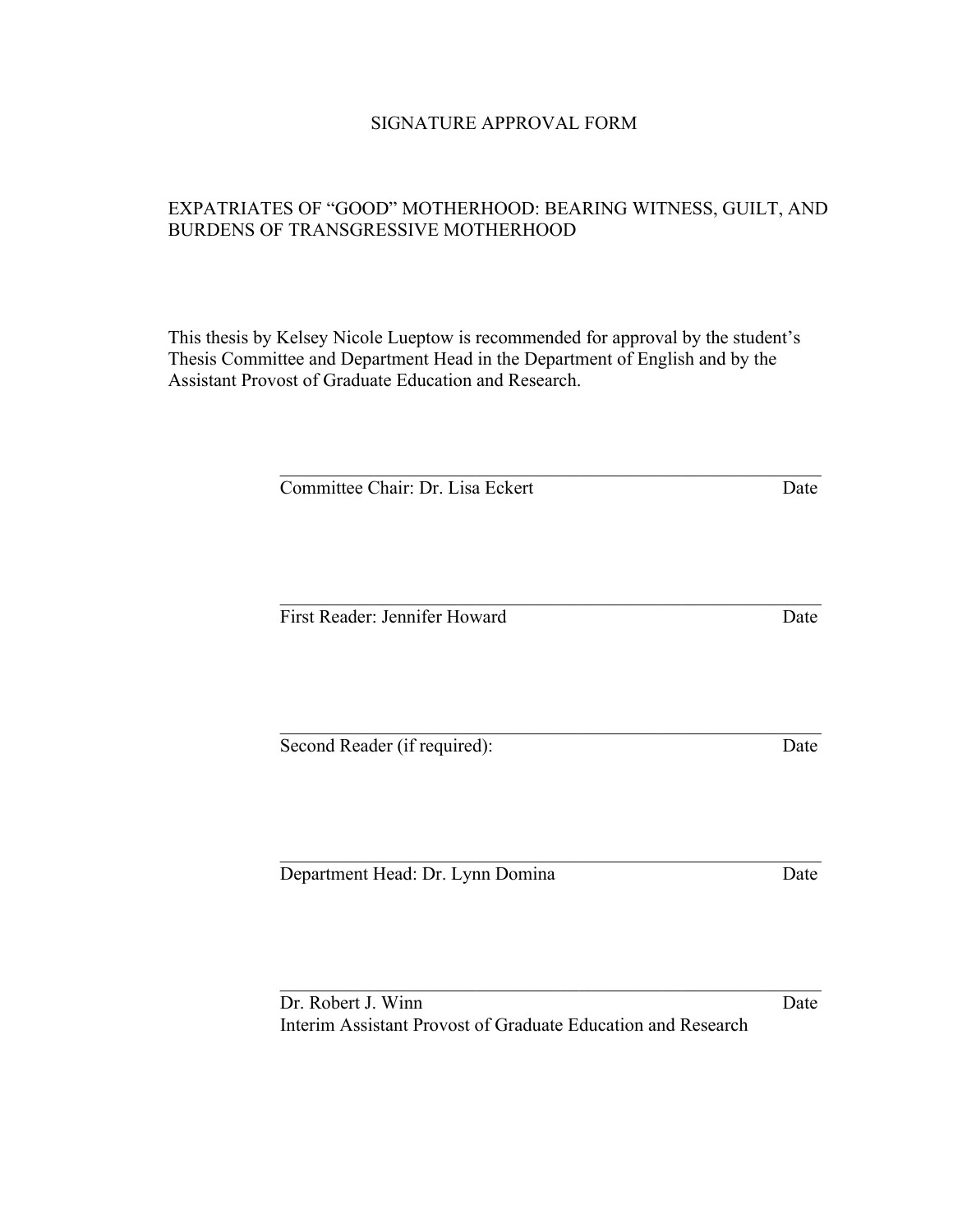### ABSTRACT

### EXPATRIATES OF "GOOD" MOTHERHOOD:

### BEARING WITNESS, GUILT, AND BURDENS OF TRANSGRESSIVE

### **MOTHERHOOD**

### BY

### KELSEY NICOLE LUEPTOW

To be an expatriate requires emotional stamina to withstand culture shock, loneliness, and self-doubt. To be an expatriate of "good" motherhood is no less shocking, no less lonely, and no less anxiety-inducing. This collection braids original creative pieces with critical inquiry into the roots of disorienting riptides of motherhood mythology. The creative pieces include flash nonfiction essays and poetry; the critical inquiry explores historical narratives, critical theory, feminist theory, and literary narratives. By braiding these different forms, the work aims to create a collage of cultural artifacts, whose composition can better illuminate the darkest corners of elusive motherhood mythology.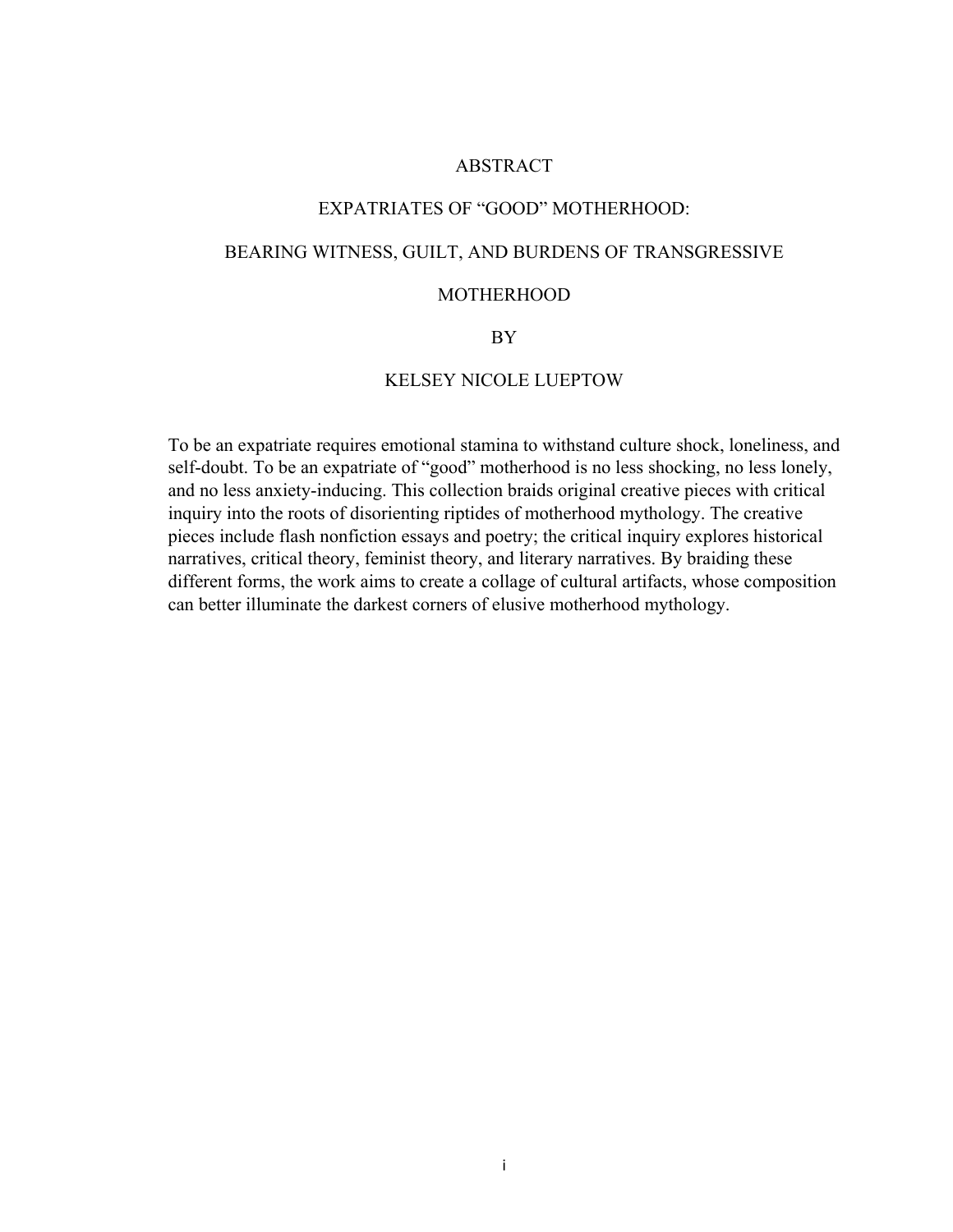Copyright

# KELSEY NICOLE LUEPTOW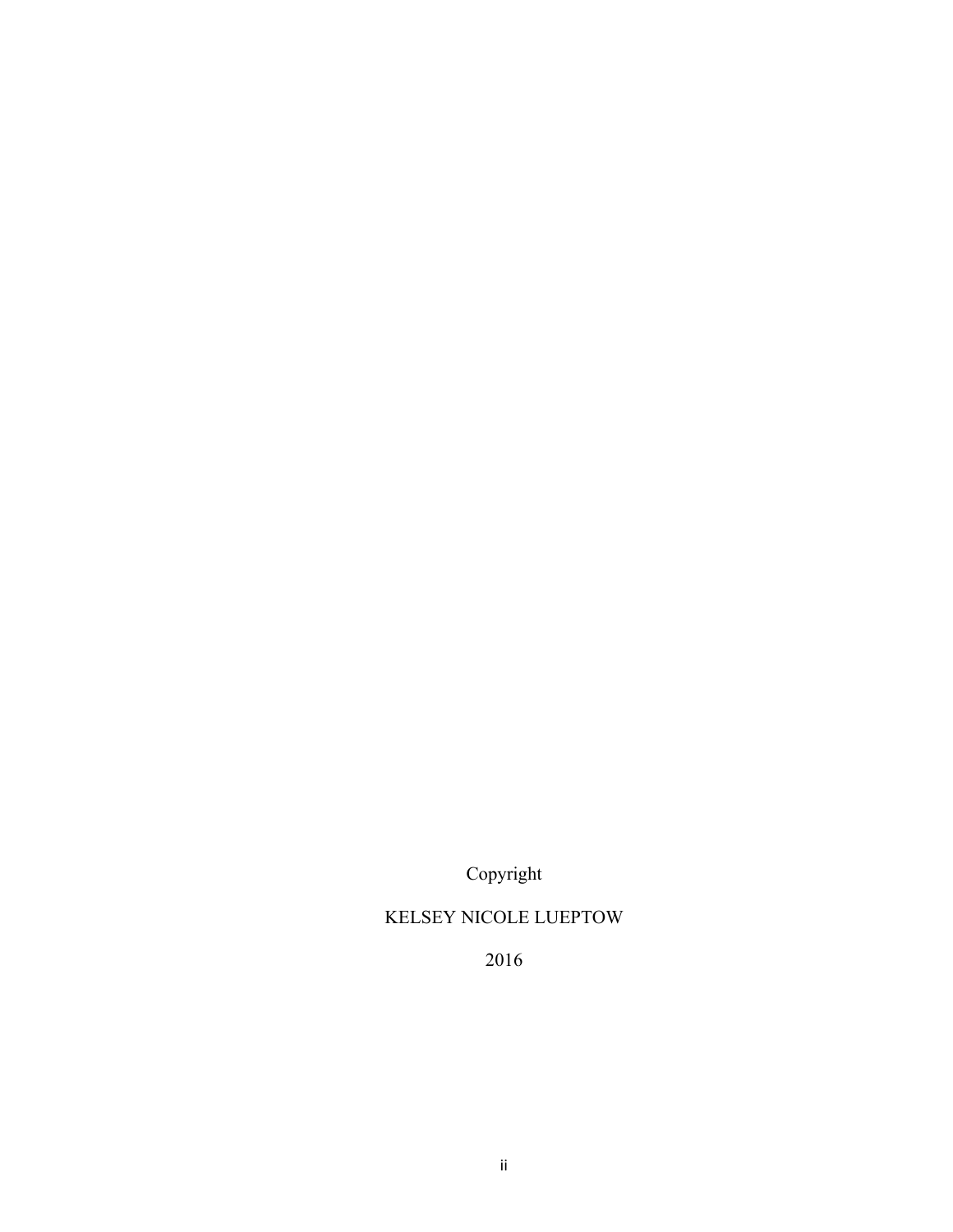#### ACKNOWLEDGMENTS

The author would like to thank her thesis director, Dr. Lisa Eckert for her endless insight and support throughout the research and composition of this project; Jennifer Howard, thesis reader and creative writing instructor who first encouraged a complex exploration of motherhood in flash nonfiction; her parents, Barbara and Randal Lueptow for a lifetime of wisdom and support; and, her beautiful, inspirational son. Without the assistance and guidance of this network, this thesis would not be possible.

This thesis follows the format prescribed by the APA Style Manual and the Department of English.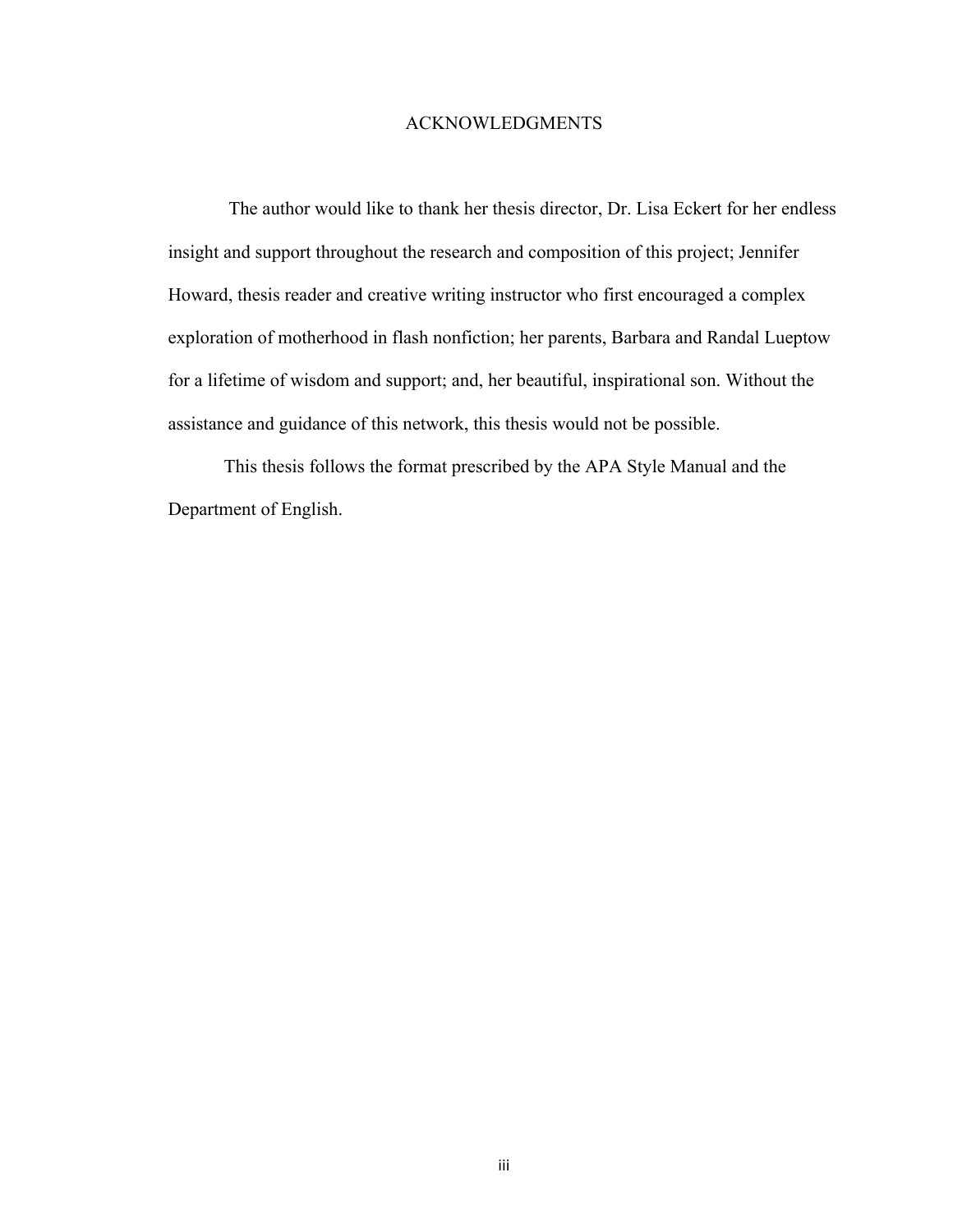# **TABLE OF CONTENTS**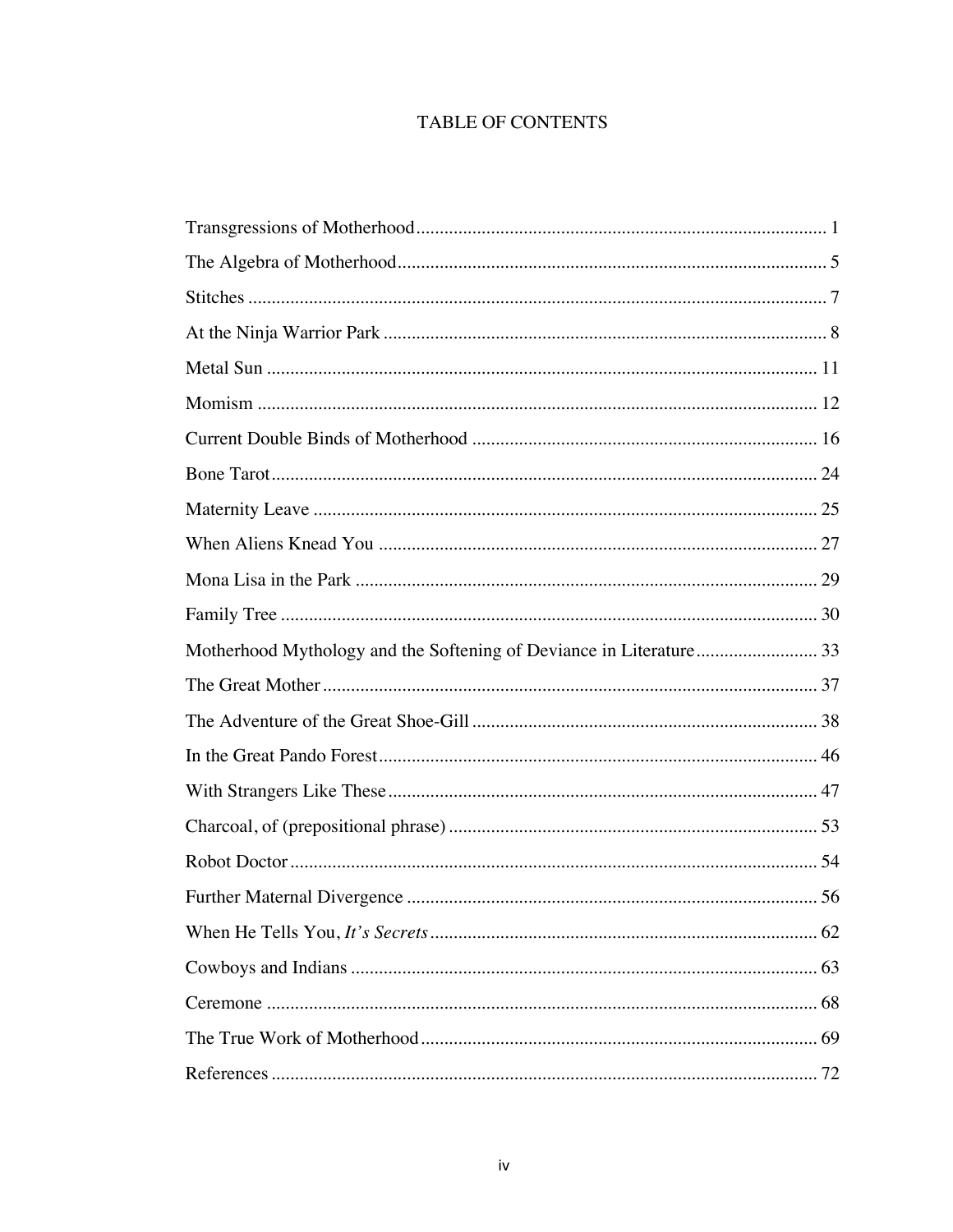#### **Transgressions of Motherhood**

The questions that arise throughout the development of maternal identity feel endless. Everyday brings new anxieties and needs: at what point should I call a doctor? When should he *really* start solid foods or dentist appointments? The questions of marginalized mothers can be quite different. How hungry can I become before I have to claim WIC? Which cashiers don't make a face at my food stamps? What might my child's other parent use against me in court? Amongst all of these questions and anxieties, it took years before I even considered what Joanne Frye poses in *Biting the Moon: A Memoir of Feminism and Motherhood*: "What does it mean to be a mother and a self at the same time? . . . How does my experience as a single mother shed light on the notion of a mother-self . . . ?" Mainly, I hadn't asked these questions because being a "self" had not occurred to me yet. Being a mother, a palatable mother, a praised and well-liked mother, that was my main goal for the first few years. These excerpts from Frye's work instigate my own project questioning cultural constructions of appropriate motherhood and how they affect literature on the subject.

Current discussions of family values and motherhood invoke iconic ideals of tradition and denounce deviance as an undercutting of society in general, creating a deeply complex mythical creature: the perfect mother. A brutally independent and professionally-fueled academic mother such as Dr. Frye diverges from that perfection. I, as a young student-academic mother, also diverge from the ideal. Deconstructing the mythos of this and other familial constructs in terms of history and theory can help access ways in which the literary canon—even if one includes within it transgressive authors such as Dr. Frye and Sylvia Plath—restricts the diverse voices and experiences of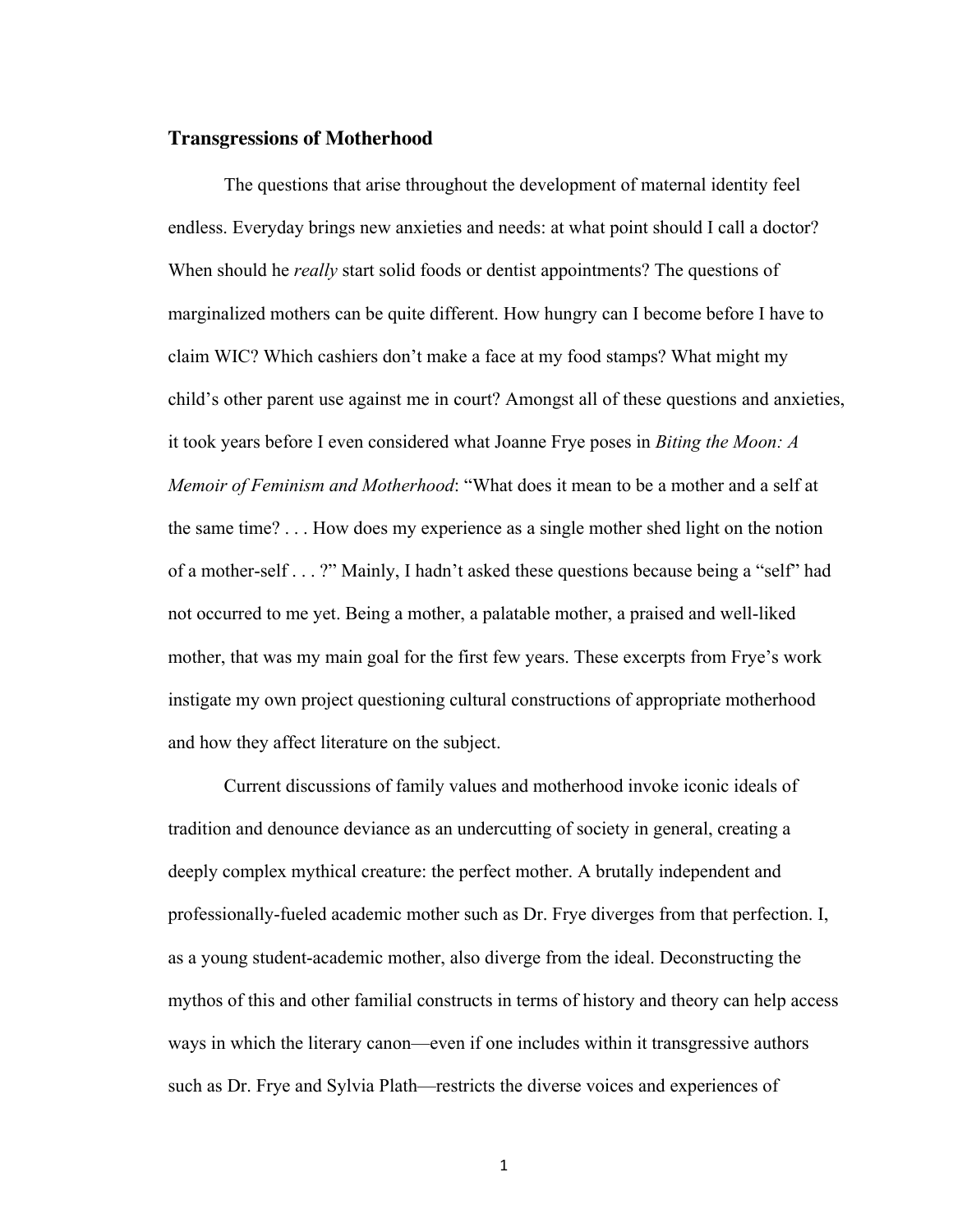womanhood. The effects of this oppression branch out from stigmatization to internalizing stereotypes that can physically and psychologically harm families, and more specifically, mothers.

This project works to trace cultural narratives of "good" motherhood as they have evolved through history, identify some key manifestations of culturally defined motherhood in literature, and craft new narratives of creative nonfiction and poetry to further illustrate these new metacognitive meditations on cultural pressures of "good" motherhood. The analysis of historical motherhood narratives will trace issues of binarism, privilege, and stigmatization. The literary representations of motherhood in Dr. Frye's memoir and Sylvia Plath's poetry will be mined as cultural artifacts that demonstrate the effects of maternal pressures to conform and perform appropriately. The original creative works strive to demonstrate the conflicts explored in the academic analysis in a new artifact using flash nonfiction and poetry. The braided formal structure demonstrates a mother interpellates through various identities of subjectivity and subjugation, according to Louis Althusser's "Ideology and Ideological State Apparatuses (Notes towards an Investigation)" (1972, p. 175). The creative works also seek to demonstrate the conflict between subjectivity and subjugation, and the inability to view one's own motherhood outside the cultural ideology, regardless of subversive lifestyle decisions.

The myth of the perfect mother creates a far-reaching web of confusion, guilt, and self-deprecation that can make it hard to function. Any woman who does not fit the iconic "traditional" motherhood mold faces a myriad of problematic assumptions on a daily basis about why she is not part of a glittering white, middle class, nuclear family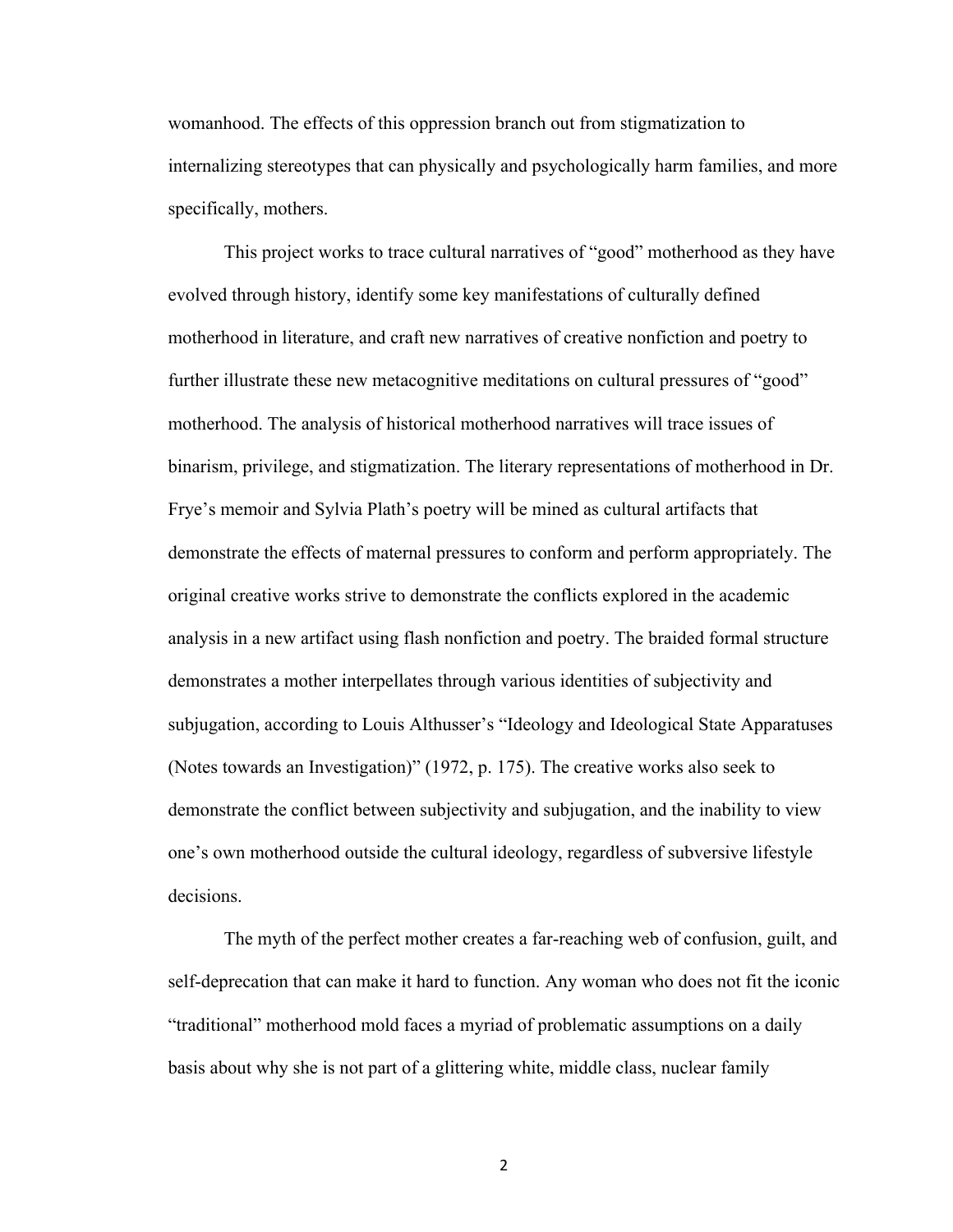reminiscent of the 1950s American sitcom-moms. However, Stephanie Coontz explains in *The Way We Never Were* that motherhood myths of "tradition" ignore that historically women never relied exclusively on a nuclear family for all fulfillment and support (1992, p. 65). In fact, Coontz claims that the "traditional family" is a collage made from the mid-19<sup>th</sup> Century white middle class family and the diametrically opposed 1920s ideals of family to create a unique family structure that briefly existed for small demographics in the 1950s and became iconic due to the power of television in the collective memory (1992, p.9). Shari L. Thurer asserts in *The Myths of Motherhood* that the myth arose from a Victorian family structure robbed of romance (1994, p. 251). Both historians agree, however, that the traditional family structure is a mirage, at best; it is a "dysfunctional" cornerstone to impossible maternal expectations with lasting damage to health and happiness of families, at worst (Coontz, 1994, p. 210).

This myth of "traditional motherhood" is a direct descendent of encroaching patriarchal ideals on a historically empowering identity. Thurer explains that "Neolithic women were respected and seemed to respect their children," and that they retained a respected, autonomous place in society well through 600 B.C. when patriarchy began rooting itself in Europe (pp. 17, 26). From 600 B.C. through the  $20<sup>th</sup>$  Century, the shift from worshipping goddesses such as the Great Mother, an icon of female strength and purpose, toward viewing women as a "stop on the assembly line of baby production" was largely attributed to the implementation of patriarchal practices (Thurer, 1994, pp. 1, 29). By shifting the lens from considering tradition as a reference to patriarchal American motherhood toward considering tradition as a reference to all motherhood practices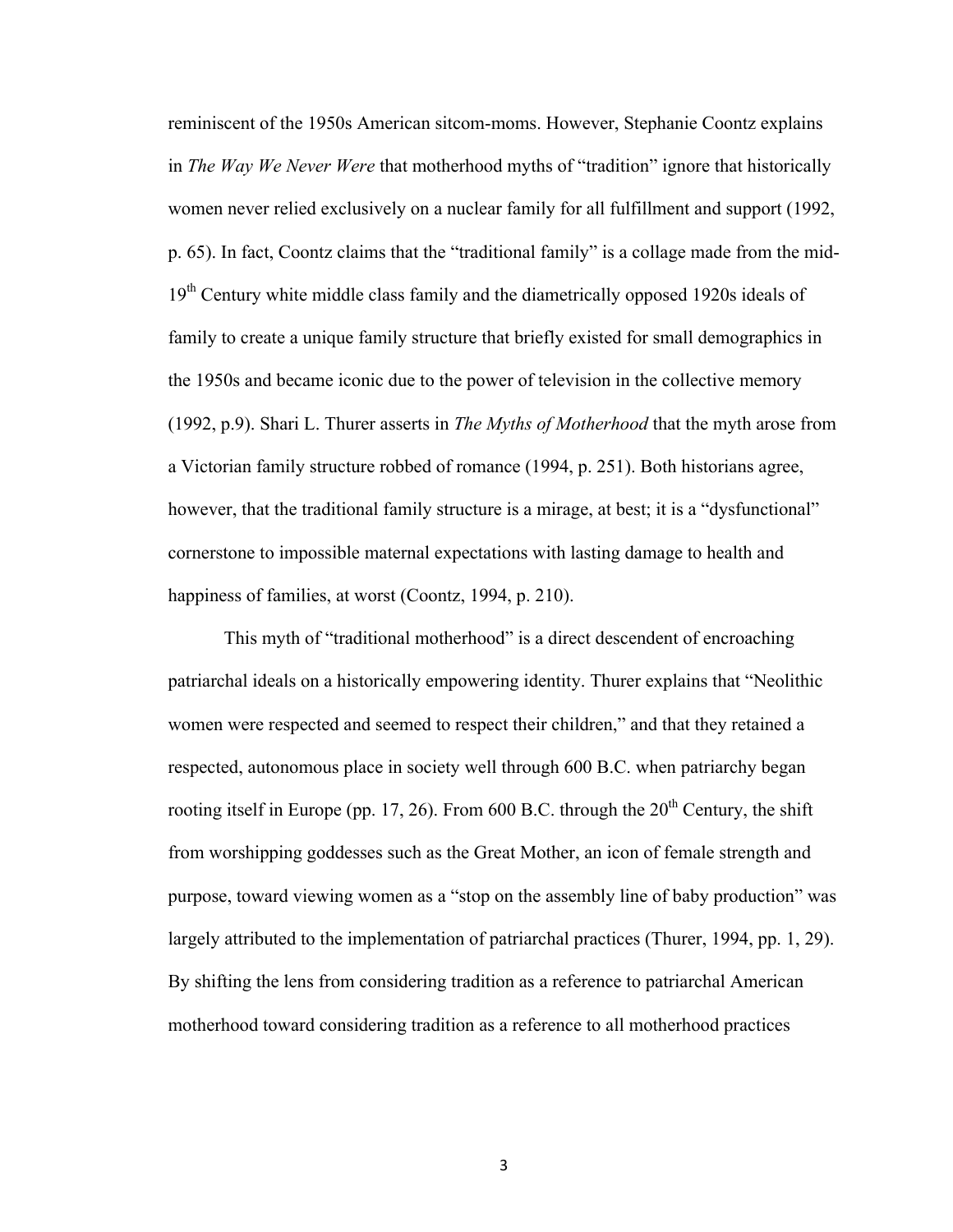throughout time and place, the patriarchal ideal of 1950s sitcom mom seems laughable. Instead it seems more traditional to respect motherhood as an active and powerful station.

Once patriarchy did take root as a dominant cultural ideology and family structure through much of Europe and later America, the demands on motherhood became complex, far-reaching, and subjugated. During the 1800-1900s, motherhood shifted to scientific ideals where mothers were expected to consult experts and develop complex knowledge of the latest parenting literature (Kinser, 2010, p. 39; Thurer, 1994, pp. 225- 226). This shift credited women with specialized knowledge necessary to parent, but it also subordinated them to the superior knowledge of male doctors, which undermined and eradicated centuries' worth of lived female experience that had previously been held as expertise by midwives and communities of women. So it was really a demotion with stringent restrictions constantly changing as the professional opinions changed. The 1940s-1980s showed a shift from scientific parenting to "cuddly, twenty-four-hour 'permisiveness,'" which may seem easy and natural, but can be at least as suffocating to live up to (Thurer, 1994, p. 24). The inclination to view lenient and nurturing motherhood as easier assumes that women are inherently nurturing. However, this maternal expectation actually suppresses basic human emotion of mothers. No matter one's own feelings – frustration, anger, sadness – a mother must always be "cuddly" and understanding inside that family structure. It also shows how sharply the myths of appropriate motherhood can turn, which demonstrates how the myths are culturally constructed, stringent, and to a large extent, arbitrary.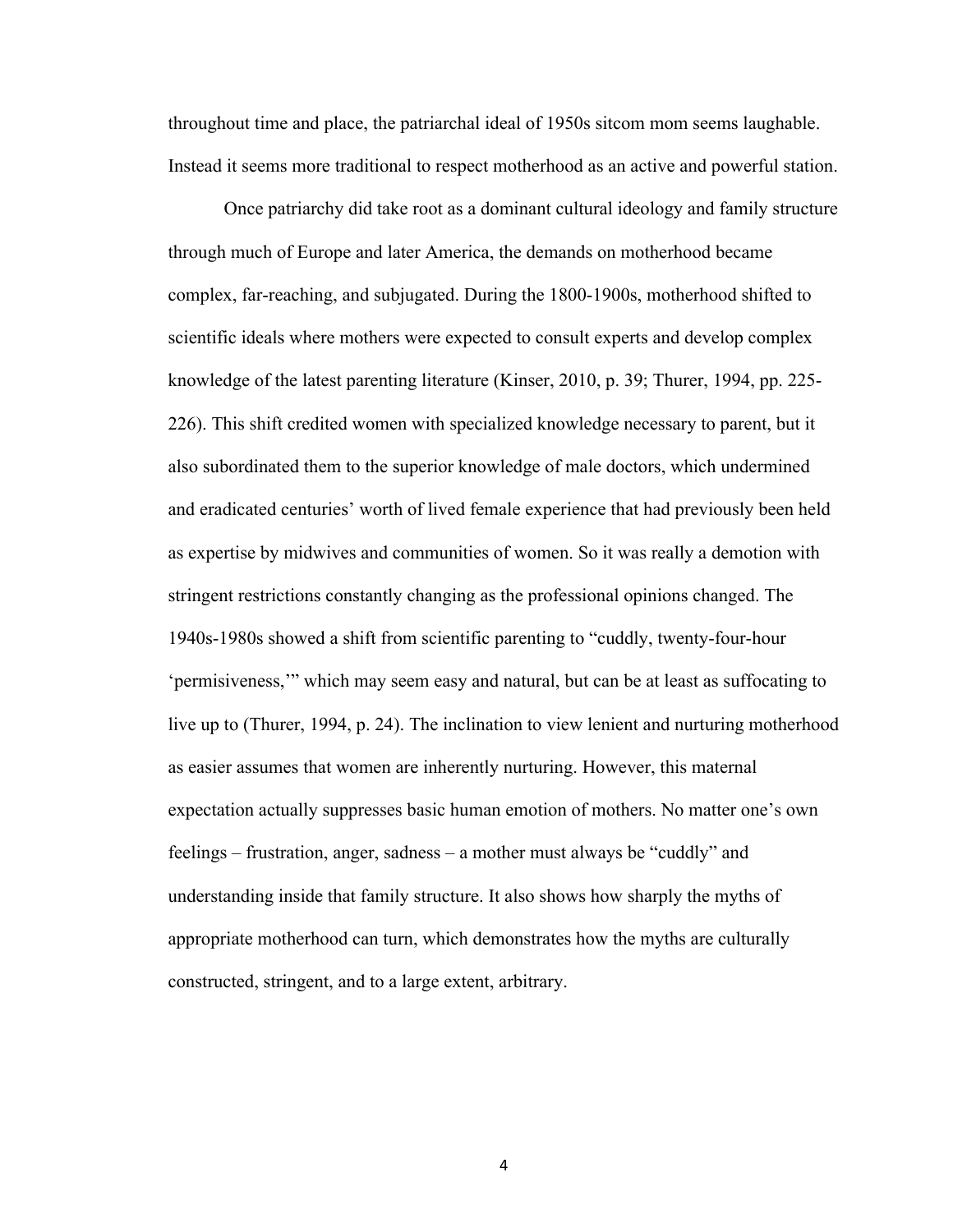### **The Algebra of Motherhood**

I'm on my knees in my son's empty bedroom. I'm kneading scraps of Kleenex out of the carpet from his tantrum last night, when he would not go to sleep. I'm surrounded by untended toys, by the mussed Batman comforter, by the scraps of Kleenex.

I'm on my knees in my son's empty bedroom attempting the algebra of motherhood on my fingers. I'm counting the ways his father and I have put ourselves together; but,  $2x + 2y$  can only ever be simplified into  $x + y$ , and I was never very good at math to begin with.

I count the way I did not give up my admission to Iowa, to the writing program. I add the concrete communication to his father: from relocation to my waitress apron to two pink lines on one white stick to crying in the third row every time I went to church to my parents pretending they hadn't noticed. I multiply it by the incessancy of tenuous acquaintances: "Oh, you know that's going to be, like, really hard, right?" I divide it by the Thanksgiving my family intervention-ed me into transferring to Green Bay—my toes against the stiff berber of my grandma's sugar-cookie scented family room, by the stifled coughing: "Oh, that's a step down," by over five hundred dollars in Graduate School applications, by the fact that on some weekends my son is four hours away, by the fact that hometowns take sides, split down the middle like the rivet from an earthquake which I've never really seen before but I know some things about scars.

I multiply us by the man who signed this lease with me. I multiply it by the way my son adores him, by the way he never insults my son's father—not even if he deserves it, not even when I had casually chronicled my past over mid-grade Mexican food on our second date. I multiply it by the way he takes his socks off during a movie and puts them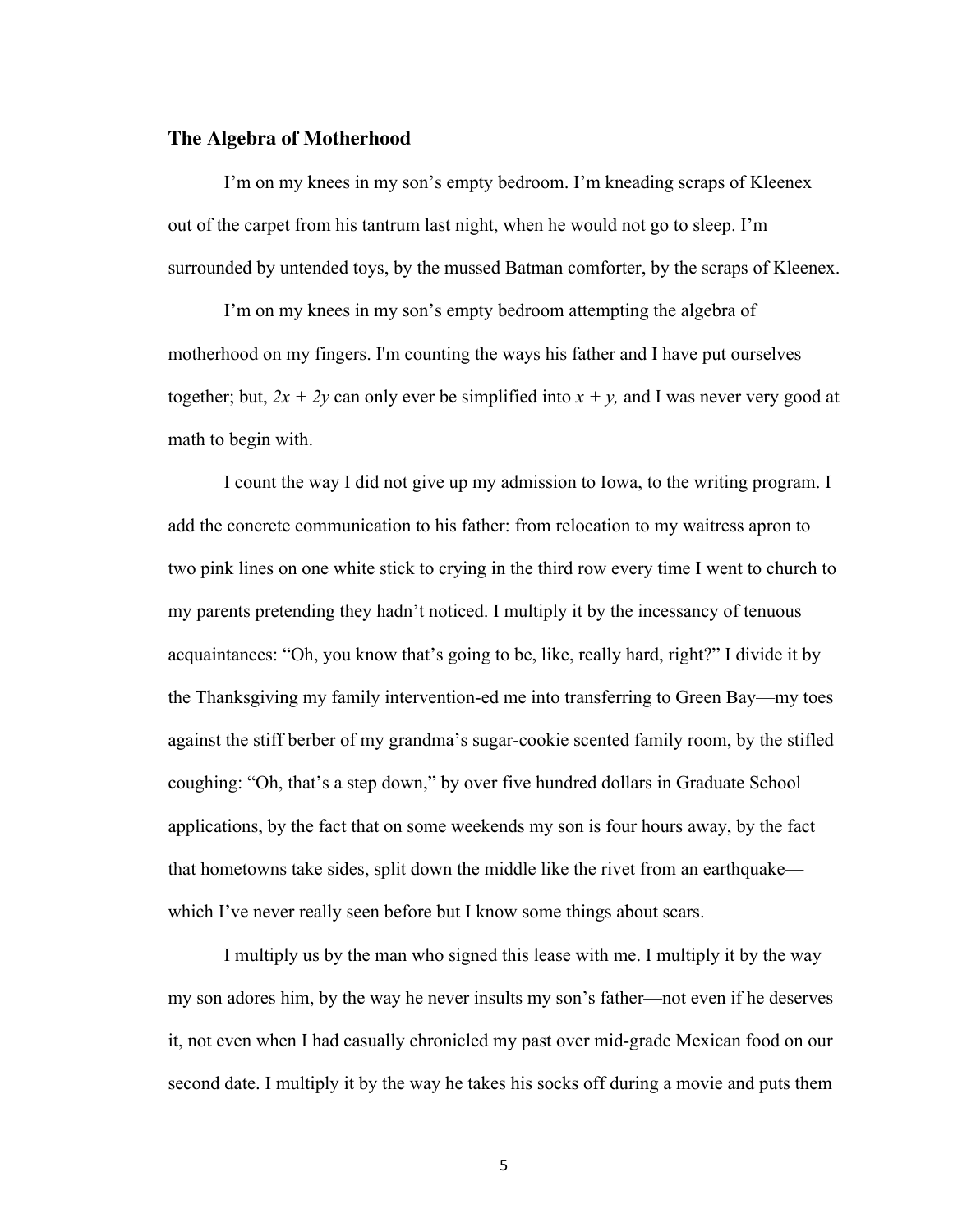on my feet—the hollows of his heels at my calves. I divide by *Summa Cum Laude* and relocation.

This time it comes out my  $2x + \text{his } y$ , and there's no way to simplify my family.

I'm on my knees in my son's empty bedroom, and I don't make the bed that he won't sleep in tonight. I don't empty the Vick's humidifier I plugged in at the first sign of a sniffle. I leave Roarin' Rex snuggled lonely into his covers, but peel out the spare pajama parts, the strewn socks, and the hidden snacks. And I let myself cry and wonder and worry before heading to the office, caked in nondescript aloofness and lint.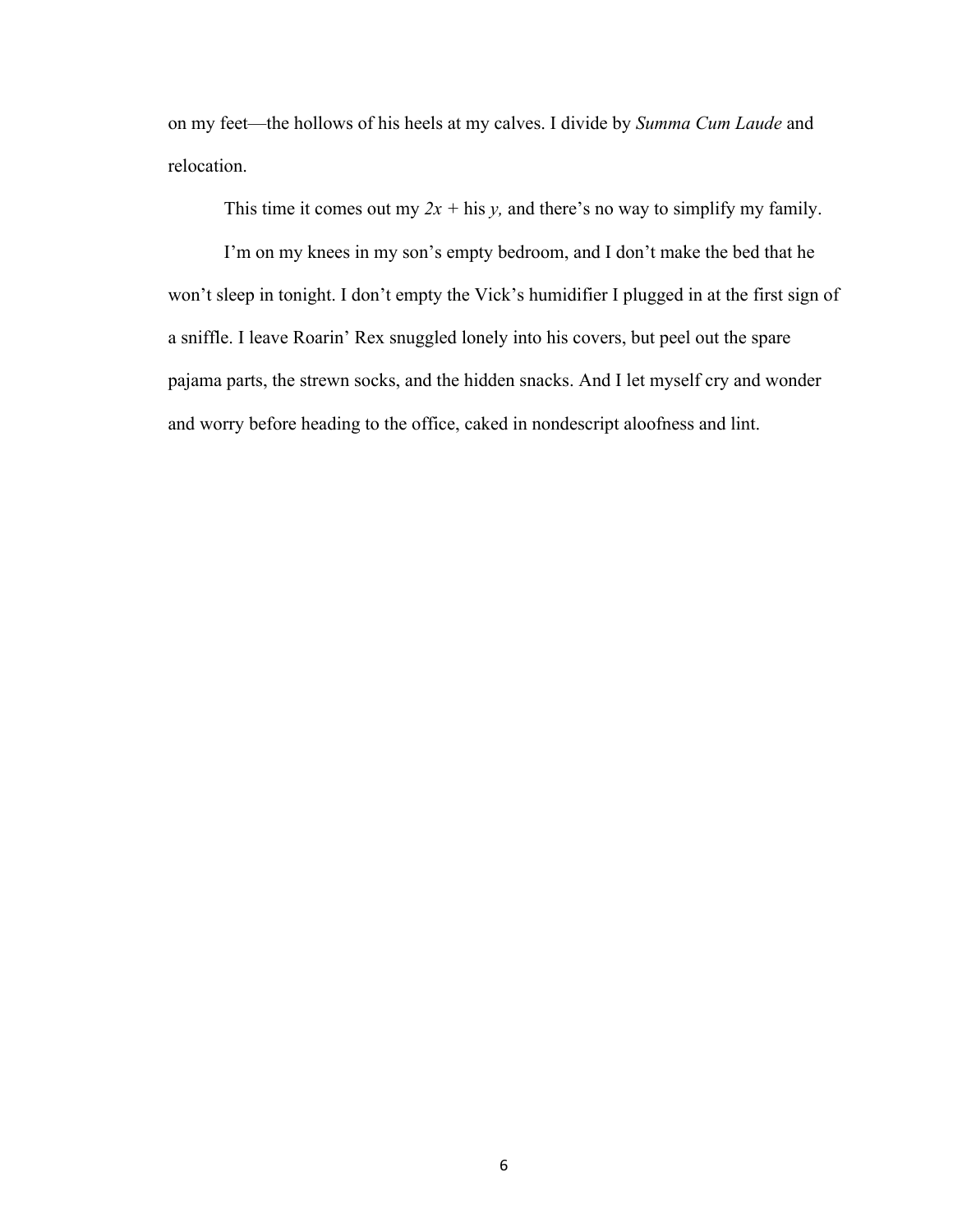### **Stitches**

In the bone-cold neuroses of porcelain, the viscosity of my hands in small places, I scratch at the varnish of boxes, nails to bolts, and feel too much space between finger webs.

I slink pressed palms to your thick eyes. Roll your consonants down my throat to prove that static shock is just a part of attics and hand-me-downs, of caverns and history.

We are small wooden boxes and varnish. The space between ribs. We are cherry oak on Tuesdays, pine every other weekend, and cedar just now as I stretch my ribs across the sky

behind us, showing the birds that we are just landing a plane on my clavicle to save space. Because my body is all about space.

In the crinkle of a paper-thin morning, a patchwork quilting of our wrists together, I tell you the story of our first four homes:

glittering space between collapsed cardboard, your head on my chest, hatching box after box after box.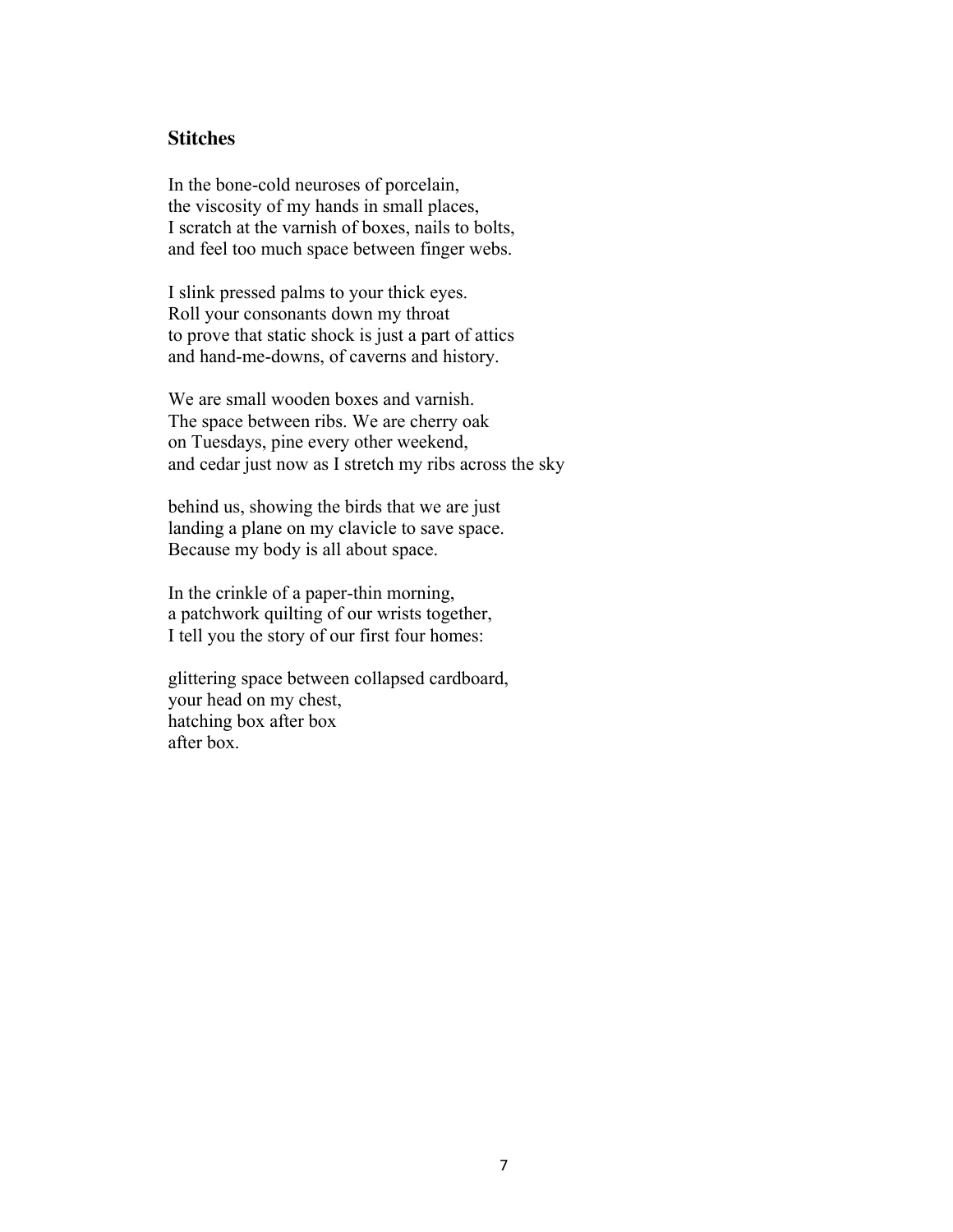### **At the Ninja Warrior Park**

Most mom groups don't seem to take well to concussive-sarcasm regarding threeyear-olds or tee shirts with obscene puns worn because I forgot that I had actually left the house that day. They aren't listed under dragon trainers or ninja warriors, so who would even know where to begin, anyway. Instead, I wear my yoga pants and a thick headband to the park so I can ninja-warrior with my son because he's the most exciting person I know.

Currently, there are eighty-five and a half million mothers in the United States. The same percentages of mothers are working a year postpartum as non-mothers the same age, and when my son was two months old I knew my employer was legally obligated to provide a place to breastfeed but I also knew restaurants were among the most sexist jobs and a simple downstrike of an unrelated Sunday double could crush a month's bills. I knew I could either drop doubles to avoid being demanding and forcing my managers to think about breasts, desexualized, or let my breasts swell and sting and dry themselves out beneath my Brewer's jersey, the change rattling in my apron pockets while my son suckled formula from my mother. Lord knows, I was never one for fuss.

Preschoolers require maternal attention 210 times a day, but there's no mention of what defines this need or attention. At the ninja park, picking at the part of my nails I think might be the cuticle, I don't have a dainty purse or groomed hair. I carry a small army of green toys in my satchel. I'm not very good at shaving my legs or buzzing my son's hair. I've never understood buying all new clothes several times a year—even if you do have the money, and I wear shoes until they melt off my heels and trip me so that no one will ever question my son's footwear or my priorities. My fitness. I'm acutely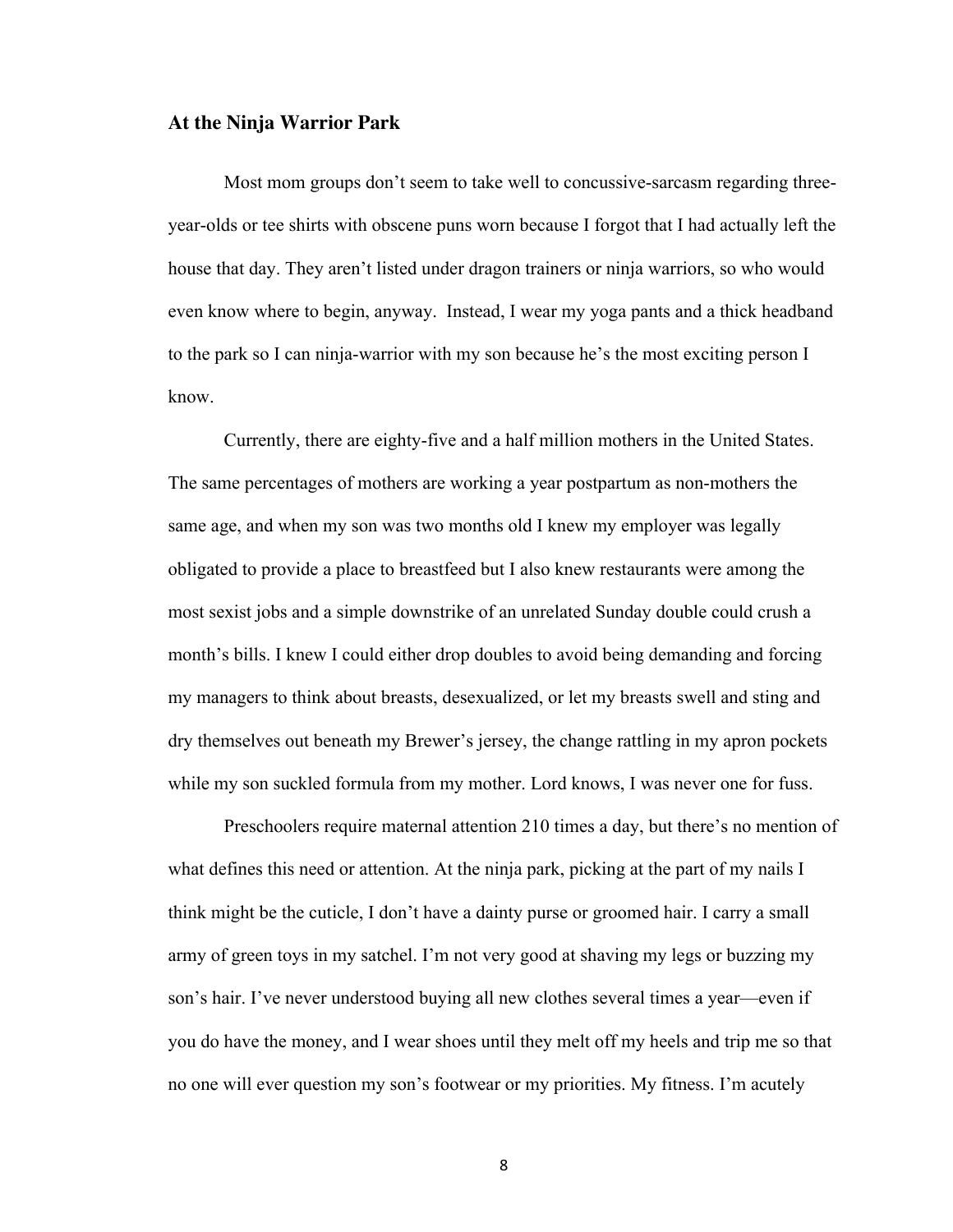aware, while picking at the part of my nails I think might be the cuticle, that I only pluck my eyebrows for weddings, and it makes me feel a little more self-righteous as a mother because this displays my self-sacrifice, my feet digging in behind the swing set.

Preschoolers require maternal attention 210 times a day, but I can't imagine saying this to the perfectly highlighted mother of two, whose oldest says my son is weird and slithers down twitching plastic while my son breaks. She and her friend talk Montessori, and I cringe at the idea of saying my son goes to HeadStart, although I know there is magic in HeadStart mothers; and sometimes at the bottom of the twirly slide, I just need my son to know that his world, his perception, it matters. It matters that the Zakou that I can't see shot lightning that I can't feel, and it knocked him off the second tallest tire, that he has sand stuck in his fingernails and the world is consequentially tainted, that the ominous collapse of sunset over his game of hide and seek feels insurmountable. Sometimes I talk him through a drop attack because a bigger kid didn't want to play zombies and called him weird—clouds of my failure to ask for a quiet room to breastfeed shifting above our heads. It might rain. Sometimes when my son tells me he has boogies, I scramble through my filthy, coffee-stained satchel to find out that I have no Kleenex, no fast food napkin scraps. I debate using a receipt.

Preschoolers require maternal attention 210 times a day, but there's no mention of what defines this need or how one need is parsed out from the last—an ongoing fray of need and screams for which I will arbitrarily be deemed either under or over protective, sometimes both at the same time, depending on the audience or the mood. There is no telling when I will sidestep instead of backstep or leave the juicebox on the picnic table, where it will fall. Whether I should comfort, accommodate, or distance.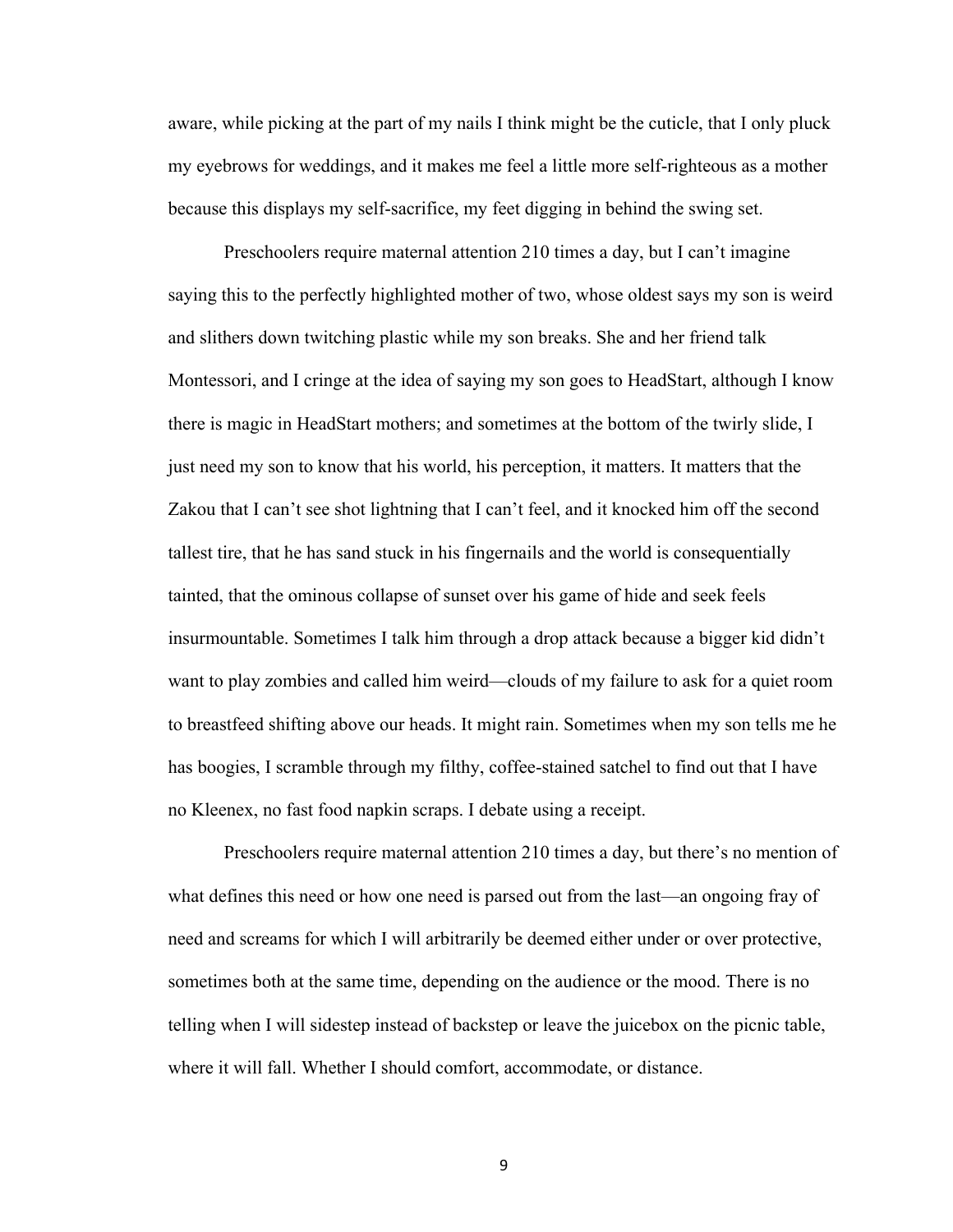A couple approaches the wooden jungle gym dripping cigarette smoke from their lips, daughter in hand, and I imagine the smoke soaking into the wooden struts. I smile, but encourage my son toward the other slide because second hand smoke causes ear infections and asthma and bronchitis, but stigmatization causes more stress, which causes more need for release. I don't want their daughter to feel the hot breath of stigma, but I also imagine her small pink lungs clouding like a drop of dye in water. I know that shaming and judgment do not lead to reformation, so I am at a stalemate. For all I know, this is a calculated risk. Either smoke or breaking points. Sometimes I imagine all the ways I can seem like a failure in my calculated risks. Grading papers at the park. Playing ninjas when there are papers to grade. Moving my son to a basement apartment to follow the dream of stability, and I want to hug the strangers and help ease the pain that begs to be quenched. I wish I was strong enough to forge bonds between every single mother, but my arms are pretty tired. Sometimes when my son tells me he has boogies and I can't find a napkin and we have sand and sun stains up our arms, and we have walked here, to the ninja park, I wipe his nose on the sleeve of my shirt and swing him onto my shoulders to walk home.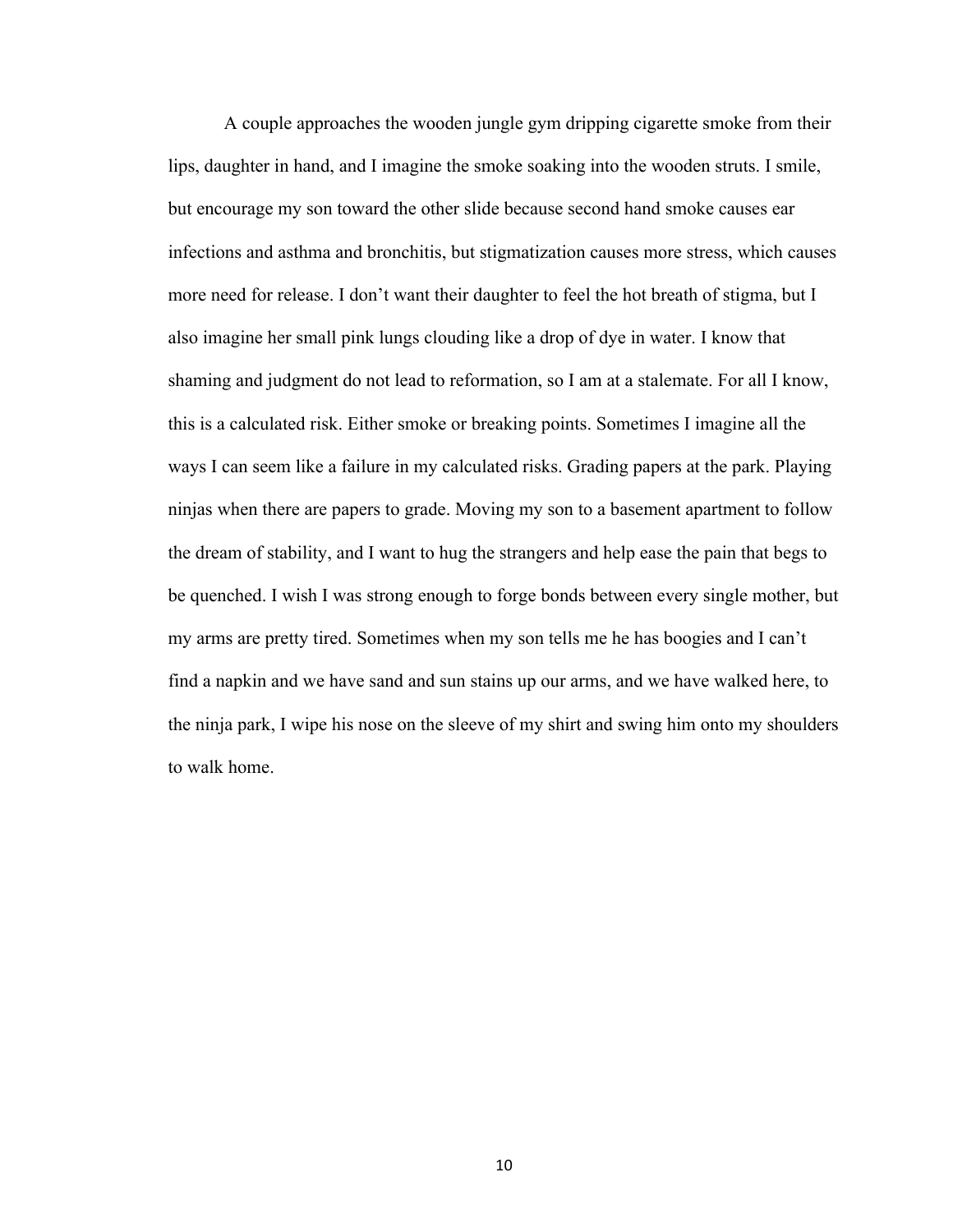# **Metal Sun**

In swift rippling winds, the tin-signed grin turns her sun-lipped fluidity

as crumbs of gravity flit off her thin teeth and slap the garden path through slats of her wheeling arms.

Shadow caves burn down the long, green lanes. Burn brown grasses. Eyebrows. Acrylics.

But the crooked garden patch with its sun-crusted mothers tends deficiencies like burned metal wings.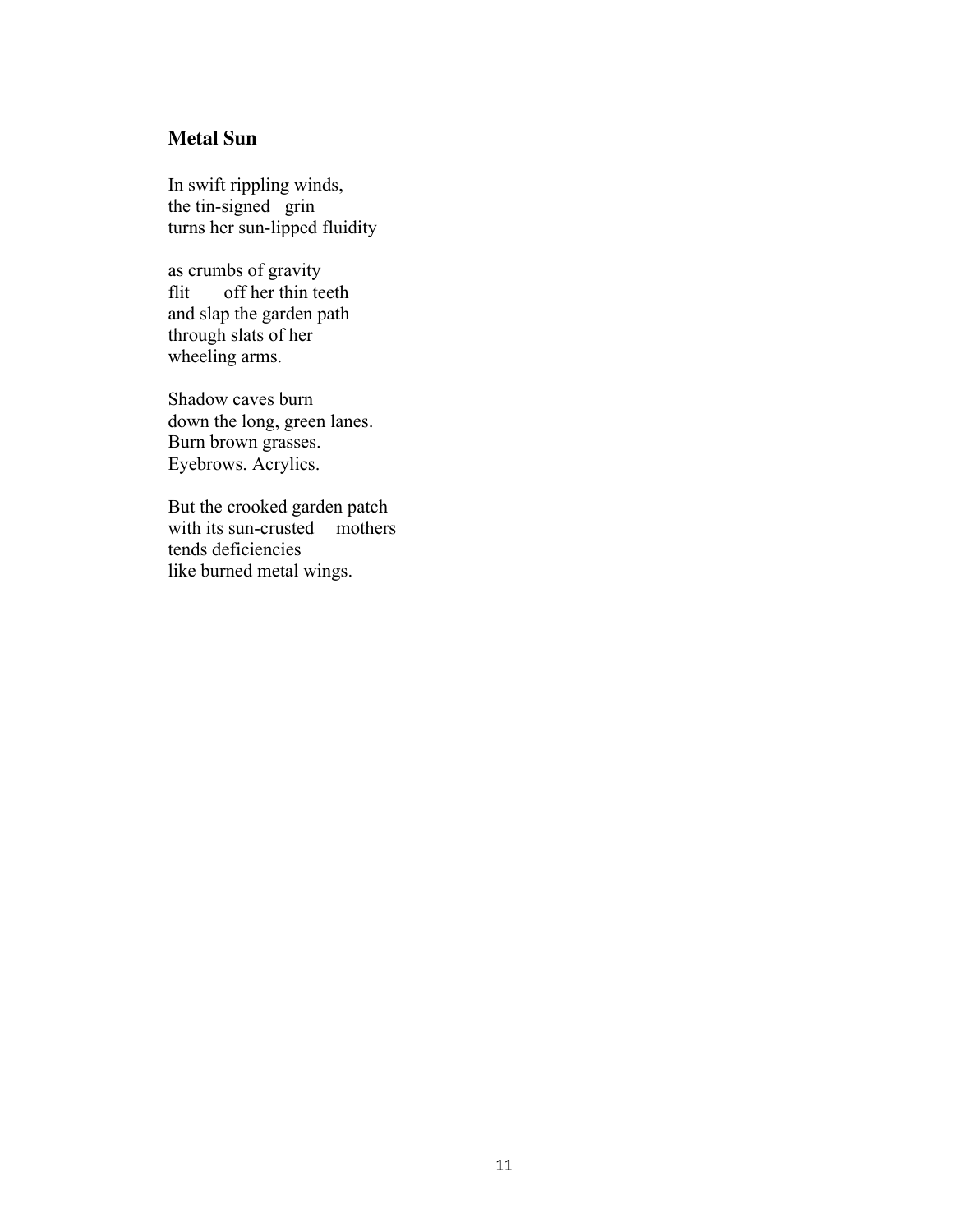### **Momism**

I took a quiz online, and it told me that I'm a selfless mother. The possible outcomes for the quiz included loving, affectionate, caring, selfless, and mean, and I want to peel those tiny boxes off the screen and curl them over the trash like carrot skin because there are so many molds, all of them rigid metal, with no overlap. You are either loving or selfless. Caring or mean.

The women in my teaching institute, half of whom are mothers, are thankful to have a room of one's own. Thankful for admission into libraries and courtyards without male escort or written permission. Thankful to be admitted into universities, hired at schools. Thankful there are women in STEM fields, anchoring sporting events. The progress of our century. As they nod, gravely, I wonder what the man who called my sister a lesbian for wearing sneakers into the neuroscience lab—which he intended as an insult—looks like. Does he believe that a poorly groomed beard is as unprofessional as lack of make-up; does he have an over-bite beneath his surgical mask as he explains how she might better sanitize their petri dishes—his one, gangly elbow crooked across the countertop?

Biological essentialism discourse claims that women are inherently suited for housework. It's the core tenet of Republican Motherhood, which mythologized maternal domesticity as a natural emanation from female bodies, rather than thoughtful, demanding work. "Momism" was born out of Freudian rituals of the cold war academics. "Momism" wasn't a real person or even a group of people. "Momism" was the collision of the American Republican Mother and the allegedly brute-like Soviet women whose bodies were just as capable, whose work was just as valuable as Soviet men's. "Momism"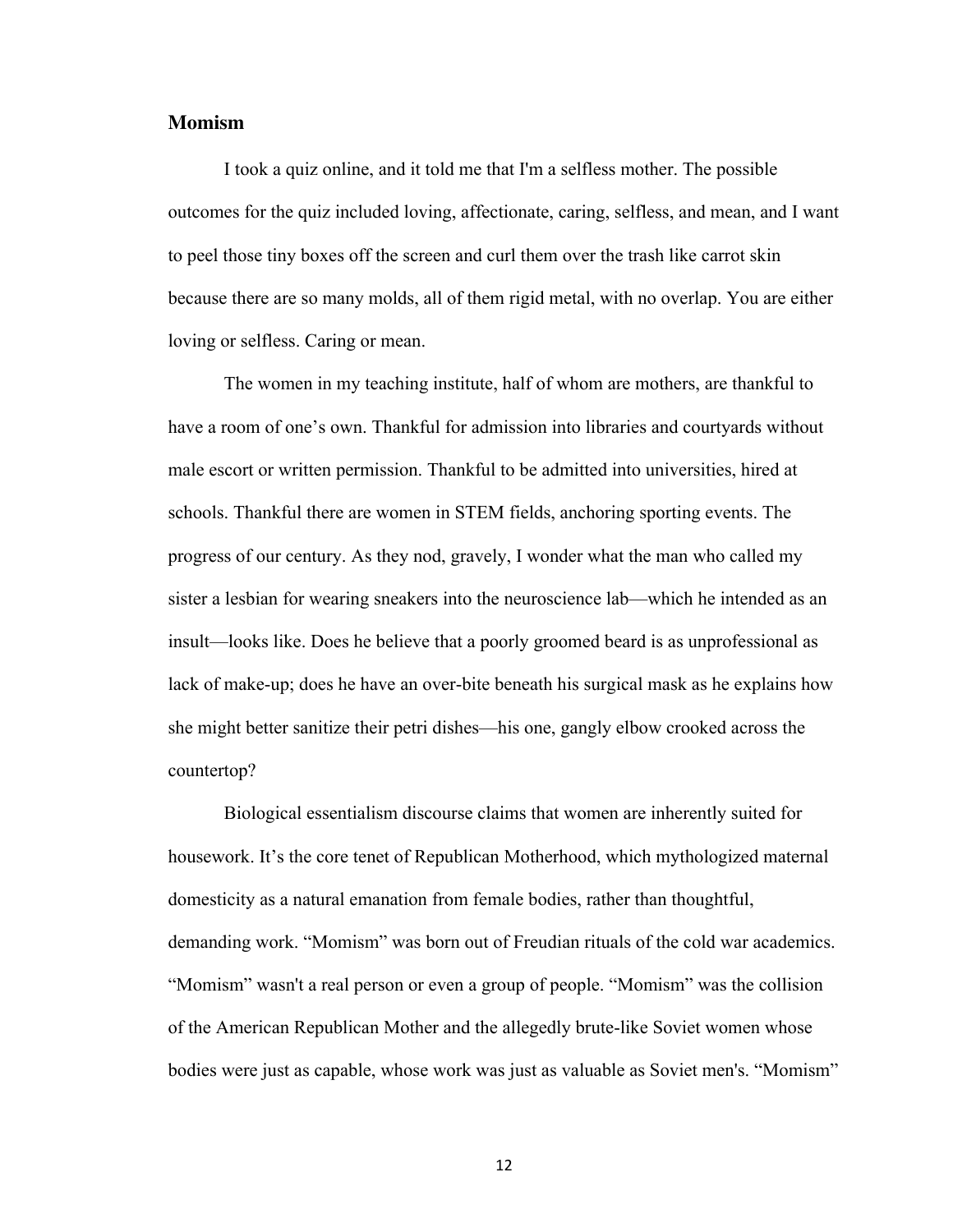meant to set up clear boundaries between desirable and undesirable motherhood in the 1950s. Boxes lined up, waiting to be checked, like the online quiz that says that I am a selfless mother.

I wonder if the man who called my sister a lesbian for wearing sneakers to the lab feels entitled to complain to his romantic partner about dishes or his laundry. If his mother was a scientist, a teacher, a PTA official. I do not wonder how she felt in that moment, though. Hot eyes and tingling arms. The oxygen a little stubborn in a room that just shrank by eight square feet. Walls caving into her lips like saran wrap on inhales. At least, that's how I feel when a student makes a comment I'm not supposed to hear, when a woman says casually how *annoying* that a single mom brought her own mother to a Lamaze class, and how it directly affected her own life like a perma-swarm of mosquitoes at a campsite you've already paid for. How I let the saran wrap of that room coat my mouth and say nothing, hear nothing, feel nothing.

I took my infant to the lighthouse once, and a middle-aged man informed me that I should have had a hat on him underneath his hood and probably another jacket and another blanket because he would, surely, get sick. I smiled and passed him without explaining *The Baby Owner's Manual* says it is more likely for an infant to overheat than be too cold. Without telling him that he was rude. Without asking whether, like Amber Kinser's father, "it would be hard for [him] to accept that [a] mother works hard at being nurturing and caring, rather than doing so as naturally and effortlessly as, say, breathing, because then he would have to make sense of why [men] left all that hard work to [us]," while reserving the right to pass judgment on our personal failures.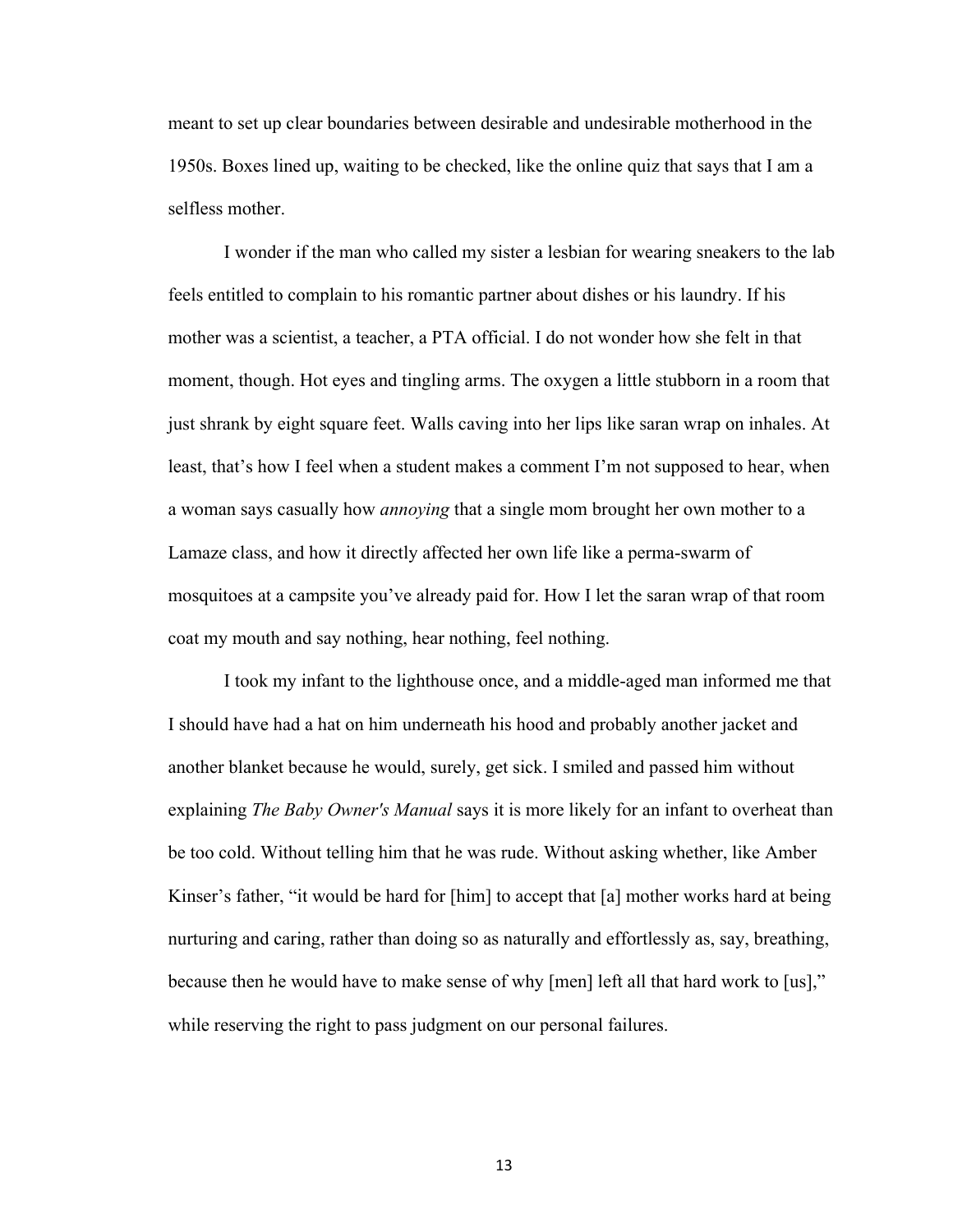I try to imagine what other words my culture has created that I can knit around myself when I'm twirling across my son's ice-sheen smile and slipping but gravitated toward him all the same. Selfless means that I'm the type of female human that would crumple into herself and hiccup her breath away if we ran out of diapers or white milk, and I wouldn't even own pearls because that would be an act of self-adornment. Women in my teaching institute feel exacerbated by binarism. They feel pressured into compartmentalizing life: be a mom at home, a professional teacher in the classroom. The qualititative research done by Laney et. Al. (2014) reveals that teacher-mothers commonly expressed motherhood as expansion of self: increased compassion, empathy, understanding. Then, why do these women feel themselves pressed back down again, dehydrated of their dynamism?

"Momism" was the cold war myth that if a mother was too cold she would forever emotionally debilitate her sons, but if she was too affectionate or if she refused to service her husband, well, it was probably because she had been abusive to the children instead, which would debilitate her sons. Nobody asked about daughters. Around a long, conference table, strong, professional women discuss the dishes waiting at home. The fact that they cannot compose academic work at home—because, obviously, they wind up scrubbing, bathing, soothing. I am self-conscious. I worry that they interpret my conspicuous silence as someone who has a messy house, someone too lazy to be everything to everyone, both at school and at home. I worry they will think that my youth means I'm sloppy, that I haven't matured into the cult of domesticity yet. I do not feel selfless at this table, which leaves the least desirable labels for me.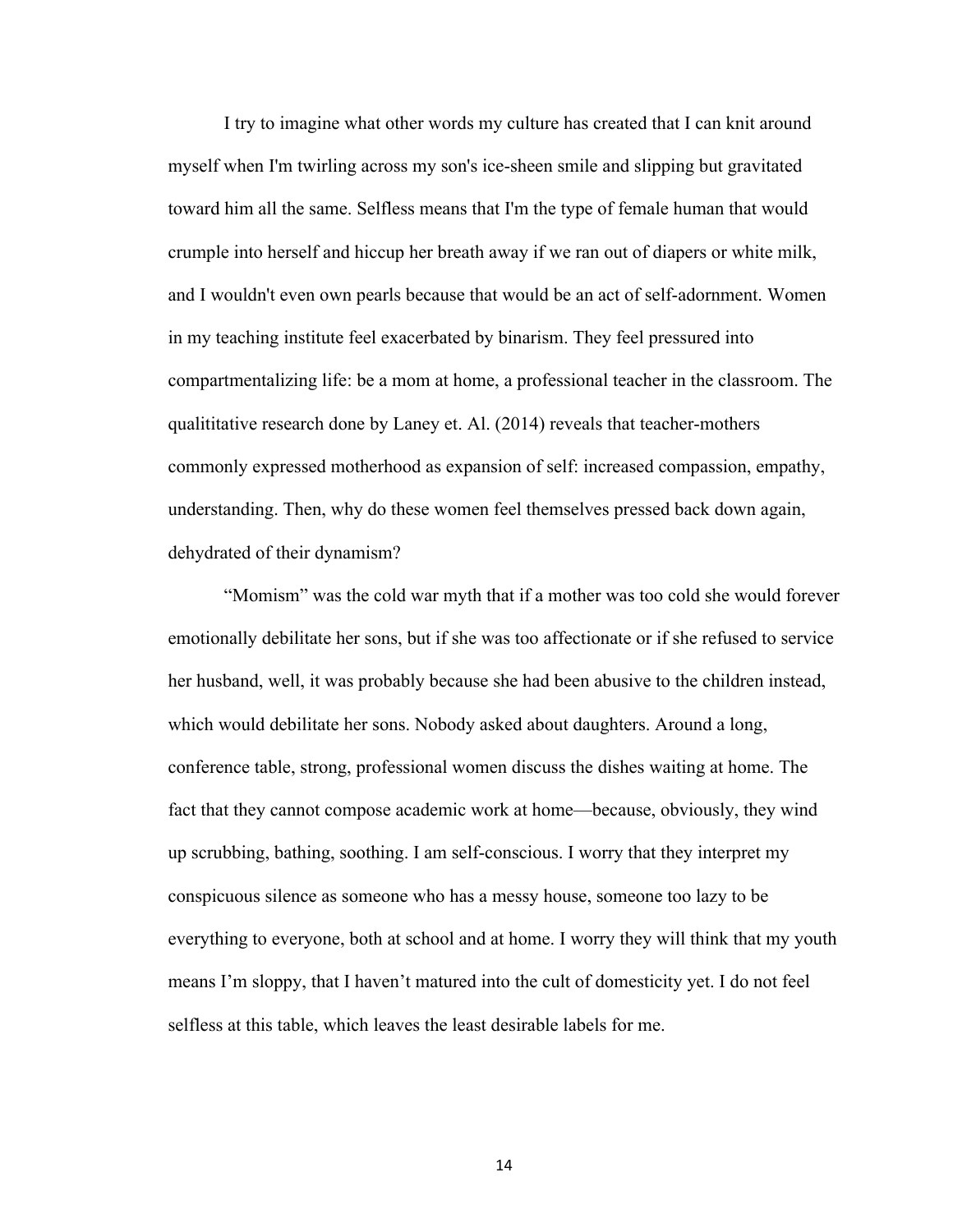Out of the words that my culture has given to describe me, I can't find my fingerprints or the arc of my upper lip. I can't find my footing in the possible outcomes of the quiz that told me I am a selfless mother or in the way strangers felt entitled to my body when I was pregnant, to my son's body when he was small, to slick whatever labels they imagined onto my family. But when I take my son to the edge of the concrete path to Lake Michigan, surrounded on all sides by gasping glassy waves, I know that we are waves on rocks, sun on hands, and wind on the shallow dips underneath my shaking knuckles.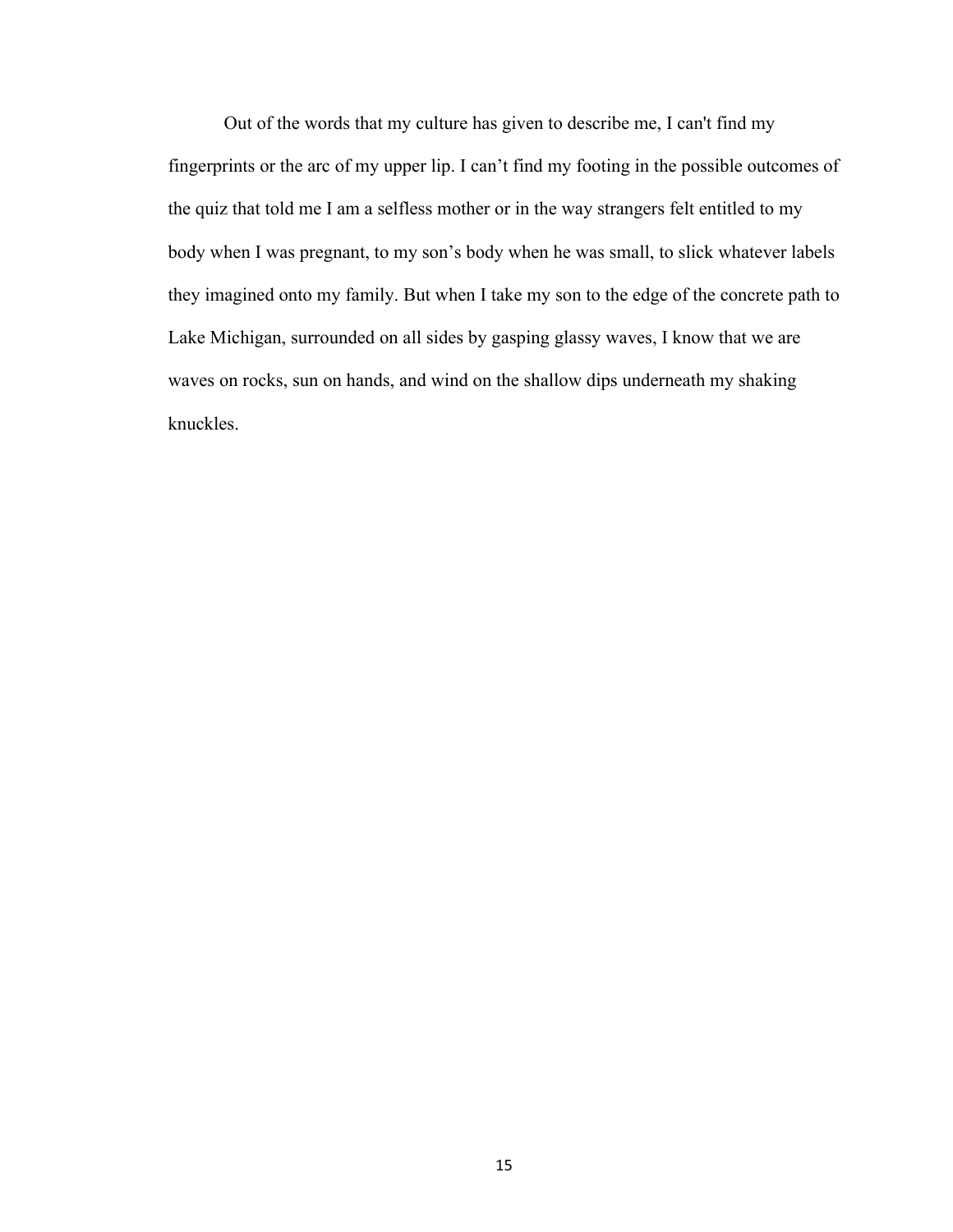### **Current Double Binds of Motherhood**

During World War II sophisticated social infrastructures were miraculously erected to facilitate and encourage women to take up work that had previously been beyond their capabilities; however, immediately after the war, it was once again the epitome of poor motherhood to work outside the home (Douglas and Michaels, 2004, p. 236). The 1940s also witnessed confusing dissonance between the hyper-permissive ideal from expert Dr. Spock and the warning of Philip Wylie against the perverse dangers of over-nurturant mothers called "momism" (Kinser, 2010, p. 65-666). Moving specifically into the iconic 1950s, the myth vastly differs from the statistical reality. The 1950s actually saw a rise in working married women, which combined with what Coontz describes as an anomaly of Victorian middle class selflessness and higher expectations in domestic chores, correlates with higher anxiety about parenting in stay-at-home mothers of the era than in working mothers (1994, pp. 161, 27, 164). Even the era from which the "traditional family" is derived did not actually reflect the construct in daily life. The dissonance between the reality and the media-perpetuated ideal reveals significant ramifications of these unrealistic expectations, as is evidenced in Betty Friedan's landmark book *The Feminine Mystique,* where the potential for psychological damage was first discussed openly*.* 

In addition to constant shifting of parameters for appropriate motherhood, the theory of biological determinism added fuel to the growing issues of maternal guilt and anxiety. Shari Thurer explains that "Motherhood—the way we perform mothering—is culturally derived. Each society has its own mythology, complete with rituals, beliefs, expectations, norms, and symbols" (1994, p.xv). This claim is supported by the historical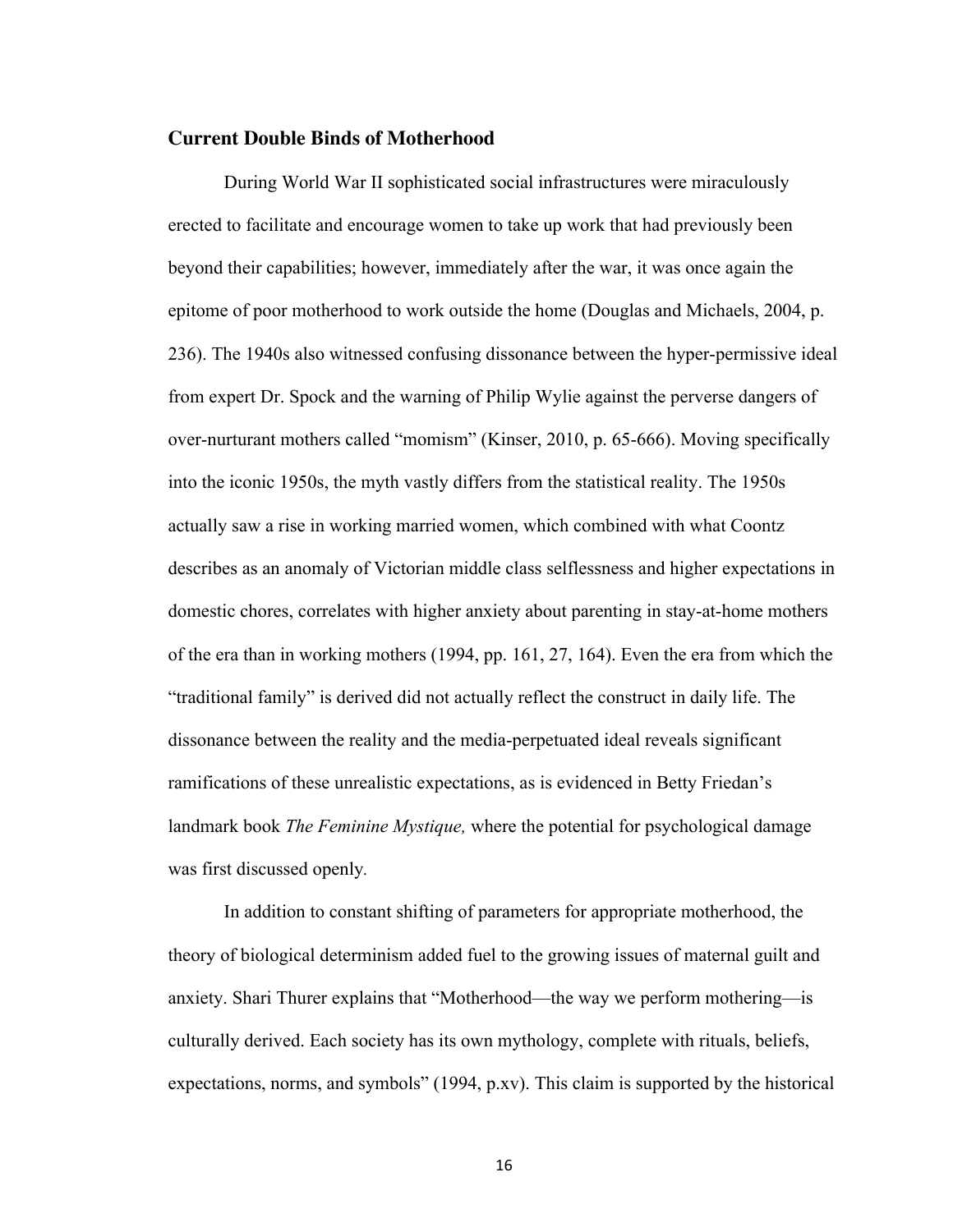exploration of morphing expectations throughout time, running parallel to the shifts in culture itself. One such culturally-derived myth can be seen in the proud claim to mother's intuition: the mythical parenting superiority that women hold over men. Time and again, cultural refrains such as mother's intuition are repeated and reinforced. However, in addition to the fact that there is no scientific evidence to that effect, the myth can actually hold destructive power in the daily reality of mother's lives (Thurer, 1994, p. 23). The idea that mothers possess mystical power can evoke the concept of Neolothic women garnering respect and power. It may even make individuals feel powerful to invoke their right to mother's intuition. However, the problem therein is two-fold. First, calling what is actually a finely tuned base of parenting knowledge and experience an intuition negates all the hard work and intelligence that goes into successful motherhood. Susan J. Douglas and Merideth W. Michaels explain that when "Every day millions of women must organize their time and space . . . in a highly strategic fashion" under the assumption that no one can perform all parental duties quite as well as the mother, women are simultaneously trivialized and overworked (2004, p. 265). Second, if a mother is considered less intuitive to children's needs than another caretaker, this idea can be used as a measuring stick to mark her as a maternal failure—defective. Kinser explains that Hochschild's "second shift" of housework, which even working women take on predominately over male partners, combined with the myth of maternal intuition subtly oppresses women (2010, p. 113). Idealization of mothers as naturally better suited to child care and domesticity tethers women to both the expectation of performance, but also to the judgment in any domestic or parental shortcomings, which in turn tethers mothers to the "second shifts," or in cases of poor and unmarried women, third, fourth,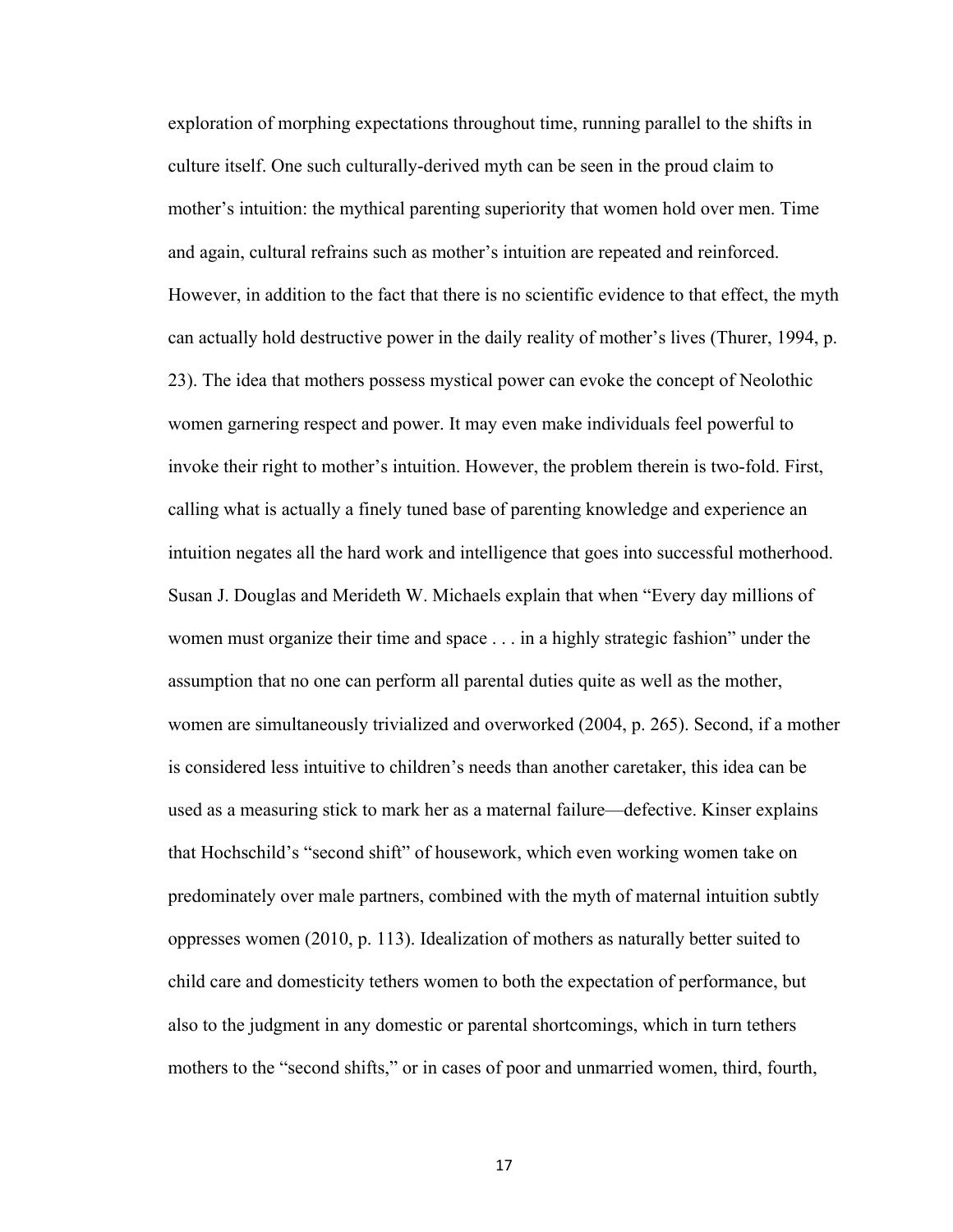and fifth shifts in an attempt to keep up with maternal ideals only truly manageable for a privileged minority.

Claims of natural female domesticity also undermine the physical and emotional hard work and the consistency of it—the fact that it is never finished, that there could never be true success. Kinser explains that the myth of natural female domesticity is perpetuated by the fact that "it's easier for people to think that women just *are* more nurturing . . . than it is to think that maybe we create [that belief]" (2010, p. 9). The 1980s buzz word "maternal thinking" coined by Ruddick demonstrates a parallel between the Victorian ideal of a Republican Mother, from whom housework naturally emanated, and the idea of mother's intuition (p.108). These cobble the root structures of myths that proper motherhood necessitates proper cleanliness and domesticity. Not only does the myth of natural feminine domesticity unfairly burden mothers with extra physical labor, but it also erases the added physical and psychological struggle. Thurer explains that some aspects of gods like the Great Mother have remained in concepts such as mother earth and the stereotype that women naturally have a predisposition for intuition, a natural knowledge rather than intellect. Although this also seems beneficial, Thurer goes on to explain how this conflation leads to mom being held "responsible for every blessing and curse of existence" (p. 19). It's easy to see how this seemingly benign image of allpowerful motherhood actually implies that poor and unwed mothers, with less financial, emotional, and physical support, are naturally less fit to mother, rather than acknowledging systemic forces that actively oppress.

Douglas and Michaels (2004) assert that the 1980s and 1990s bear witness to a resurgence of Phillip Wylie's "momism" ideology, which they call a "new momism."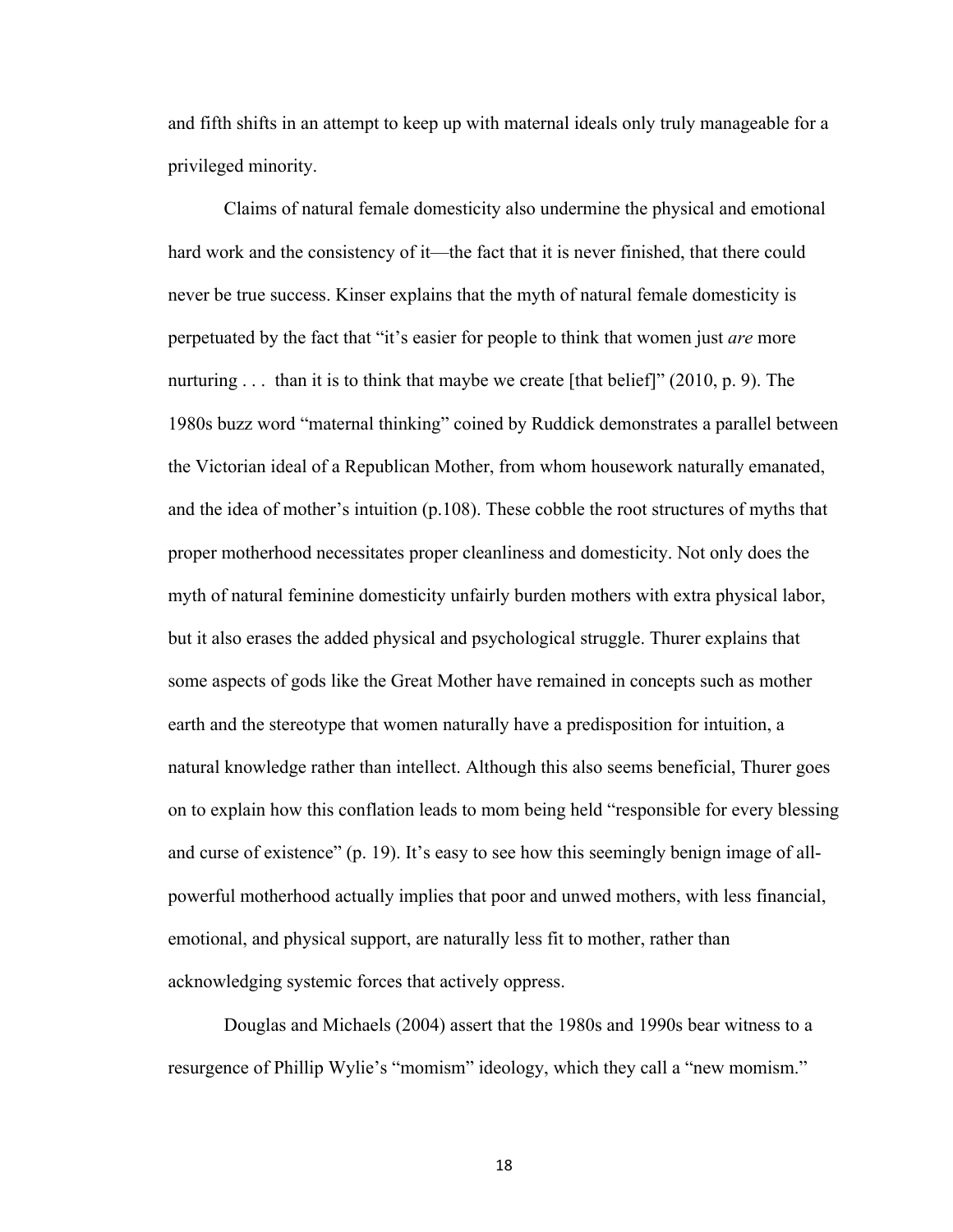Citing stereotypes from advertisements and dominant media representation, Douglas and Michaels feel that mothers in this era were also called upon to "foresee . . . every need and desire" while simultaneously being critiqued if their children lacked independence (2004, p. 17). Further perpetuating the assumptions, she claims, are the heavily publicized celebrity moms of the 1990s; rich, powerful, usually white women repeated a chorus claiming that motherhood was easy, completely fulfilling, and that it naturally scaled back their professional ambitions. The suggestion took a hard line in claiming that motherhood and a career could never coexist the way that fatherhood and career so pervasively do. The media-crafted narrative of celebrity moms clearly articulated that children are always more important than career, with no middle ground in acceptable femininity. That's not to say that these wealthy, successful women were intentionally oppressive. The inclination to prove mother-worth is a familiar one to most mothers. However, by not acknowledging their severe privileges over the average mother, they set even more impossible standards, regardless.

Douglas and Michaels lament that "We are urged to be fun-loving, spontaneous, and relaxed, yet, at the same time, scared out of our minds that our kids could be killed at any moment," (2004, p.3). Kinser pushes this idea forward, claiming that "women seemed to have only two options. They could funnel so much energy into mortherwork that they scarcely had any left to build identity in other arenas. Or they could refuse to be defined exclusively in terms of motherhood and risk being labeled 'bad mothers'" (2010, p. 121). In some workplaces, mothers can also be told that they should be more than *just*  mothers if they intend to succeed, which can create dissonance. It can feel as though one is never truly successful in any one area of life, much less all of them. To completely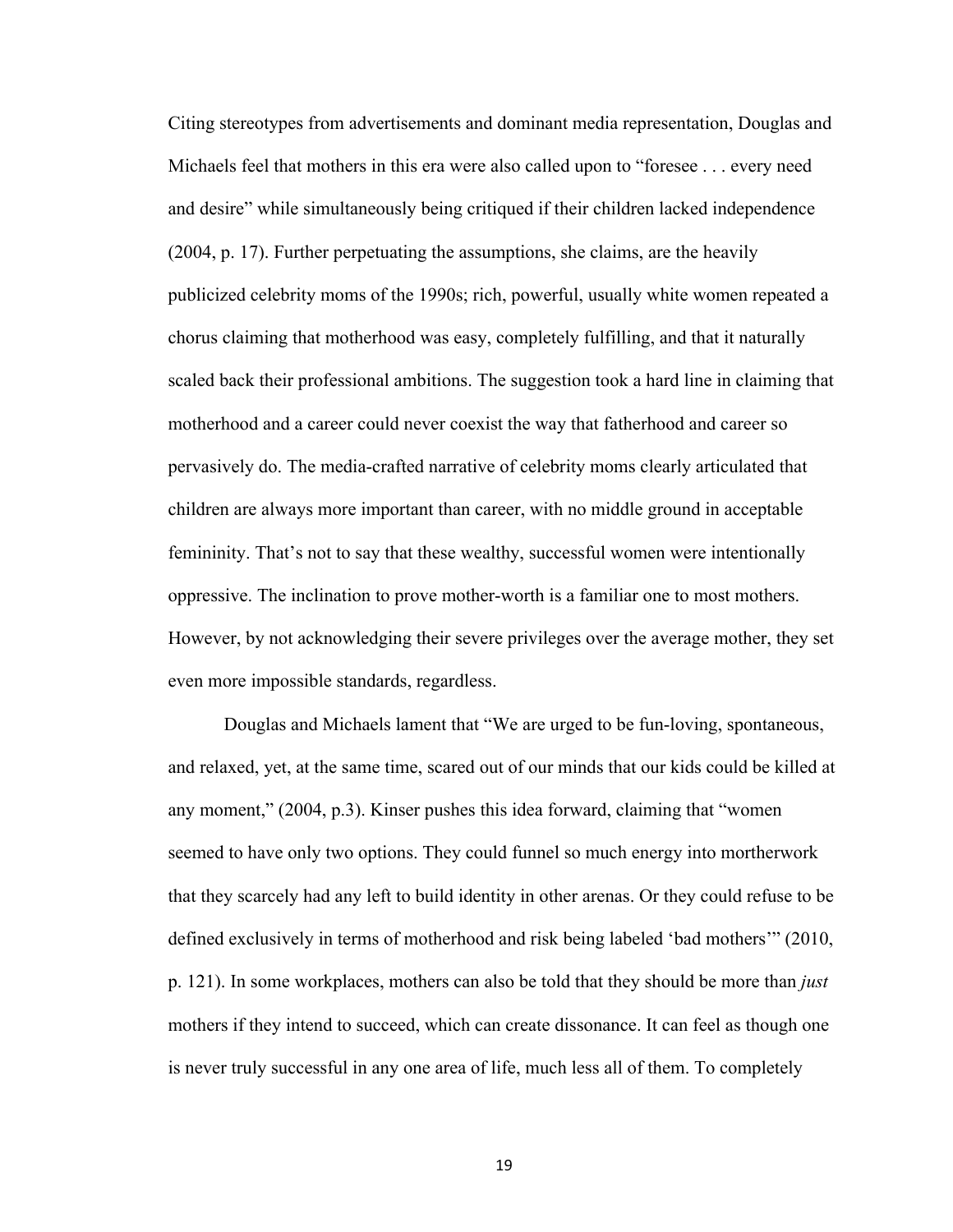funnel all energy into childcare requires flexible or part-time work, which inherently tethers mothers who are not celebrities to less job security, fewer benefits, and just less money. In order to attempt financial security that might better provide for children, women must then sacrifice time and attention from children and domestic labor, which can lead to the label of unfit mother. In this way, "new momism" is just as much of a double bind as Wylie's original "momism" because whether women financially or emotionally provide for their children according to cultural ideals, they will still fail in the other category.

However, for many women, the binds are tighter and more confusing than this simplistic situation. Many mothers are forced to work for survival, shamed for any claims to public assistance, shamed for working more than an acceptable amount, drained of the time and money to dote on children in the acceptable fashion (Kinser, 2010, p.201; Coontz, 1992, p. 140; Douglas and Michaels, 2004, p. 299). With these constraints in mind, public assistance is commonly deemed a personal failure in mainstream media, even though Stephanie Coontz explains that people of all classes have always relied on support beyond family (Douglas and Michales, 2004, p. 175; Coontz, 1992, p. 69). Extended support networks have historically included neighbors, churches, political networking with government officials and legislators. Even in the iconic 1950s suburbia, "independence" relied on federal housing loans, government subsidization of education, and approval of more mortgages than ever before (Coontz, 1992, pp. 61, 69-74, 77). In fact, when the idea of assistance is broadened to include the reality of dependence, Coontz explains that upper classes have always been more dependent on and beneficiaries of more support than lower class families; meanwhile, poor are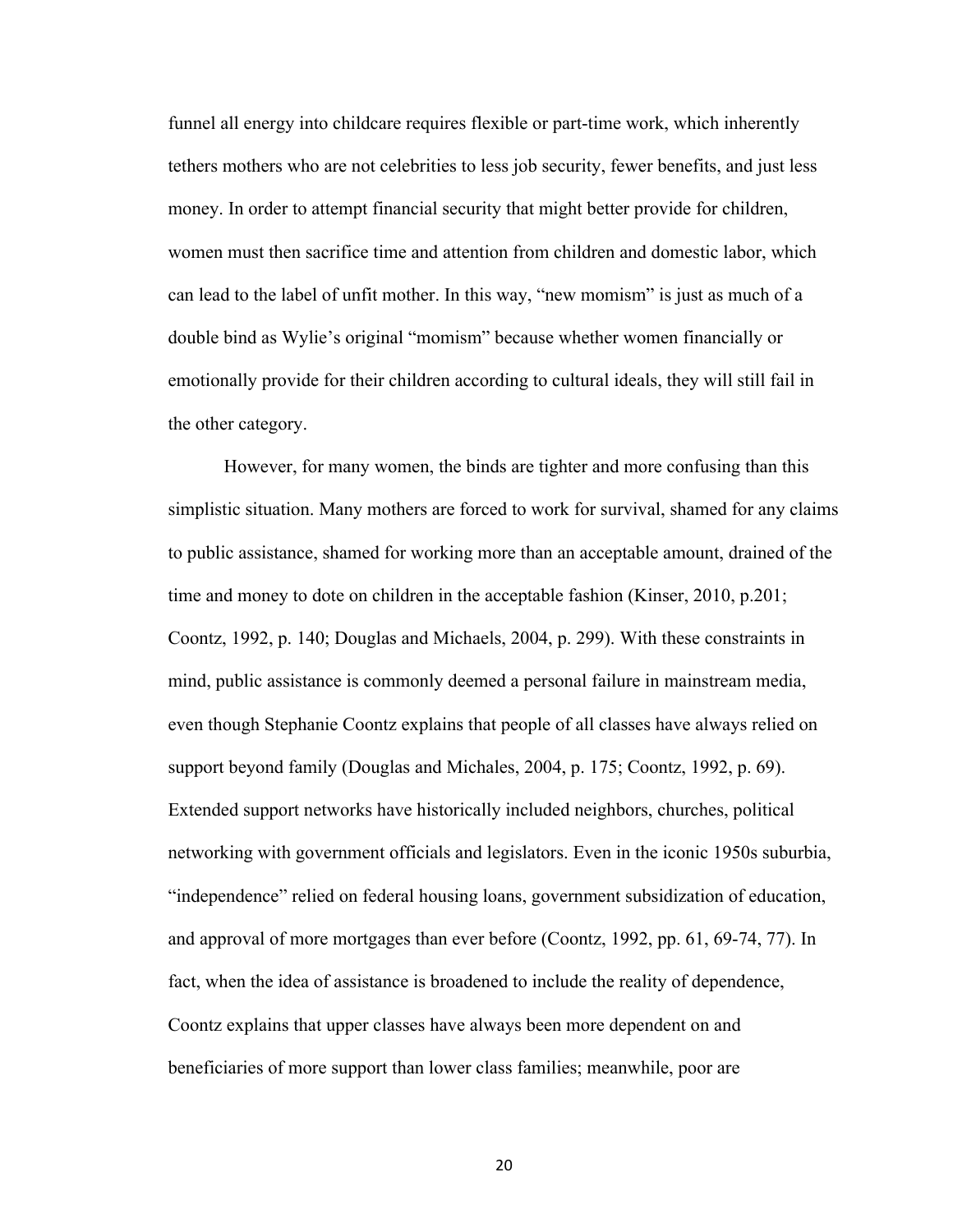mythologized as inherently unfit (1992, pp. 82, 103). Based on these myths of family, single mothers and low-income mothers are stigmatized and sometimes publicly shamed for their limitations or use of assistance such as WIC and SNAP. Considering the double bind of "new momism," less privileged mothers have an even more precarious situation than the simple either/or choice above. Many times there is no choice at all. The struggle is not to be a palatable mother, but to physically and psychologically keep the family alive. The oppression of this financial situation automatically deems low-income mothers as unfit.

Since most mothers on public assistance use it intermittently and usually for a year or less while finding grounding in jobs or schooling, claiming public assistance can feel like an exceptional trap (Schnitzer, 1998, pp. 156-58). One can stay within a harmful situation to avoid briefly making use of public funds set aside for exactly that position of need—thereby endangering the family. Alternately, one can take a chance on a better opportunity, a new housing situation, or even an educational venture, which necessitates use of public assistance, and feel stigmatized as "unfit" for that decision. Another double bind in which mothers become entangled regarding economic choices regards seeking economic independence. If mothers, especially those of deviant status such as single or low-income, choose a more difficult path of career, education, and family responsibilities combined, any unique struggle is "considered a result of *too much* independence," focusing blame and shame back onto the mothers (Kinsler, 2010, p. 106).

Media-constructed "mommy wars," the expectation to impose maternal guilt back onto oneself and the threat of maternal narcissism without maternal guilt, continually trap mothers in a state of psychological torment (Kinsler, 2010 p.127; Caplan, 1998, p.133;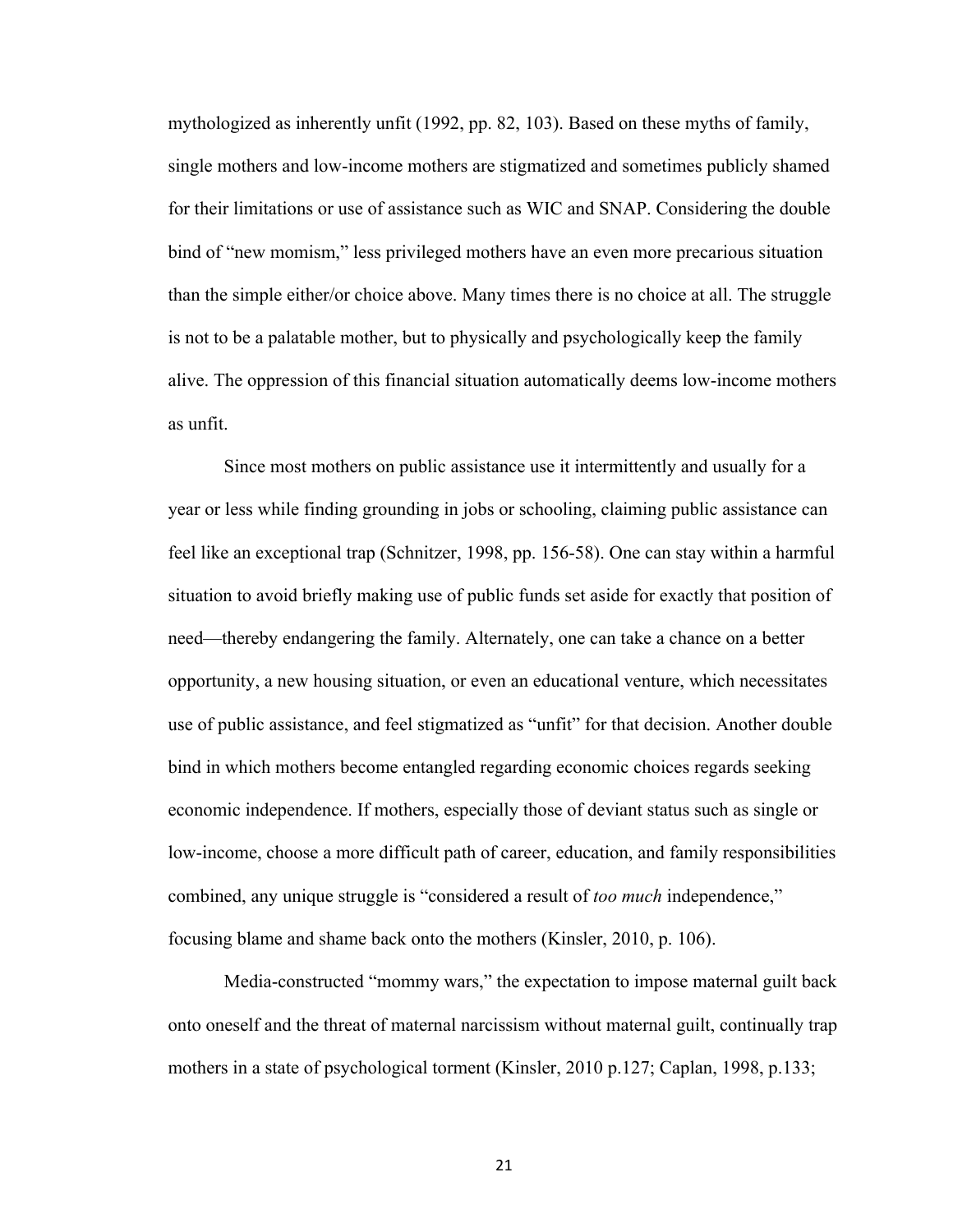Douglas and Michaels, 2004, p.143). It's not just a set of cultural punishments to protect children, but a deliberate set of restrictions to homogenize and subordinate mothers. In fact, Caplan explains that ongoing cultural messages such as these can become internalized so much that they become self-fulfilling prophesies, the results of which are then used as evidence of the original claim that these mothers are unfit. The cultural trap explains a multitude of studies and findings. Considering unintentional bias in research questions, methods, measures, and observations, there are many potential psychological causes of maternal deviance cited in scientific studies, beyond inherent feminine flaw. "Bad mothering," therefore, is not actually representative of personal failure; but, it can be representative of the negative ramifications of cultural pressures and judgment.

Whether women perform "good" motherhood ideals properly or not, they are still performing. Judith Butler's concept of gender performativity can be seen enforcing hegemony of motherhood. Motherhood identity is "a *stylized repetition of acts*" in daily life and media representation; it is one specific branch of gender performance (1990, p. 519). Just as Butler contests Beauvoir's claim that femininity as a social construct is actively and subjectively created by individual women, her idea of gender performativity can be specifically applied to ideology of "good" motherhood. Most mothers strive toward cultural ideals early on without much thought. This acting out of appropriate motherhood does create the cultural ideal of motherhood while creating the personal identity of this mother in alignment; however, the mother is usually not invoking a power to intentionally create the cultural narrative of motherhood. Just as "those who fail to do their gender right are regularly punished," those mothers who fail to do their maternal role right are regularly punished, as well. Butler offers the hope that "In its very character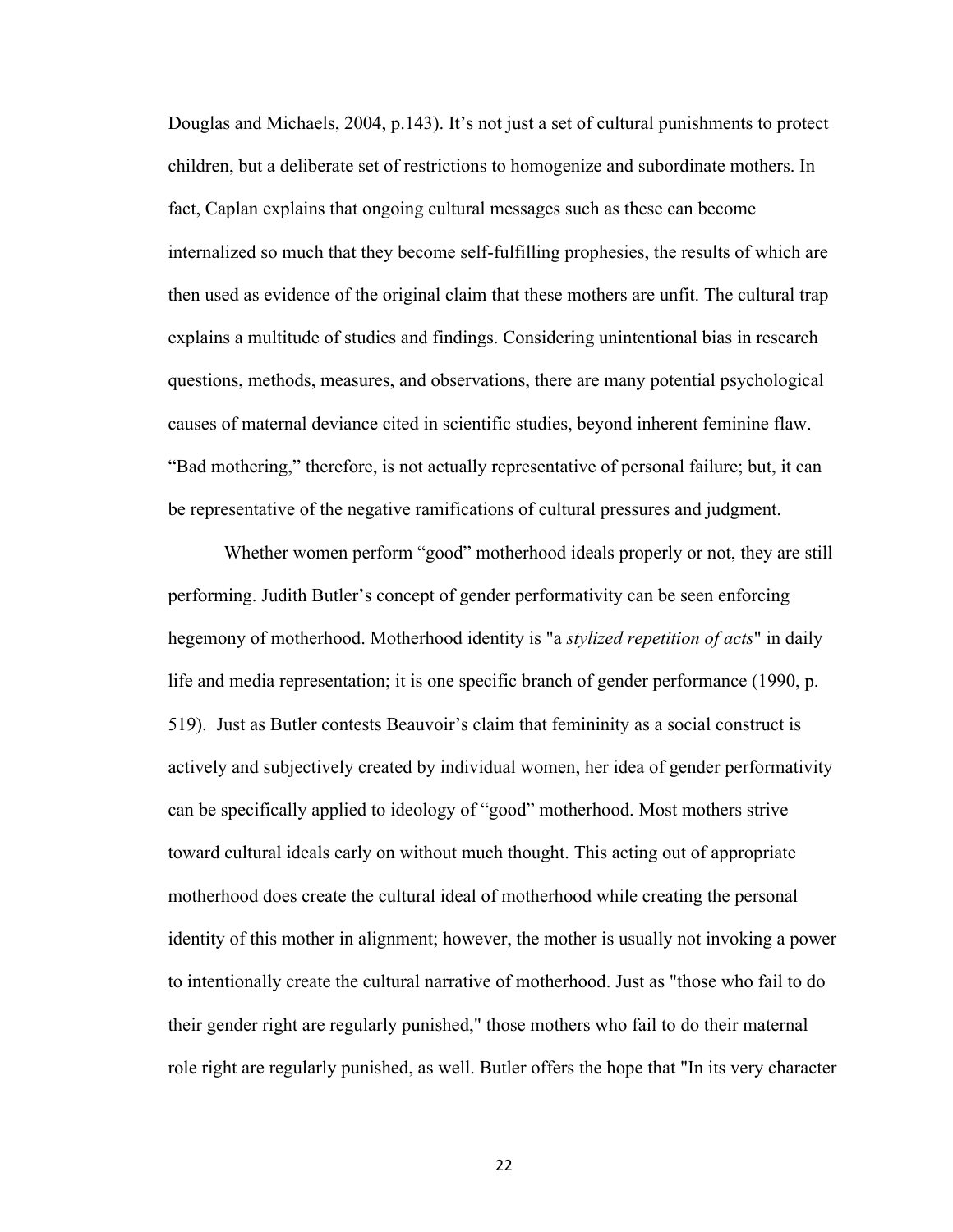as performative [gender] resides the possibility of contesting its reified status" (1990, p. 520). To extend this idea to performance of motherhood, more specifically, also suggests that subversive acts, although not always intentional, do offer hope to change the ideology of motherhood. Performing a new motherhood, a motherhood expatriate of traditional "good" motherhood, can change the very ideology itself.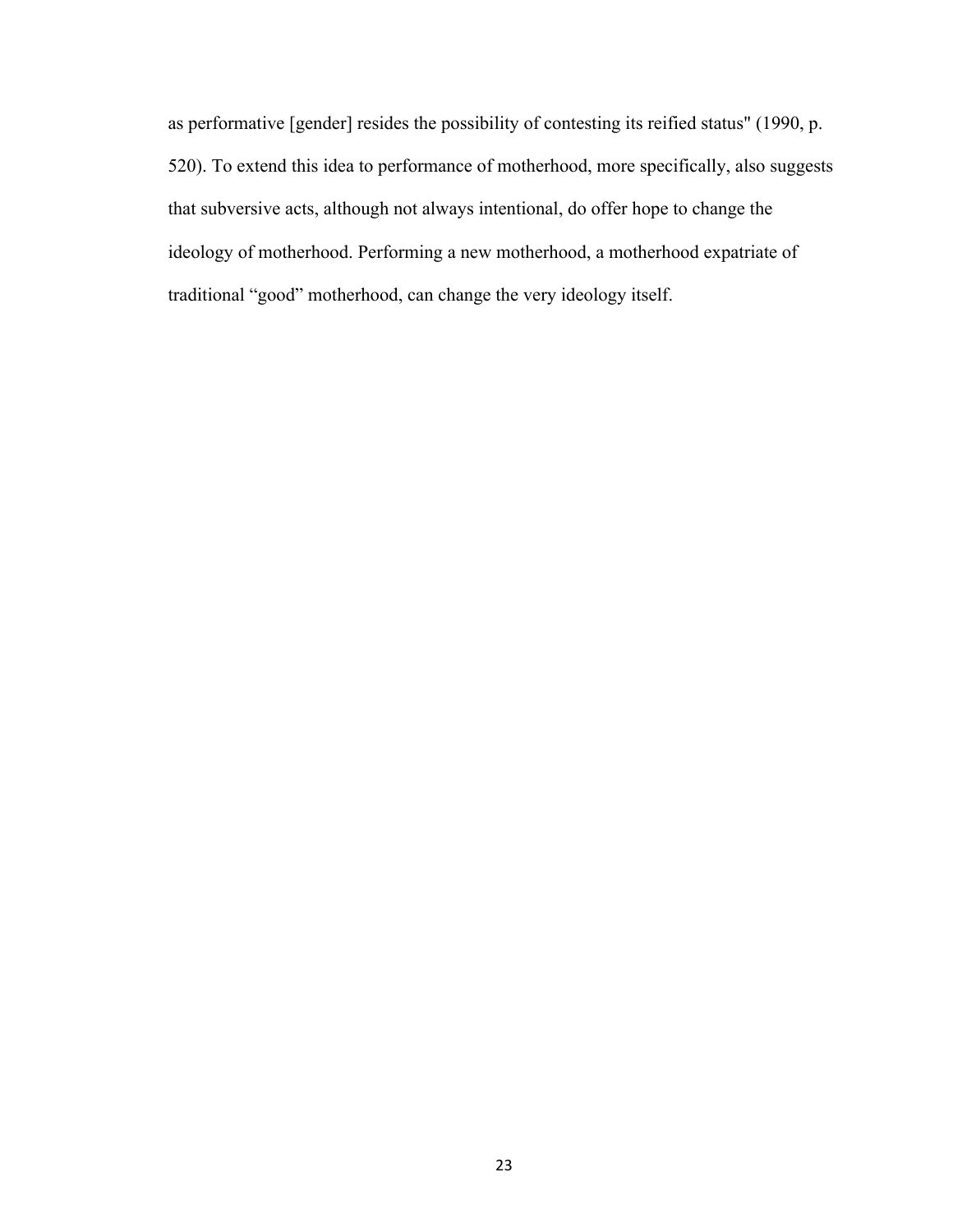# **Bone Tarot**

i.

My son pulls a leaf off of someone else's bike and says, I need it to grow roots.

So we sketch predictions into anthills with narrow fingers and sticks: a sacred impossible mound unearthed like the place where I once planted him into the base of my spirit: I breathed, he breathed.

### ii.

At the autumn beach, I watch his limbs sketch coal colored sand deep into his pores, begging he find a heartbeat in soil, a voice in rocks sent out to sea with a prayer he does not yet know is a prayer.

#### iii.

This earth ancient and warped its hands wrap around my every swatch of skin,

my throat hot with someone else's story gripping someone else's chords inside someone else's hands.

Grinning, so he doesn't remember how they had pressed against him fingers on my belly like a crystal ball

Grinning, before he learns to read palms because he will learn to read palms.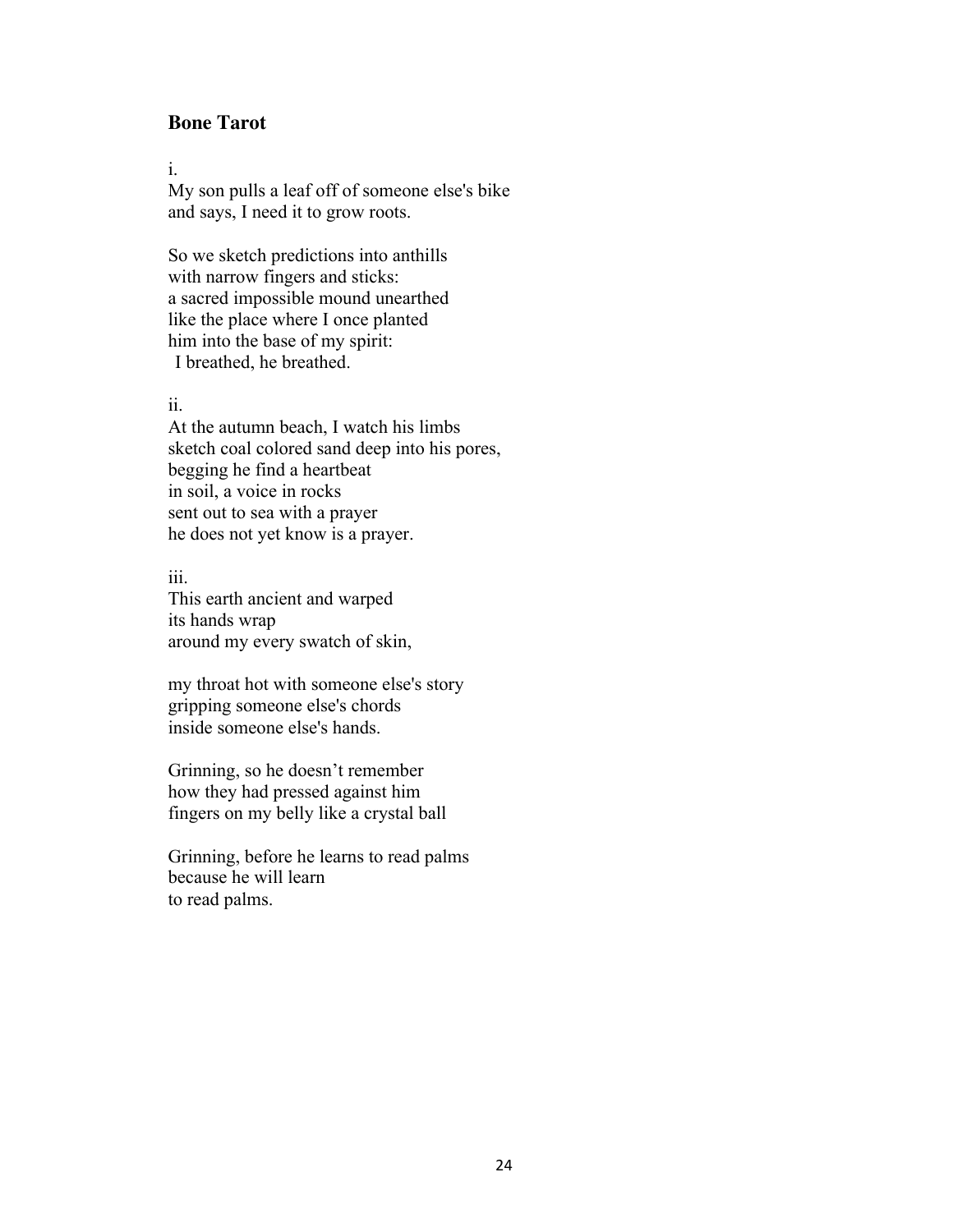### **Maternity Leave**

It's a stiff wind on a Wednesday when I first feel it—the echoes of the motherscript across wavetops. Reflections. It's the lighthouse as a backdrop. My son small and nestled inside a stroller my extended family pooled together for. One of the five friends who gave me my crib-changing-table-combo snaps her iPhone at us. A deep breath and a hallelujah car ferry past the one stone path cutting Lake Michigan from shoreline to abyss. I could let the wind topple me if I wanted to feel weightless for just a second. What a beautiful photo that would make—arms arching like limp wings, face an absence, fingers like treble clefs. The rock bed below.

The wind huffs against our ears as we approach. Hair tuft cacophony, decrescendo. The muffled sun lets our eyes squint and water, unquestioned. The shushing waves let me pretend that I didn't hear the question, or the snapping. Or the strangers.

It's within the cavernous months of my not-school, of waitressing doubles and emotional paralysis that we take walks and make coffee dates just to gossip. It's the year of one hundred sonnets because I said that the world needed more sonnets, but really it was me. The absence. A reason to carry legal pads and snippets when my son was with his father. To pay attention. To not go numb, completely. It's the lisp of a ceramic sip, and ending every other sentence with, "So…"

Strange dogs shuffle by. A bristle of small stones echo as we emerge from the long, thin path to the outpouring of the lighthouse base. Waves slush on three and three quarter sides of the concrete slab. A stillness surrounded by motion. Deep, rattling breaths.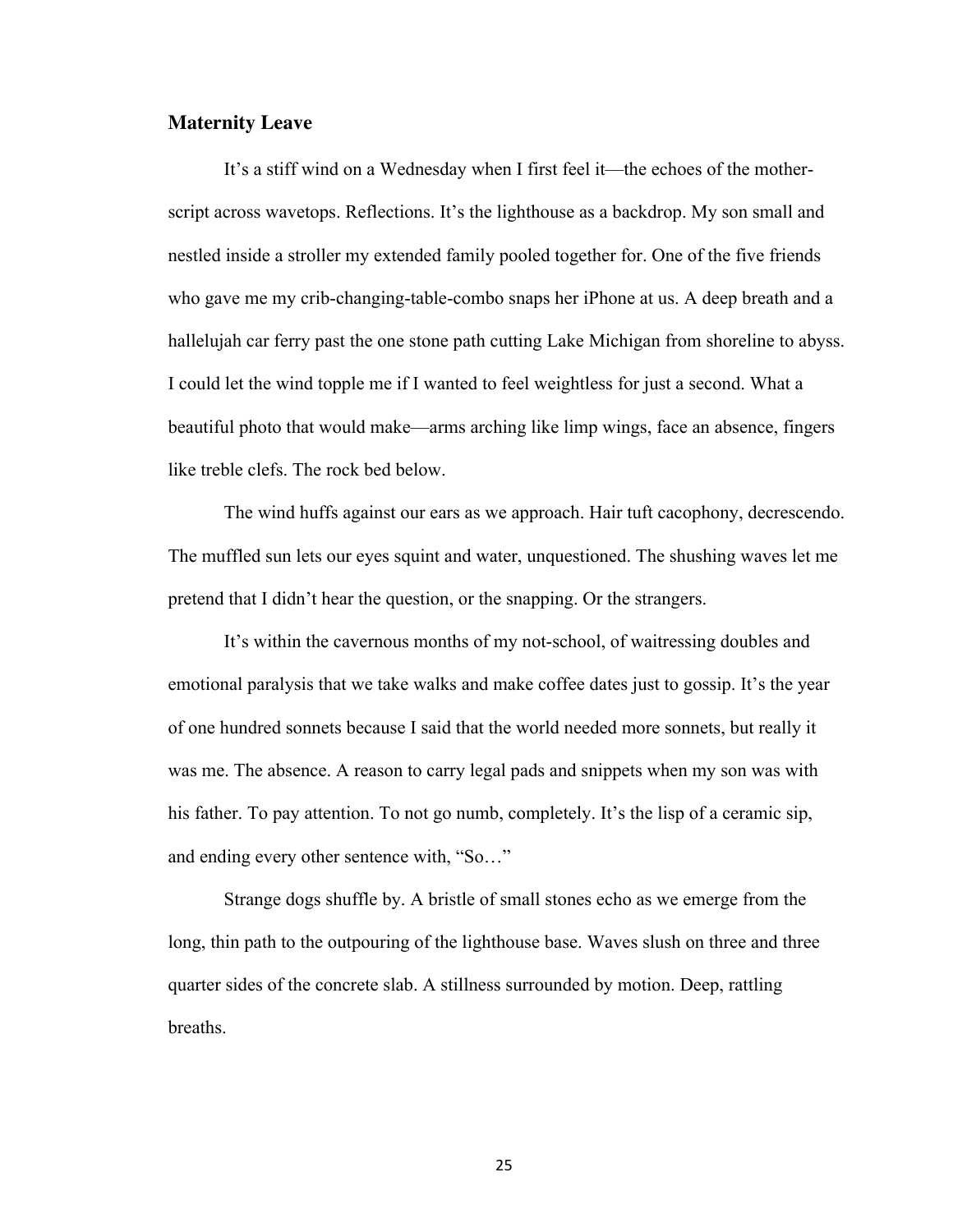It's a stiff inquiry in the hollow between breezes that jars me: *My graduation is on the twenty-fifth.* And the steady, uninterrupted beats of waves after she asks: *So, what do you have planned?*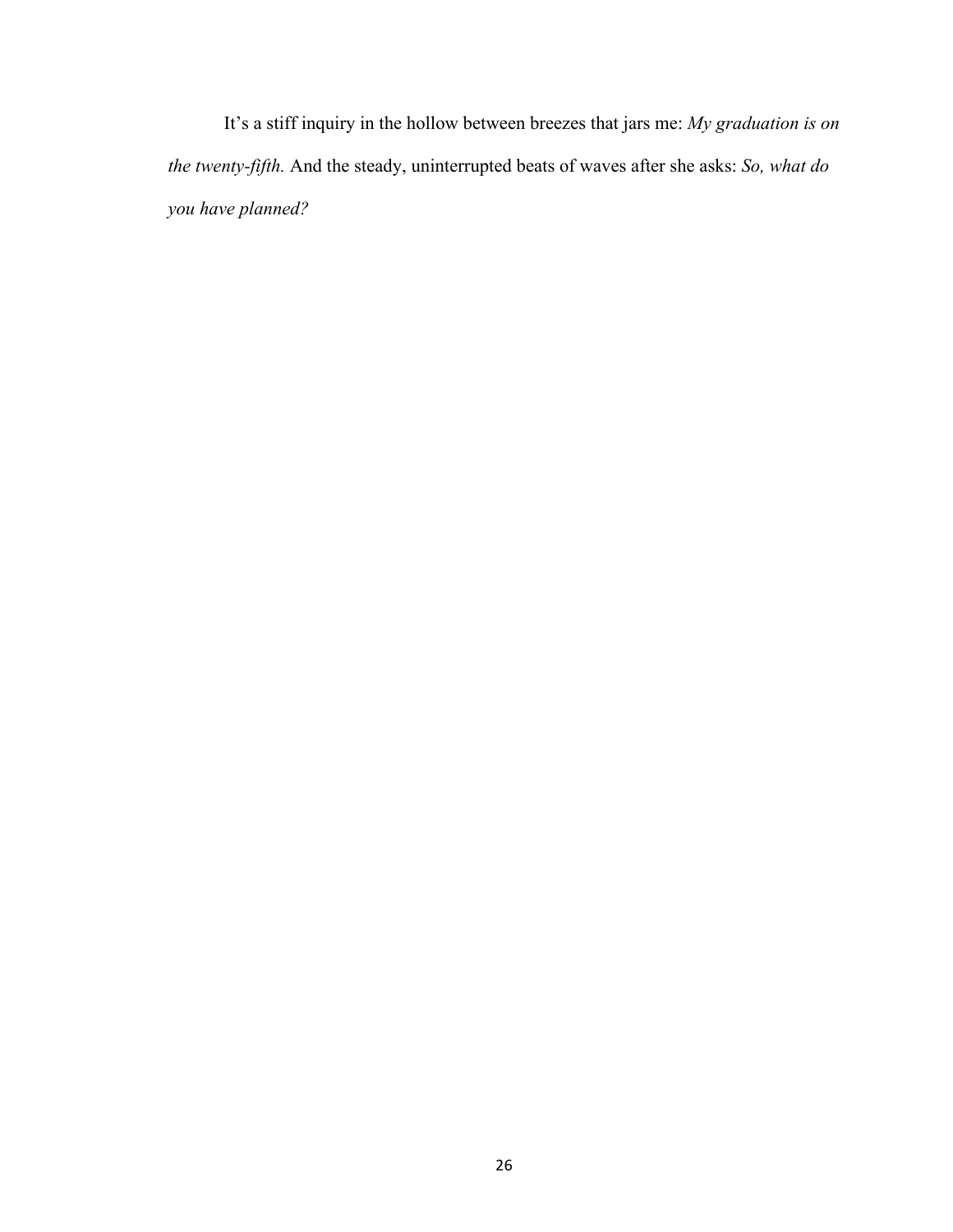# **When Aliens Knead You**

The things that you hear after having a baby are always about looks. So after more than the inherited weight of pregnancy melts away, ribs poking your elbows, you will be called *beautiful!* and *uh-may-zing!* Never mind that your depletion was a fusion of the WIC diet waiting on student loans and child support and scrubbing the abandonment issues off your shoelaces. Never mind that your face is pale and your fingers shake and you get dizzy—a lot. Never mind. You look *beautiful.* 

At the grocery store you read your oversized WIC vouchers like scripture. For the month of June 2011:

- Four cans of beans, refried or black
- The humiliating eyerolls from sixteen year old bag boys
- Two gallons of milk
- \$7 worth of produce, frozen and/or fresh
- The flush from somewhere below your neck, below the dip of the baby carrier into the cart, below your fingernails, behind your eye sockets, beneath the grinding of your organs against each other in protest
- 4 cans of juice, frozen, with *WIC Approved!* stickers
- Two boxes of cereal
- Nine glorious cans of formula, Similac sensitive

Your first trip to a bar postpartum, your son will be a howling silence during his father's weekend, and strange women will approach you and lift their shirts and tell you that you are *so lucky* you don't look like this. You are *so lucky* you don't have stretch marks, like an alien kneaded your stomach gently when you were most malleable, a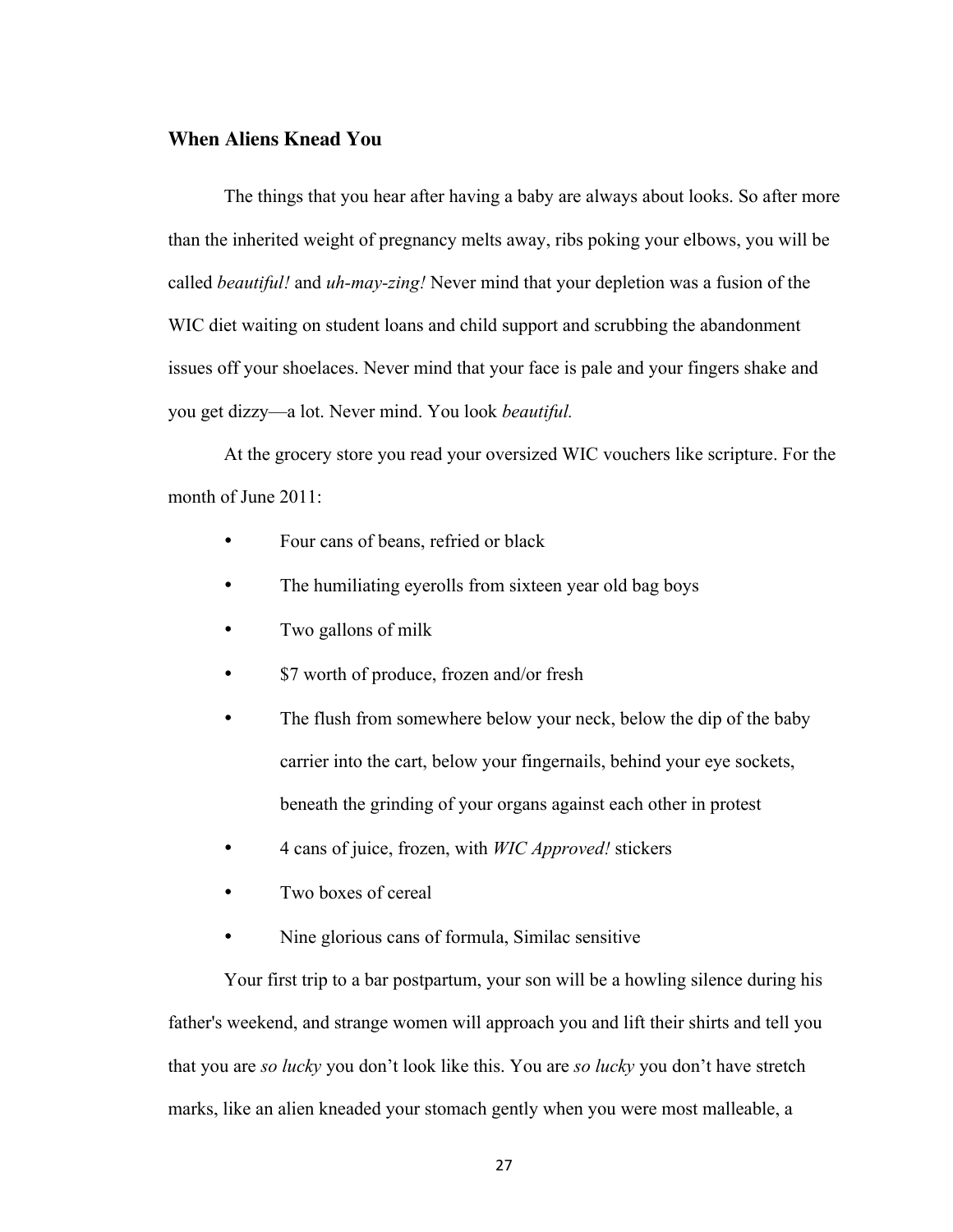metaphysical massage with surreal implications. Co-workers will ask you behind the restaurant between their Marlbro green puffs to lift your shirt. And you will oblige them, the women, the co-waitresses, and they will say: *huh.*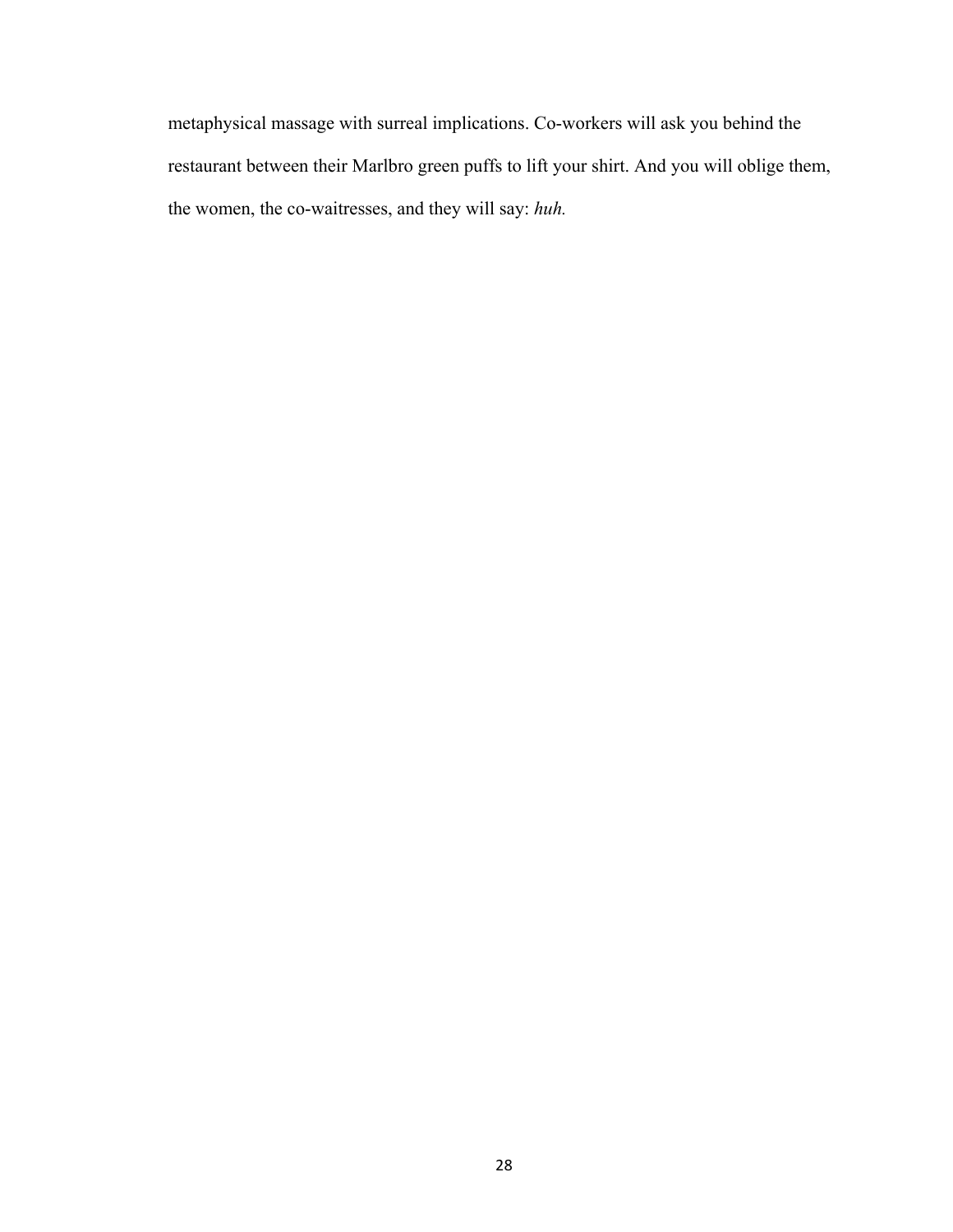### **Mona Lisa in the Park**

In the lift of a small car off a small curb, limbs dissemble and scramble, small arms splitting down the tendons to pull your parts

drafting new seams along sinew trails. You are protean, somewhere between scales and tufts. But not quite either yet.

Crafter of lean-to forts, this crater of voices and twigs in your scalp says that you are something small.

You are crumbs and dried coffee. Loose strands and dirt. The phase change from crystals to loose binds, to dissonance.

From a park bench, you steel-grate small palms to skylines glittering down fuse boxes, tilted toward the lakeshore quiet that waits to ignite.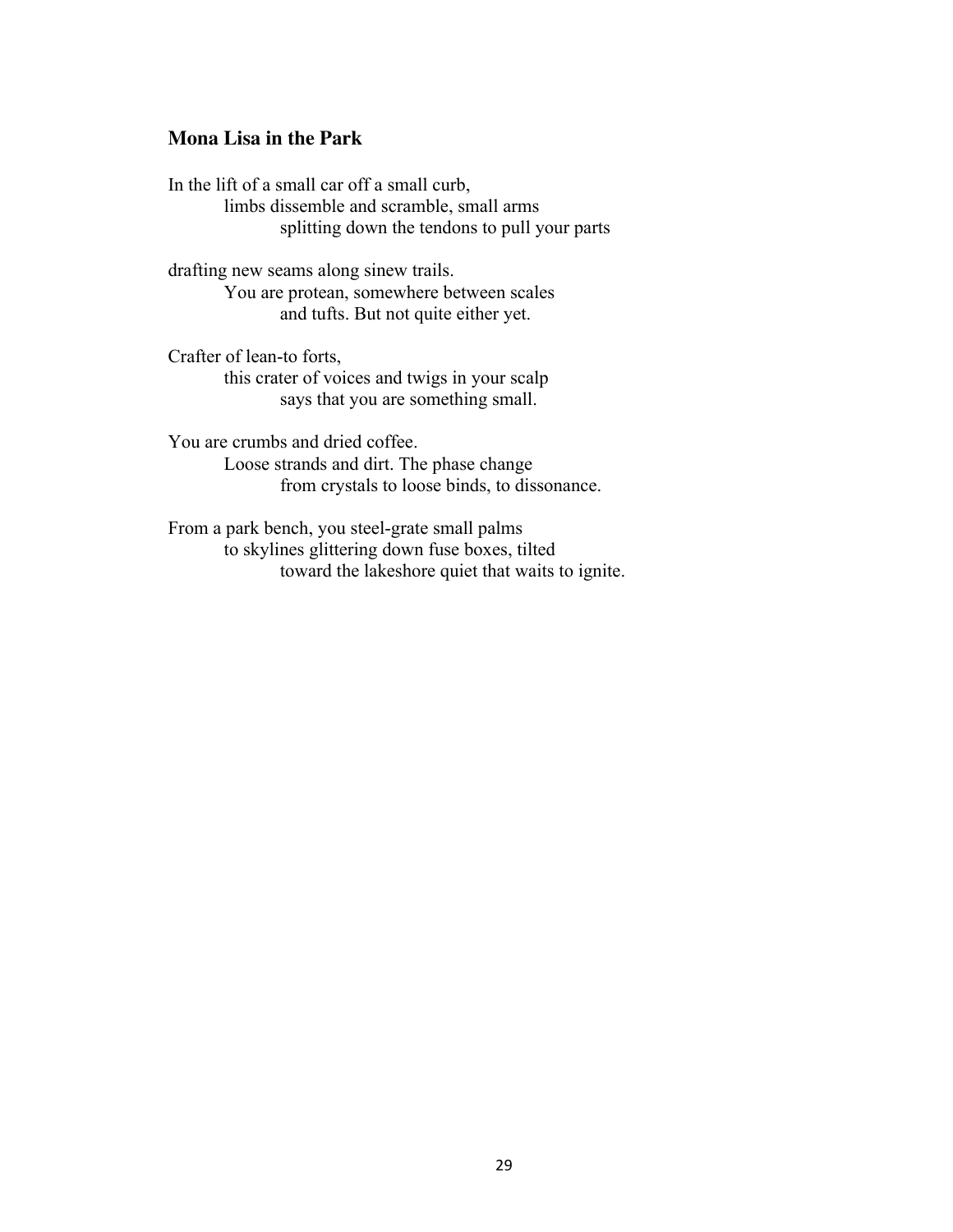# **Family Tree**

Number One proposed after only dating for three months. He had seen several variations of marriage and its malpractice and knew some paths to avoid. Number Two was 18 at the wedding. In their first summer, Number Two took her last dollars to bring a milkshake to Number One at work. She salvaged it from the floor when the Jeep hit a pothole, and he tried to smile through candy-coated gravel.

Number Two pretends she doesn't remember four children screeching like rusty nails against warped picture frames plus forty hour work weeks and setting the kitchen chairs up like a train set to get the floors mopped every weekend. She pretends it didn't wash all her grooves down to man the deep amethyst minivan alone most weeknights and Saturday soccer games.

Number One taught other people's teenagers about grease stains and double shifts—late nights and weekends—and about mediating devastation and a thick white envelope every other Friday. He knew something about pieces of family rattling around the minimum wage tile floor waiting to cut the bottoms of your feet.

\*\*\*

Number Three had a bagel thrown at her head at Wisconsin Lutheran College for being the only democrat on campus. Now she slices the heads clean off mice in a lab full of men who don't know she loves dark lager and football. She was officially christened into a glittering white lab coat and does not use the "F-word" as often as Number Four, though she subscribes to the magazine.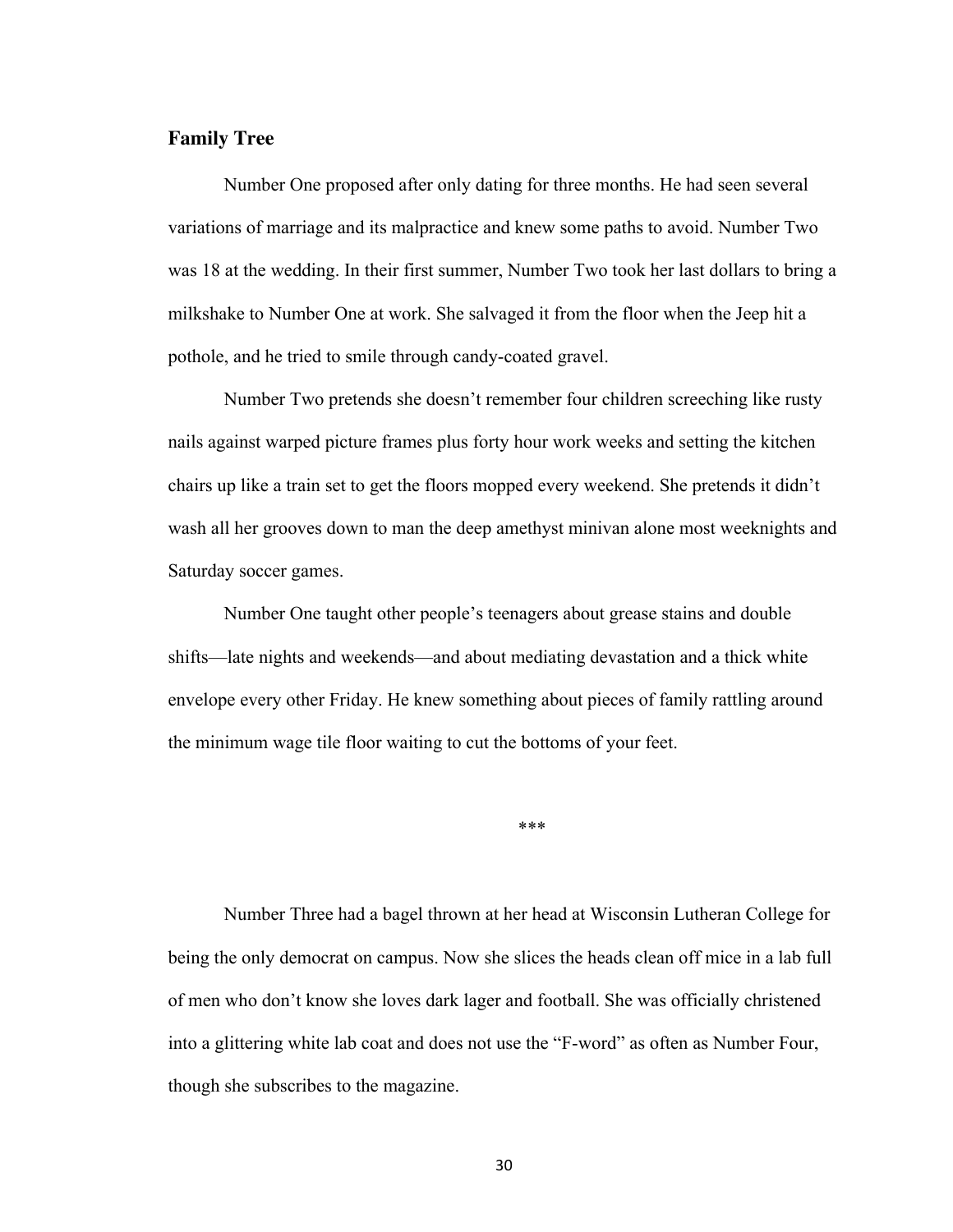Number Four is a closet feminist, and her closet is the internet. She works for strangers with glowing screens, bold-fonted convictions, and a sleek interface. Number One pretends that his daughter has never published an article about porn or yoga.

Number Five pounds whiskey on bridges with surprisingly angelic introspection. He and Number Six finished high school a year late in a night class, together. They marched through the JFK gymnasium with strangers and suit coats and dreadlocks and roses. Years later, Number Six got married in the woods, and a tree crashed across the river at his vows.

\*\*\*

Number Five didn't know that Number Four pretended the older cousins hadn't banned her from being Cindy Crawford or Rachel Hunter in their attic fashion shows. He also didn't know she saw a shrink named Lynn in the tenth grade who wrote in her file, "Always cries," or steeled up her eyes to see Grandma on morphine.

Number Five didn't know that Number Four begged strangers to keep him from mowing down anymore Beast Light or blurred fast food signs or aberrant ditches. He didn't know she cried to strangers: "but what if it was him caked on Highway 310, instead of the collie*?"*

Number Five didn't know that Number Four *invented* getting drunk on bridges and the quiet part of a wedding. That she had peeled back labels in basements with red cups and twinkle lights. That she had made it a practice not to count.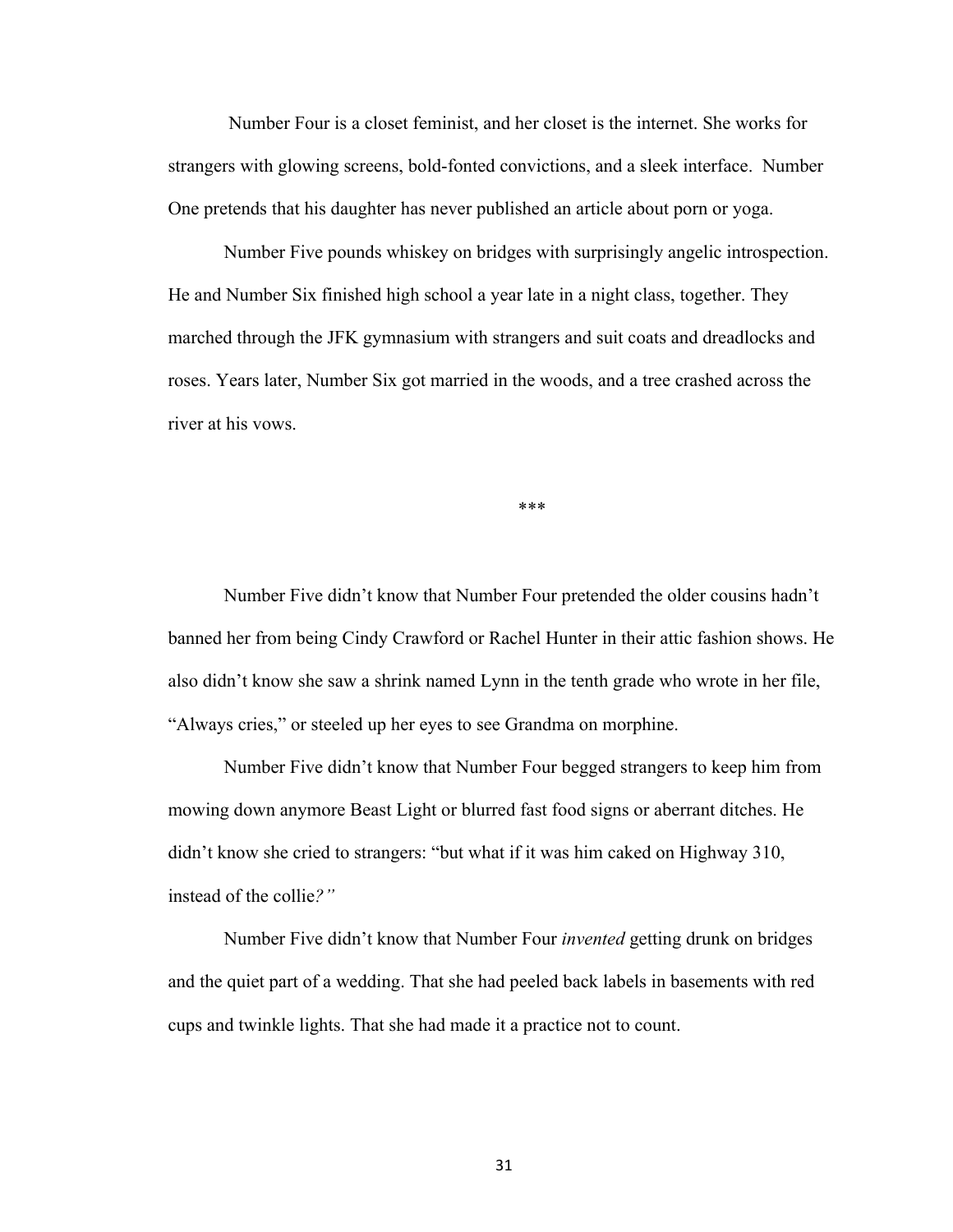Number Two used to keep an aerosol hairspray by the wash machine to freeze daddy long legs. When Number Four got trapped in Chicago five months pregnant, it was Number Two that threatened to report MegaBus to the Better Business Bureau. At seven months pregnant, it was Number One that crossed two states to bring her home for Christmas, and drove back at thirty miles an hour through a snowstorm.

Number Four doesn't know the square root of pi, or how to bake an apple lattice, or where to put her hands when someone is staring. Number Four is afraid of scabs and concrete walls and the creaking wardrobe where her mother's peasant shirts have inhaled dust.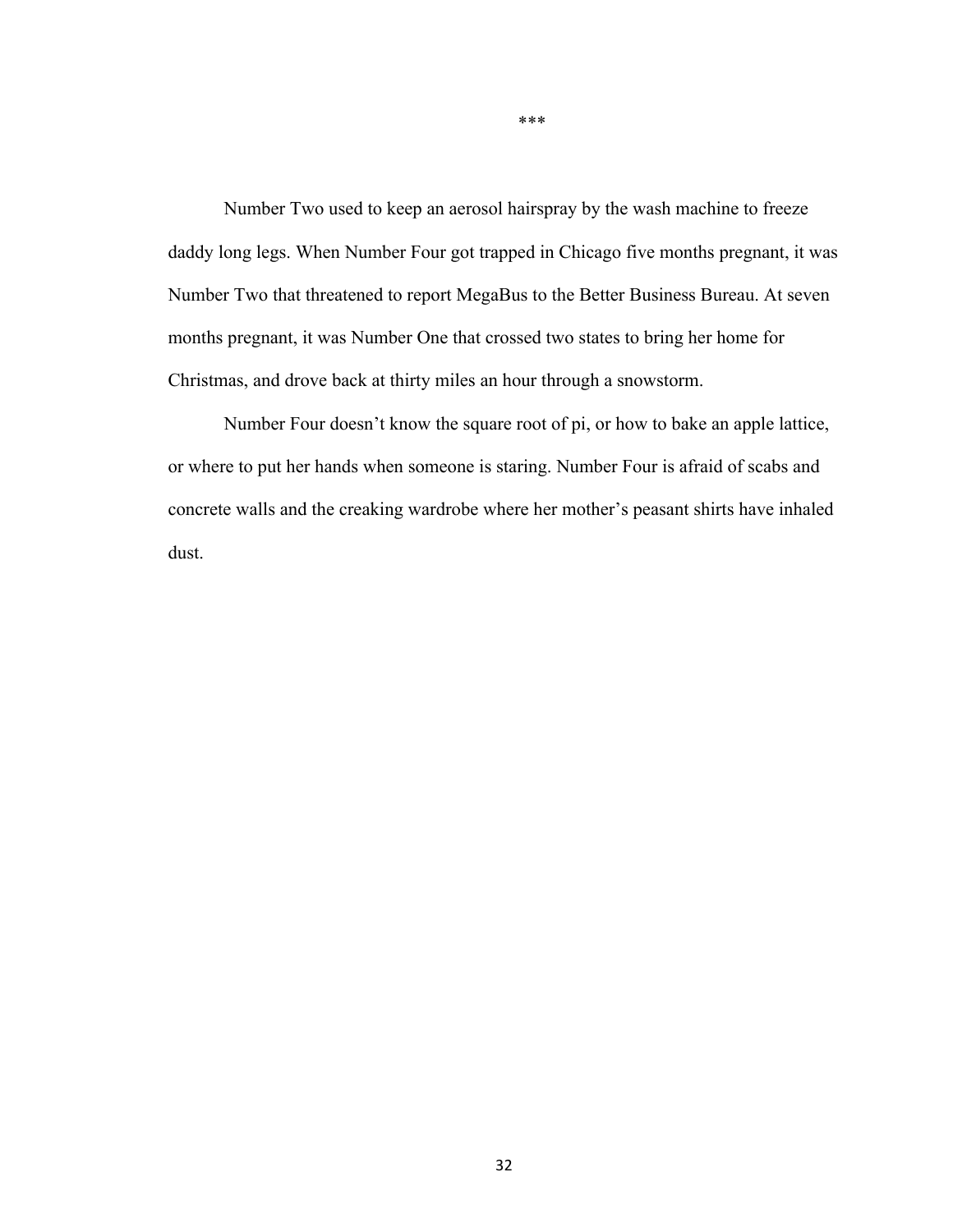#### **Motherhood Mythology and the Softening of Deviance in Literature**

Thwarted canonically by male voice and perspective, the stories of women by women are often buried and tainted by the culture into which they are born. This collection will consider works of memoir by Dr. Joanna S. Frye and the poetry of Sylvia Plath, although there are many other mother writers worth exploring. Frye deviates from traditional womanhood in *Biting the Moon: A Memoir of Feminism and Motherhood,* but she does so only in half-steps. Frye adapts a languid, long-form stream-of-consciousness style of writing with reflection and self-criticism in order to invoke cultural criticism. This book as an artifact of cultural expectations of motherhood, shows a traditional inclination to soften deviance to suit the hegemonic power in demonstrating some appropriate womanhood, and motherhood—even while challenging it.

The tonal softening used in Frye's memoir pays homage to Woolf and *A Room of One's Own* (1929), suggesting an intentional stylistic alignment. First of all, Frye uses layers of frames in time and space in order to access a story that requires cultural criticism, personal disclosure, and disclosing past abuse of her now-deceased ex-husband, father of her children. It is framed within the real-time writing of the book from 1998- 2004, and runs parallel to her past narrative from 1968-1989. A stream-of-consciousness self-reflection opens most chapters, such as this: "Often I began the morning [trying to write this story] by standing by the window gazing out at the river that peeks between skyscrapers, and then looking down at the streets below. I test out phrases" (p. 63). In addition to the stylistic decisions, she infuses gentle, self-reflection into every chapter, as if she has to explain again and again why this story is worth telling, why she has a right to this narrative power. One passage even reflects on this psychological turmoil of her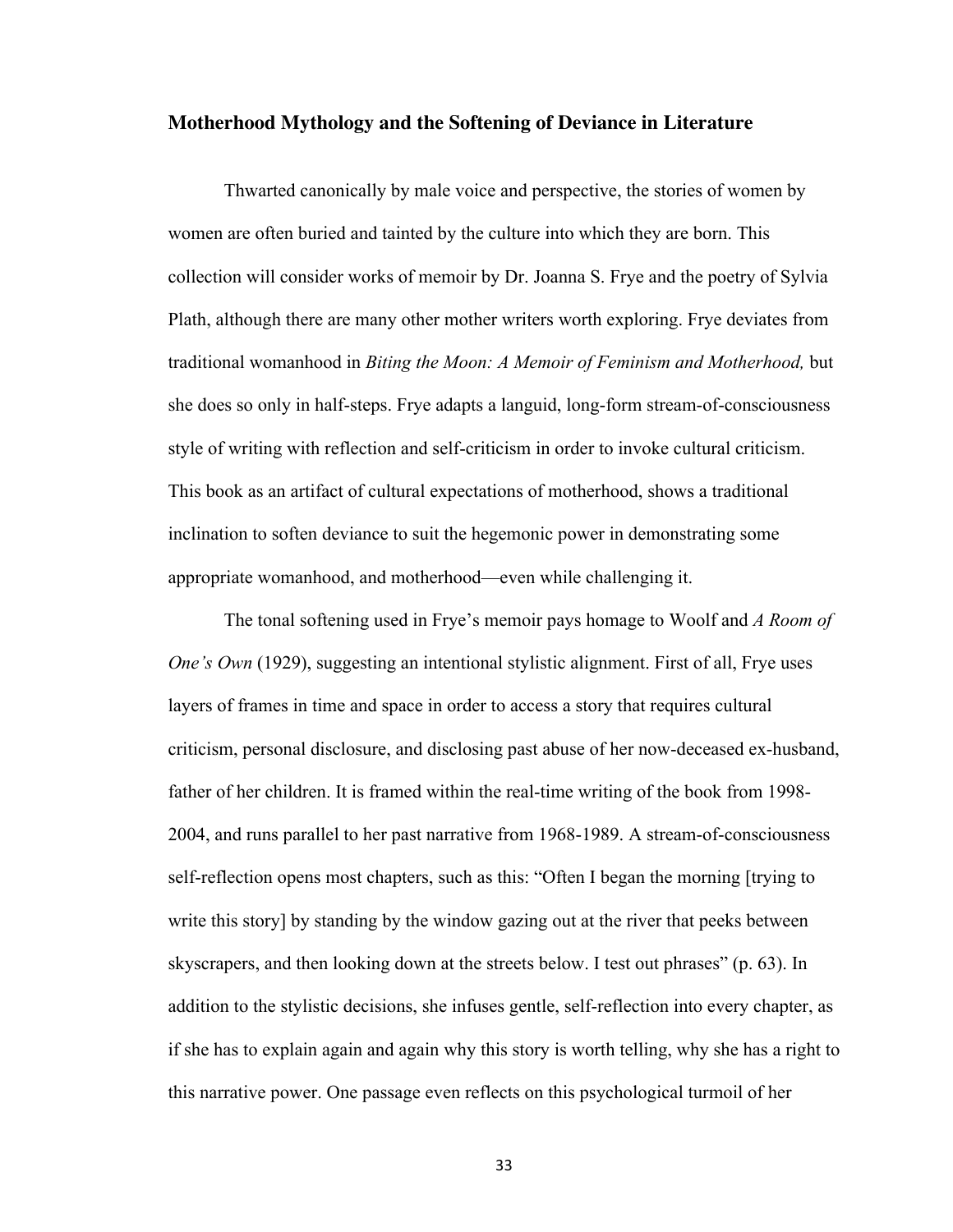autonomy: "In my dream, [my ex-husband] was a secret corpse, my responsibility; I was lost in a swamp of judgment" (p. 37). This disclosure aligns with Douglas and Michaels' idea of "new momism:" internalizing judgments perceived from media representations, and maybe even literally received in individual opinions.

She uses soft diction and long, complex syntax to gloss over struggles and makes them beautiful and palatable, and a little less sharp: "Each day, as I try to wrench this story free from its constraints, I pace from my study, a New York room of my own, catching new refractions of light from my cherished crystal, a gift from Ron" (p. 26). Another place where this stylistic glazing over happens is in discussing the struggle to perform academic work as a mother: "The salvaged hour or two I spent afternoon working on the unfinished dissertation while Kara napped" (p. 51). That thought softens the fragmentation of her identity, it lilts with soft consonants and unstressed syllables. It sounds and feels like a hazy dream, as does most of the book. The long-form allows for ample room to move back and forth between present and past in a dream-like state, supported by the gentle self-reflection and stream-of-consciousness style. There is reference to fragmentation, but the entire book feels smoothly intertwined.

There is also ample evidence of Frye softening the content of her memoir under the pressure of "new momism" and cultural expectations of femininity. She expresses feeling confined by public judgment and constant anxiety over what she *should* be thinking, feeling, and doing as the disparate individuals of Dr. Frye, professor, and Joanna Frye, mother in several poignant, but muffled, instances. Describing her exodus from her emotionally abusive first marriage, for example, Frye is muting and mocking her tendency to tell it as her "Mythic Self." This section is muted in the frame of "I see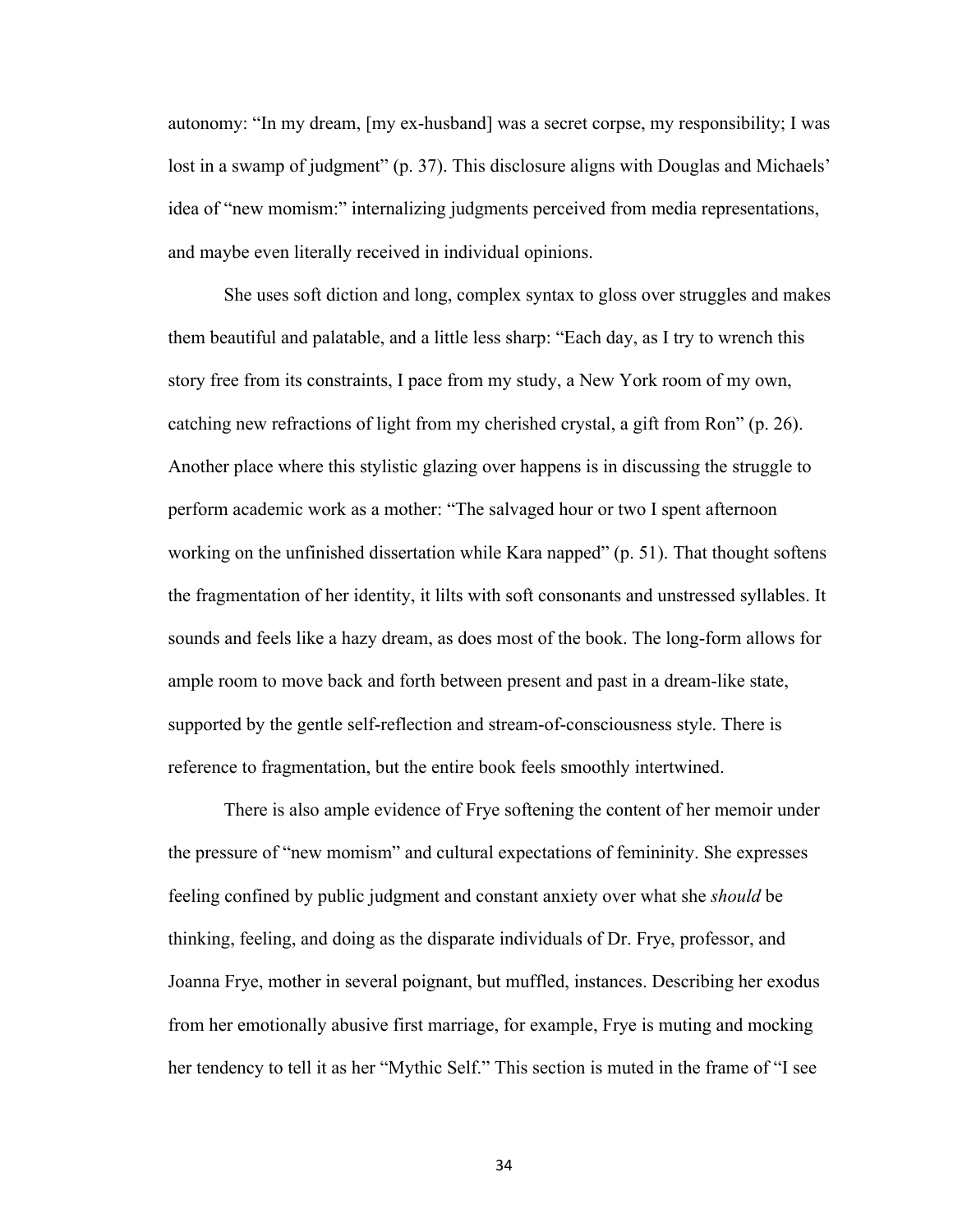myself," which distances perception from reality and suggests her own distance from narrative authority. She explains "as the protagonist of the tale, I unite protective maternity and assertive independence," clearly mocking and aligning this personal narrative with mythological grandeur (p. 89). All of this builds up to a place where she allows herself to say: "I *am* strong on behalf of my daughters," but it is quickly qualified with, "but my strength cannot be mythic except in my own imagination" (p. 89). Although it is hardly perceptible, this passage actually critiques what Sheri Thurer identifies as a Great Mother stereotype that requires women live up to goddess-like perfection, which holds her "responsible for every blessing and curse of existence" (p. 19). She was strong. She was not a goddess. And, years later Frye is still analyzing whether that was enough, an artifact demonstrative of lasting psychological damage of internalized motherhood myths.

She more explicitly critiques these cultural constraints of ideal motherhood and the necessary maternal guilt in several places. For instance, she identifies the "Largerthan-life-mother" she attempted to be, including "Single parent holiday fervor" that tries to over-compensate for a "broken" family (pp. 94, 102). Later on in the book, she identifies an ongoing attempt to "struggle against so many cultural assumptions about motherhood" (p. 217). These small confessions combine the crushing mythologies of perfect motherhood: myth of the all-powerful Great Mother, the potentially perverse mother of Wylie's "momism" that needs to give children space, the perky and hyperdomestic 1950s ideal, the icon of "new momism" who might work a little bit, but always makes up for it later. Perhaps the unnamable nature of these mythological creatures inhibits Frye from identifying their mark on her work. Just as women who actually fit the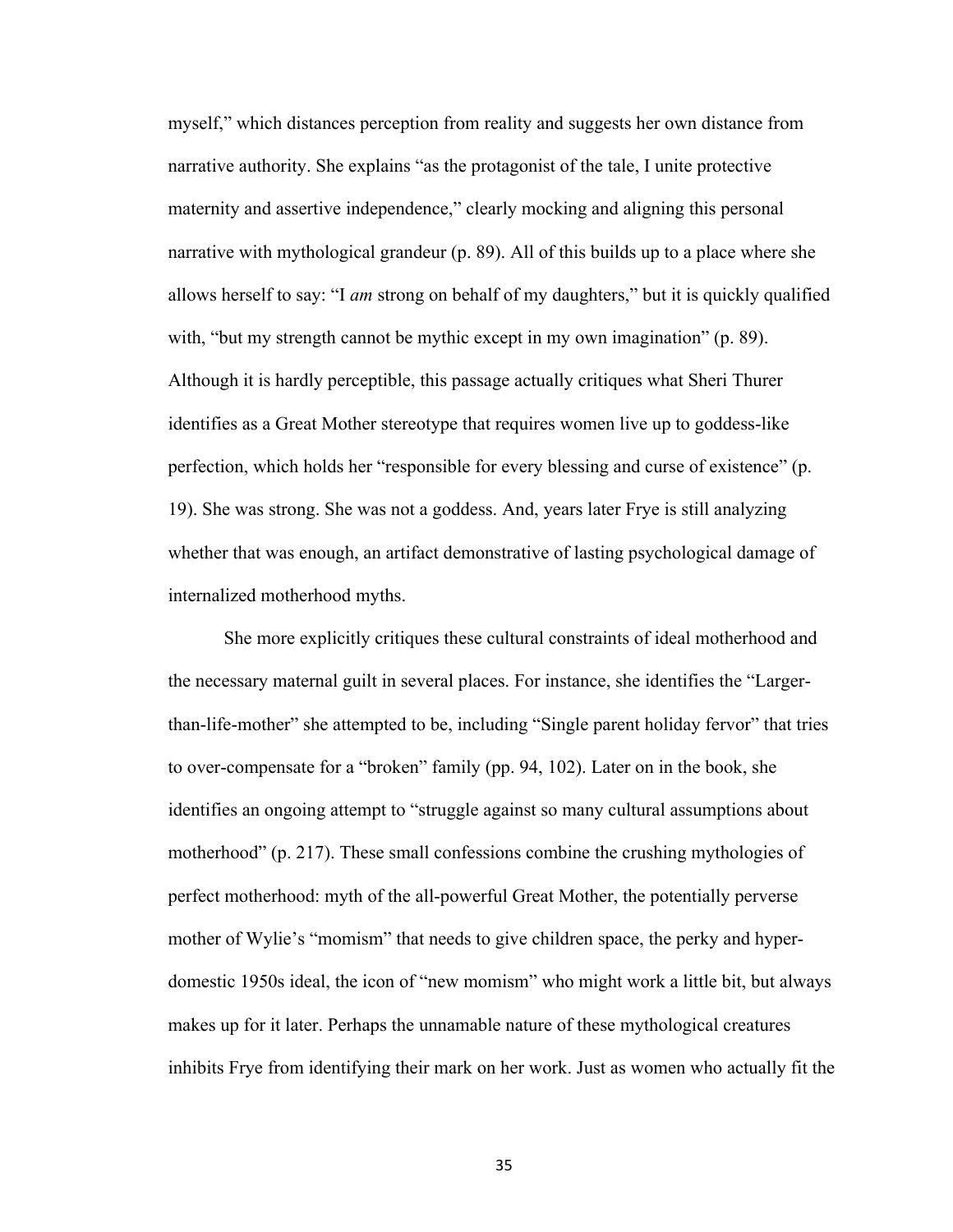1950s sitcom mom ideal in the 50s, those who deeply bore the ideological constraints of "good" motherhood, suffered greater stress and mental illness than mothers who worked, Frye's reflection works as a literary artifact of mental and emotional duress due to imposition of cultural ideals onto actual mother psychology.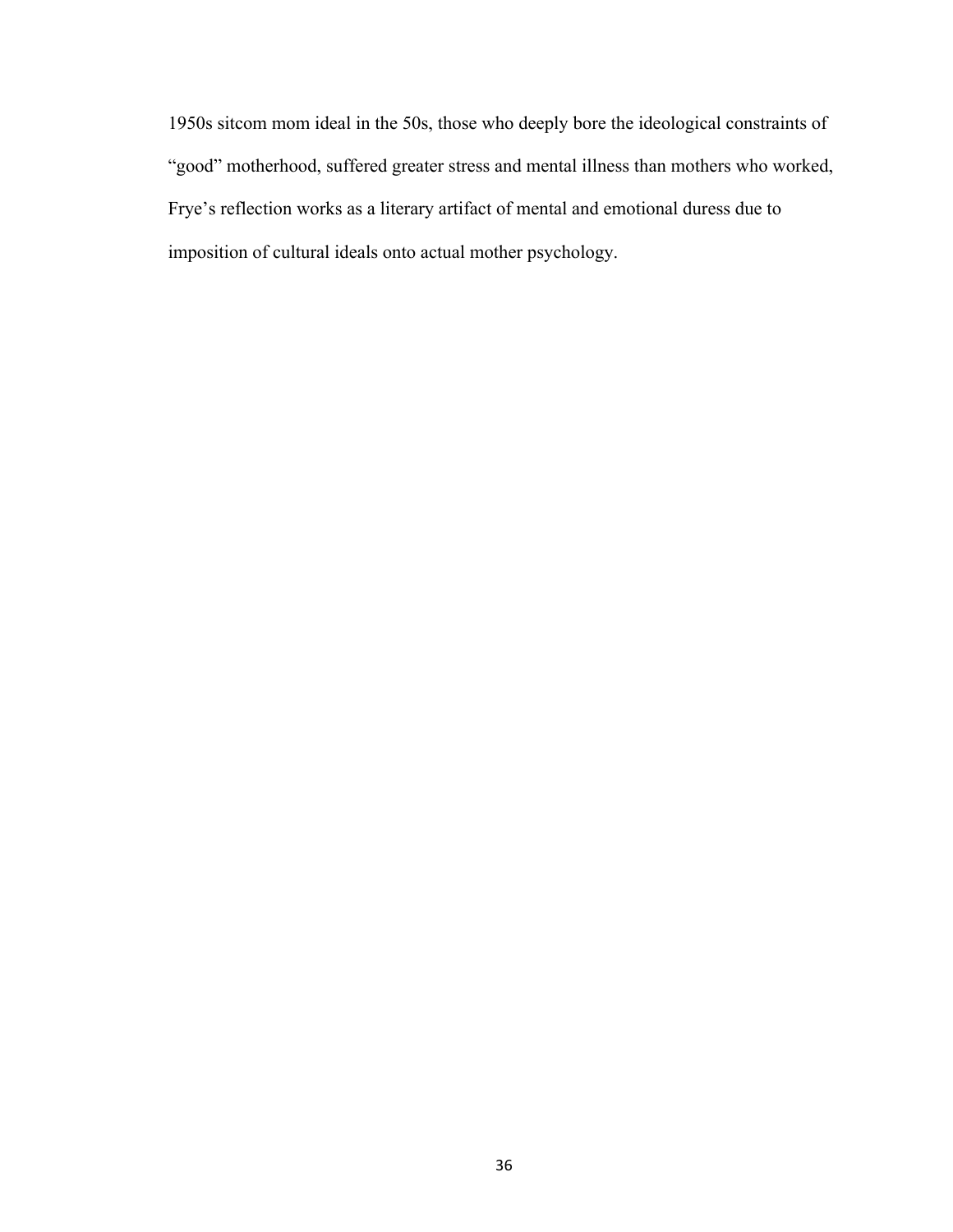# **The Great Mother**

Find god in the earth beneath sick trees, beneath thin-webs, and a white-hot moon.

Find her crouched and dusty, speckled, observant, and cradling the forest.

Find her fingers in your hair while you wander.

Find her waiting, stirring leaves into her webbed crown like a potion.

But, find her.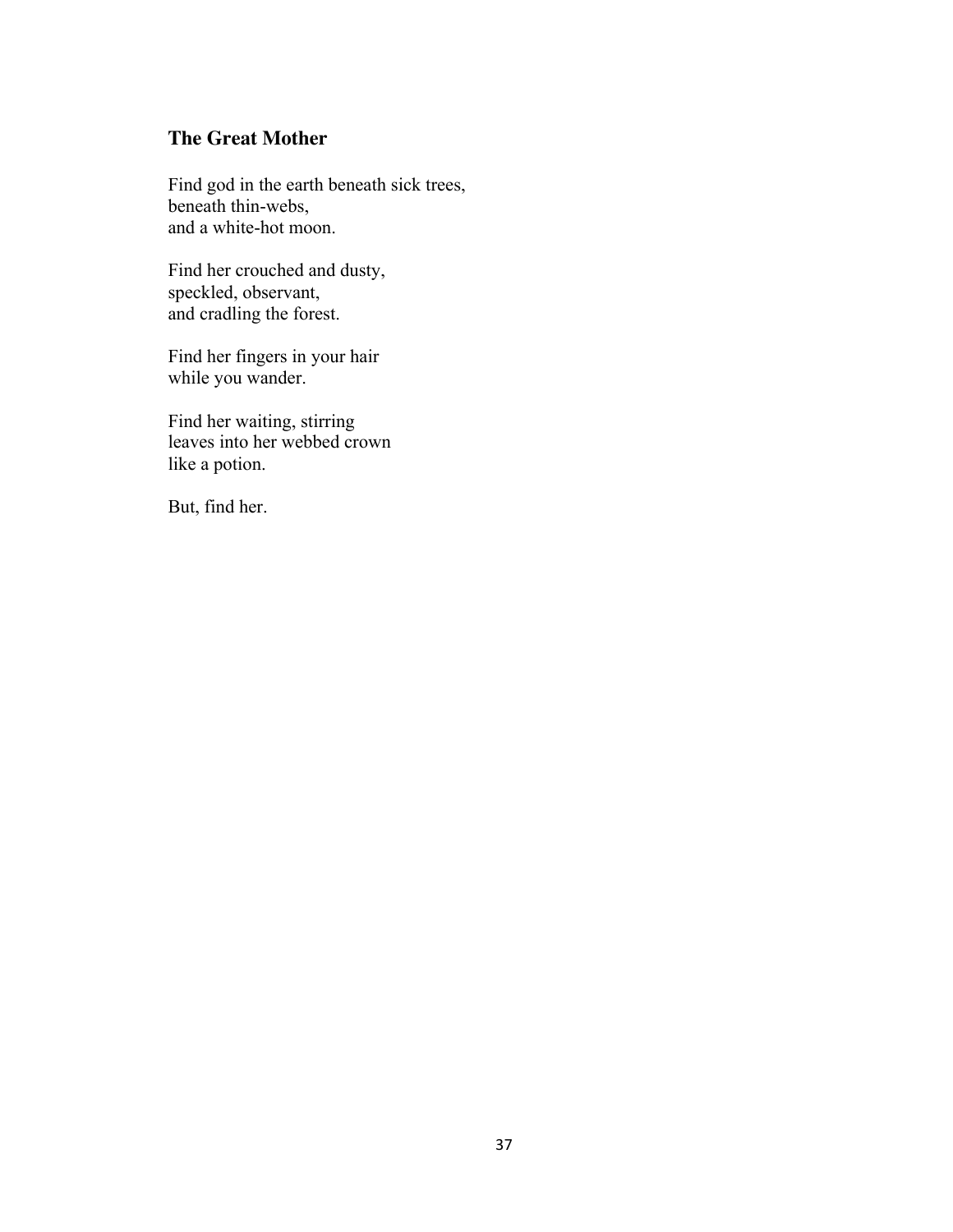# **The Adventure of the Great Shoe-Gill**

There is something about the guilt that surrounds the fact that most days I can't function before coffee, before it takes hold in the swerving veins of my poorly circulated fingers, the fingers that ran smeared with my own blood in labor because the nurses could not find a vein, the fingers that twitched at the postpartum carpal tunnel from mommymultitasking, the fingers that fasten car seats and sweep the bangs from small blue eyes, that makes me determined to immerse my family in the raw guts of nature. Immediately. Guilt about the fact that I can't always speak my son's language, and I'm afraid of the words he doesn't mean. About the fact that I'm afraid that every college degree for which we have sacrificed is useless. Selfish. Anxiety about my son's split identity teetering over the Wisconsin-Michigan border, teetering on my ability to maintain mature interactions with someone that I do not respect. I'm etchasketch shaking the skyline behind me, grounding my feet into the dash, and practicing 7-4-3 breathing techniques that I use on the first day of teaching each semester. I'm told that it's the equivalent of a Xanax or an Ambien, but it feels like clunky heaving. Like my perception of my parenting attempts.

Lost in the Hiawatha forest, my partner and I snap like synapses while my small son beams lasers from fingertop to fingertop, singing: "I saw a ninja, ninja. I saw a ninja, ninja. I saw a ninja, ninja." Across my lap, sprawl three different maps whose sparse spider leg roads leave miles blank. Unmapped. Each road we pass has been labelled with three different numbers, each of which appear on none of the maps, and there is something about the flipping back and forth of paper, and the gentle chorus that buoys it: "I saw a ninja, ninja. I saw a ninja, ninja." Something about the small frame slumping into his seat before we emerge back onto Highway 28. Something about the wind across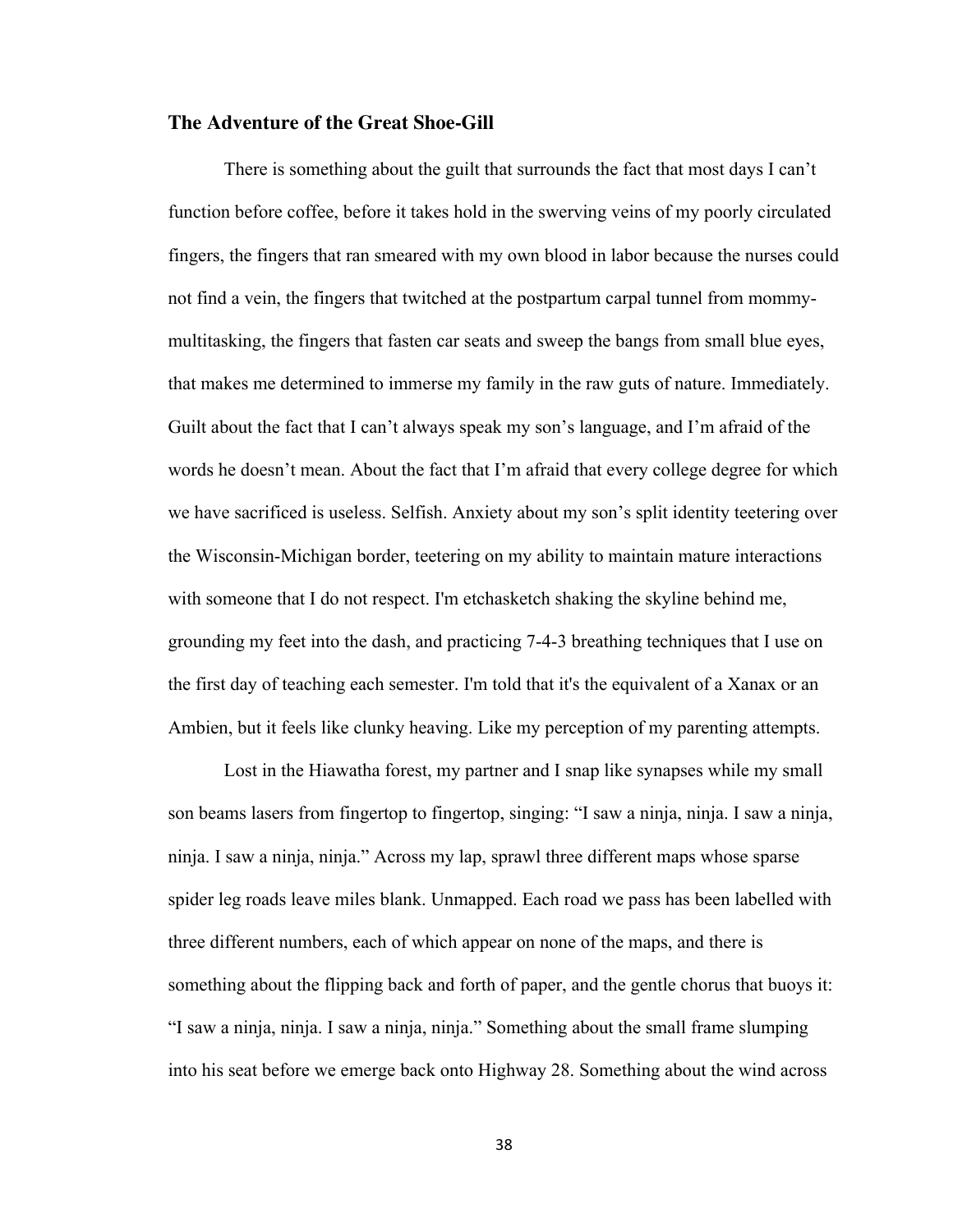his wispy hair, his chin lolling across a balled fist. Something about gravity, and the fact that I cannot always speak his language that makes me feel guilty that I cannot make the maps release their secrets.

It takes an hour to traverse a few sparse miles, and my family is desperate to press sandals to dirt. Our first two campgrounds, we halo in a line of canoe and kayak strapped vehicles and RVs swarming to any available site—to no avail. It takes hours to find a site, and I want to say that I have brought my son into the wilderness to commune with nature, to hike and swim in Lake Superior, to make transient friends, to learn to ride his bike. I do hold out hope for those accomplishments, but in reality I have come here from the depths of selfishness; I have come here to lure my friends away from their rock bands, their social media, and their crisis line shifts to remind me of home in the midst of chaos. I have come to lure myself away from screens, from the impending semester, and the syllabus I have yet to finalize. This trip is my life line, both to harness my most genuine self, to be present in the exact moment, on the exact rock at the top of a scenic overlook screened by pine trees and to be present in conversations with my son that make him feel as if he is the only human on earth that I want to talk to. And it's ok to need a lifeline. Something grounding. A map.

I have planned this trip for months, which begs the question of why I didn't reserve a site rather than playing roulette with our locale. Eventually we wash up onto an open site at Wide Waters—which was buried in one of my maps. My partner tethers a tarp fort between two trees where my son watches us unfurl sandwiches in the rain. Carrying the canoe directly overhead, my son chatters along behind until he drops behind and drops his drawers along the main camp road.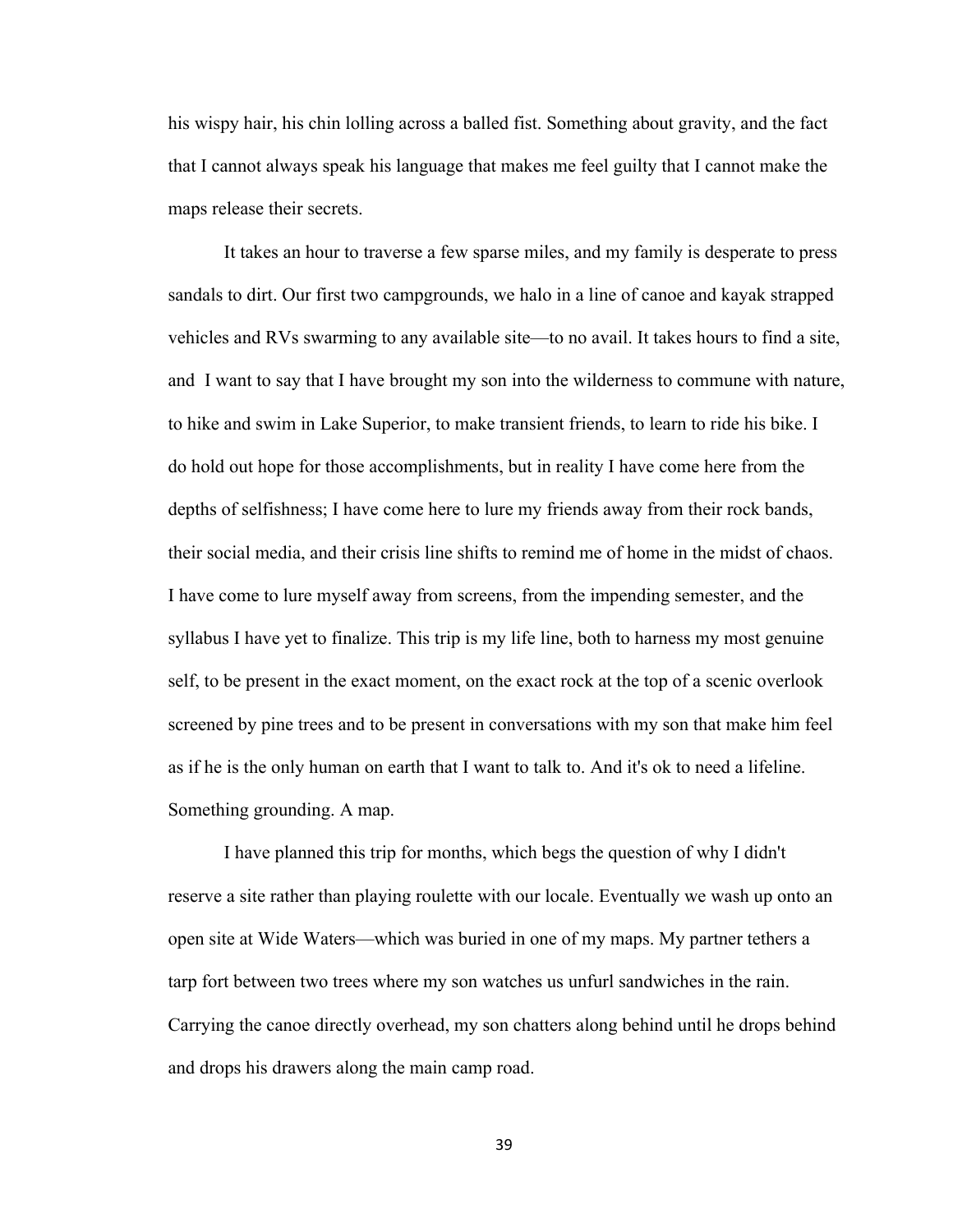That night, as my son crafts shadow puppets across his canvas sky, I tell him I will be right outside. He gives me a crinkle-cut dimpled-smile and nods, the light teetering across my face. We are waiting for our friends to arrive late into the night: four adults and one fifteen month old. Back at the fire, I worry that my academics, my ambitions, my son, and the locking and falling of my chest have let the rope run out too far from the women who have made me. I feel the pull of myself in different directions, stretched out across the pins of disparate stars like rubber band art pulling my corners lightyears in every direction. Even in the rustic moonlight, I can feel like a failure in small, prickling ways. Lifting and resting my heel in a rugged ballet flat, dirt chips away at my ankles. Studying the moon with my partner, I worry.

My friends also get lost in the forest, on the roads with six names and no maps to a rock-opera anthem. When I hear a familiar voice call my name from a slow-rolling SUV, my son a rumbling silence in the distance, I take my godson into my arms while his parents set up camp with headlamps twittering across the ground. He laughs every time his father passes, and then he sleeps. And on my single air mattress, I feel guilty that I cannot make the maps reveal their secrets. But, we are a forest village. All hands focused on caring. A commune, if only for a day.

\*\*\*

My son has recently developed and refined a love for spider hunting that has been met with gently contoured cringe-smiles and owl-eyed cheers. So, as we flipped the baby blue canoe off its nestled tree-line koozie, I invited him to clear the bow of bugs for us: an honored position since he frequently sits at my feet there in the front. Here's the notso-simple reality of outdoors-ing with a small child. It's slow. It seems more like a series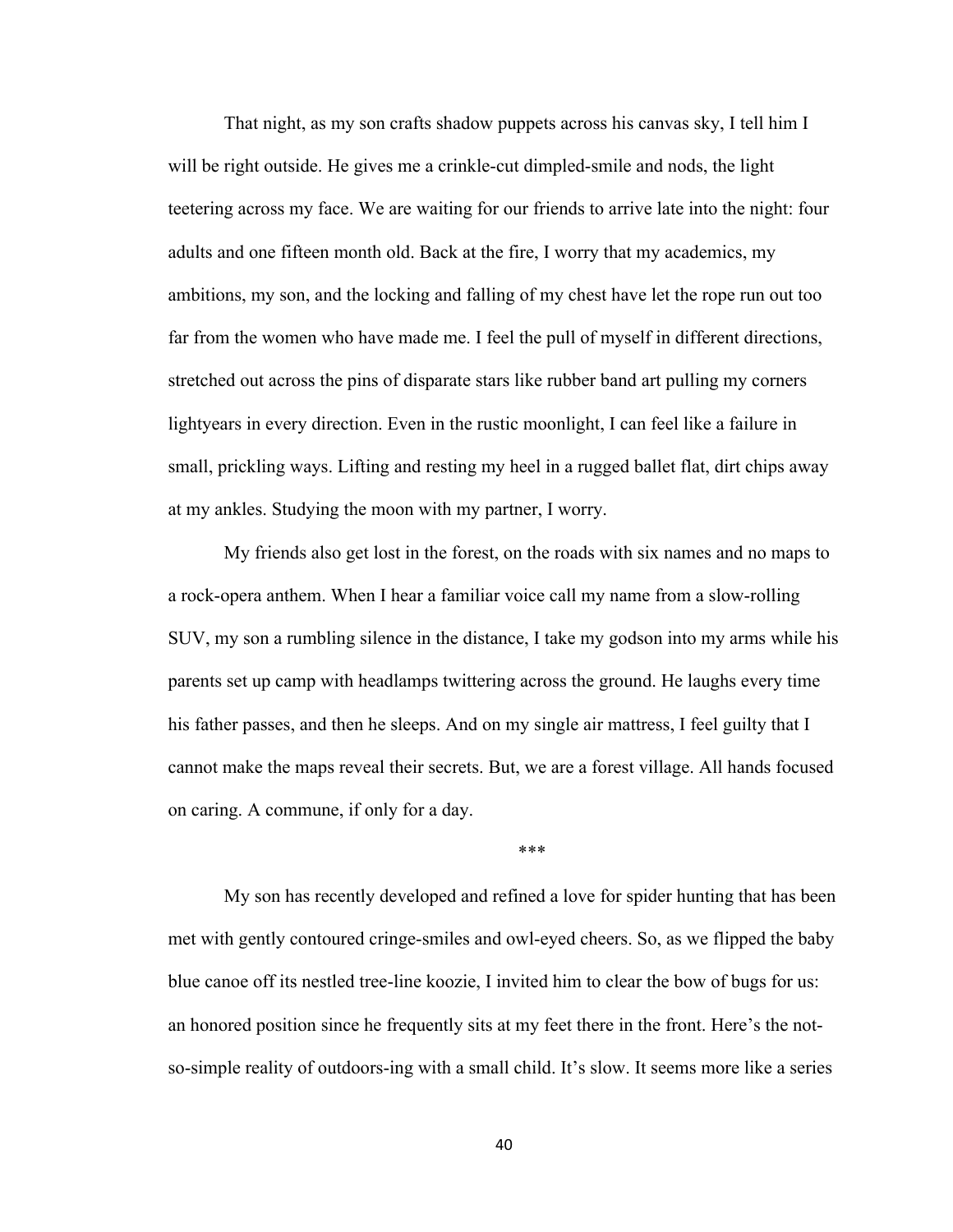of detours than an actual journey. And fine, maybe it would be more impressive to log a canoe trip that looks like a pinball trajectory mapped across my gazetteer pages, one that is measured in miles and humble-bragged across social media apps with GPS tracking: "#150miles today! #blessed!" Maybe (probably) you would call my 5 mile swing in either direction from the dock just south of the Indian River pretty pointless to experience, much less write about. But maybe it's also pointless to expect parents to somehow splice their lives down the middle: self/parent; exciting/responsible; active/passive. Be that as it may, there is a heroic journey inside every craigslist-based 1980s canoe purchase, and this is mine.

I like to think of life as a #singlemom as an active Oulipo composition. From getting to a dentist appointment to homework sessions to teaching, from biking to attending an actual yoga class with grown-up humans, from last-minute professional development sessions and mandatory evening meetings to deciding to walk to the park: every moment is constrained both naturally and artificially. The beauty emerges from the gentle finesse of camouflaging the constraints, blending them into the natural cadence of a word, a phrase, an experience. Blending them so that my son does not see the wires I pluck at premeditated moments, only the seamless crescendo of a sun-soaked Friday boat ride. Blending the purple under my zombie-eyes with the red frames of my glasses so that classmates do not feel awkwardly lodged between pity and gossip mid-semester.

Once our baby blue canoe is inside the river, we head downstream through a series of lulling hidden water around downed trees. The boys are sitting behind me: my partner on the rear seat luring the fishing poles, my son on the ground in between us shivering with excitement. After confessing that I truly cannot help my son with his reel,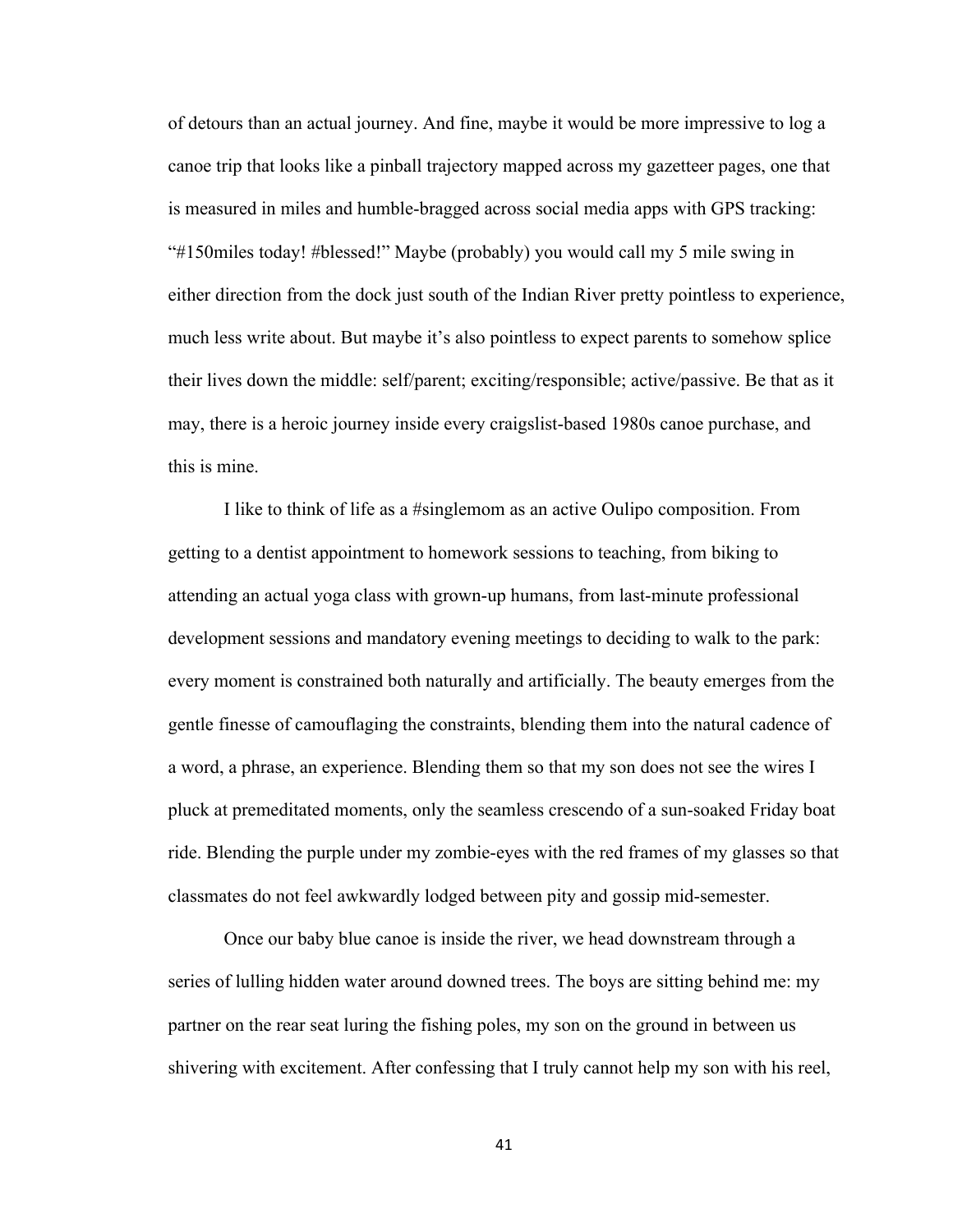definitely not with a worm, and for sure I cannot touch a fish, I loll my paddle on either side of the boat attempting to keep us still. As adult assigned to stability with un-tangled lines, my son says to me: "You're getting *everything* in my eyes, mama." After throwing back a few baby blue gills, I am getting the hang of keeping us in one general area. And that is when we meet him. My son reels hard against a full-size blue gill that almost took his Iron Man rod back into the river. Bringing him into the boat—at about a length of four or five inches—my partner lays our new friend behind his seat. Every time he flops, my son giggles inconsolably, until finally, he flops straight into a vacant Sanuk. After my partner calls him our shoe gill, my son squeals its name at every flop until he succumbs to stillness: "Do you hear the shoe-gill, mama? Guys, guys, it's a SHOE-gill!"

Turning back toward whence we came, an impossible wind stagnates our paddles. My son sips from my purple Powerade and leans the boat, swatting *everything* away from his eyes, and the canoe lodges dead-center on a stump. We spin in circles for a while. My son says, "Umm, the Blue Blue Baby is stuck. We're going in circles now." And, lest we mistake him for a more boring child, "Poison gravy" – meaning to call me Poison Ivy, the villain from *Batman and Robin,* "Poison gravy, maybe you can use your plants to save us," as he swirls his small fingers through some river weeds. Once successfully dislodged, we take Blue Blue Baby and the shoe gill upstream through the oppressively, predictably beautiful and tepid Indian River. It has a steady percussion of wildlife echoes and lake flies nosediving at our skin, the sun perfectly slanted. It feels so actively peaceful within my pre-fatigued arms that I might have just tipped over the boat to see it live and move. But I didn't.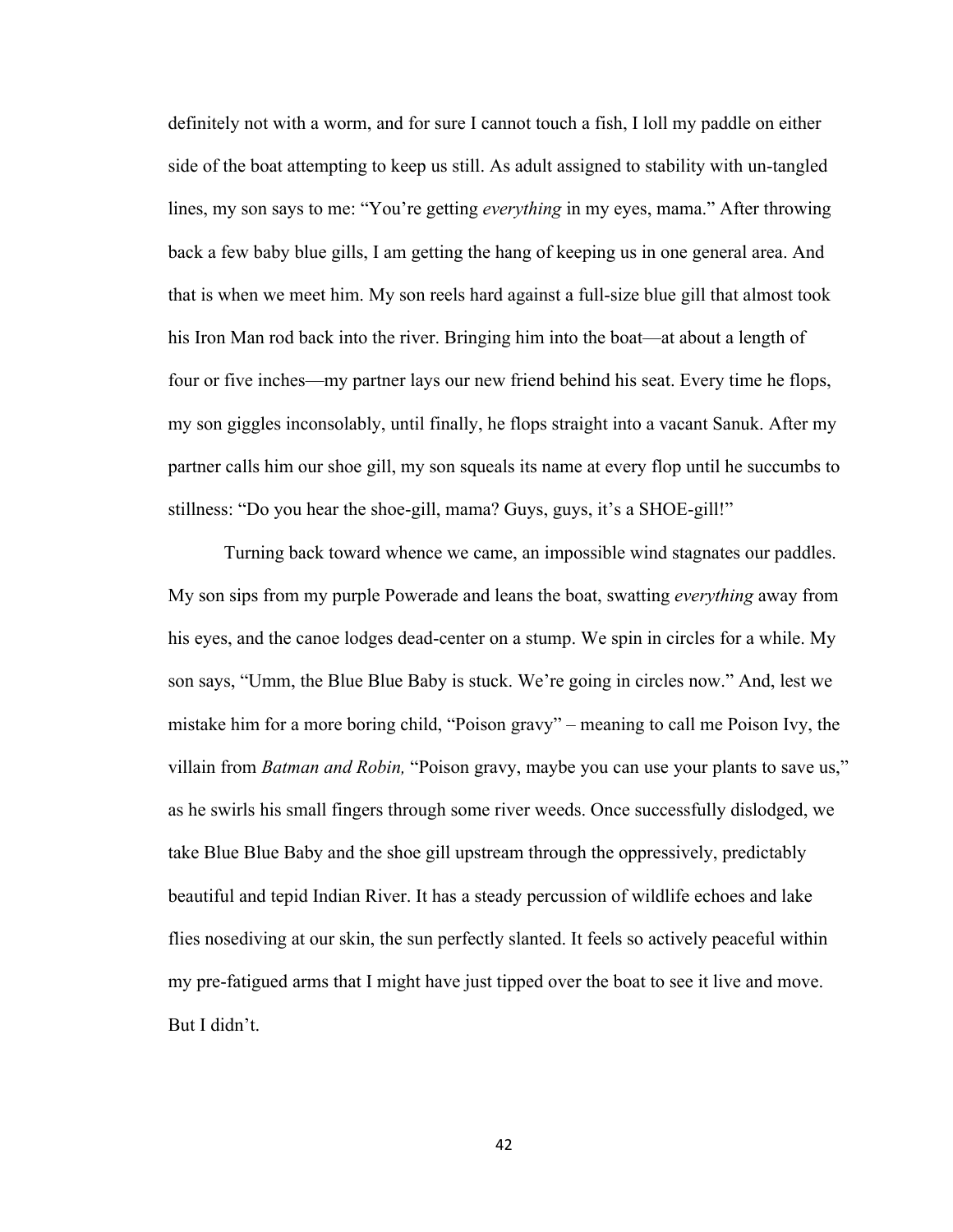From behind a veil of crippling self-doubt and general awkwardness, I always urge my son to be socially fearless, empathetic, and kind. Back at the boat launch, we divide: my partner shores up the canoe and tucks the shoe gill into his tackle to carry back to our site while I supervise the last moments of water-based semi-freedom. A boy who is maybe seven or eight years old swims in his underwear. He says to his uncle, "Some people can't afford a swim suit, right? But all that matters is they're having fun, right?" His uncle says, "It doesn't matter. Just stop worrying about it. They look just like swim trunks. Just stop calling them your undies. Call them your swim trunks, and it doesn't matter." I try to balance my urge to smile at him encouragingly and to avoid eye contact so that it doesn't seem like I'm judging them. I think that I seem crazy instead.

An excess of peaceful river surges makes me think that I am, maybe, half-crazy, instead.

\*\*\*

Camping, we easily spend as much time static as in motion, and that's the general outcome of imposing the constraints of responsibility, compassion, and patience necessary to parent onto travel plans. It would be completely arbitrary to gauge whether this reality adds or detracts, objectively, from the experience of, say, a canoeing or camping trip. So rather than attempt to qualitatively rank and assess the situation, I compiled some descriptive realities.

Travelling without my son—camping, canoeing, walking, biking—is faster, usually more efficient, and allows more flexibility. I can write, read, and socialize with humans my own age, size, or vocabulary level, and those things are nice. When I travel with my son—camping, canoeing, walking, biking—it's fragmented, surprising, and it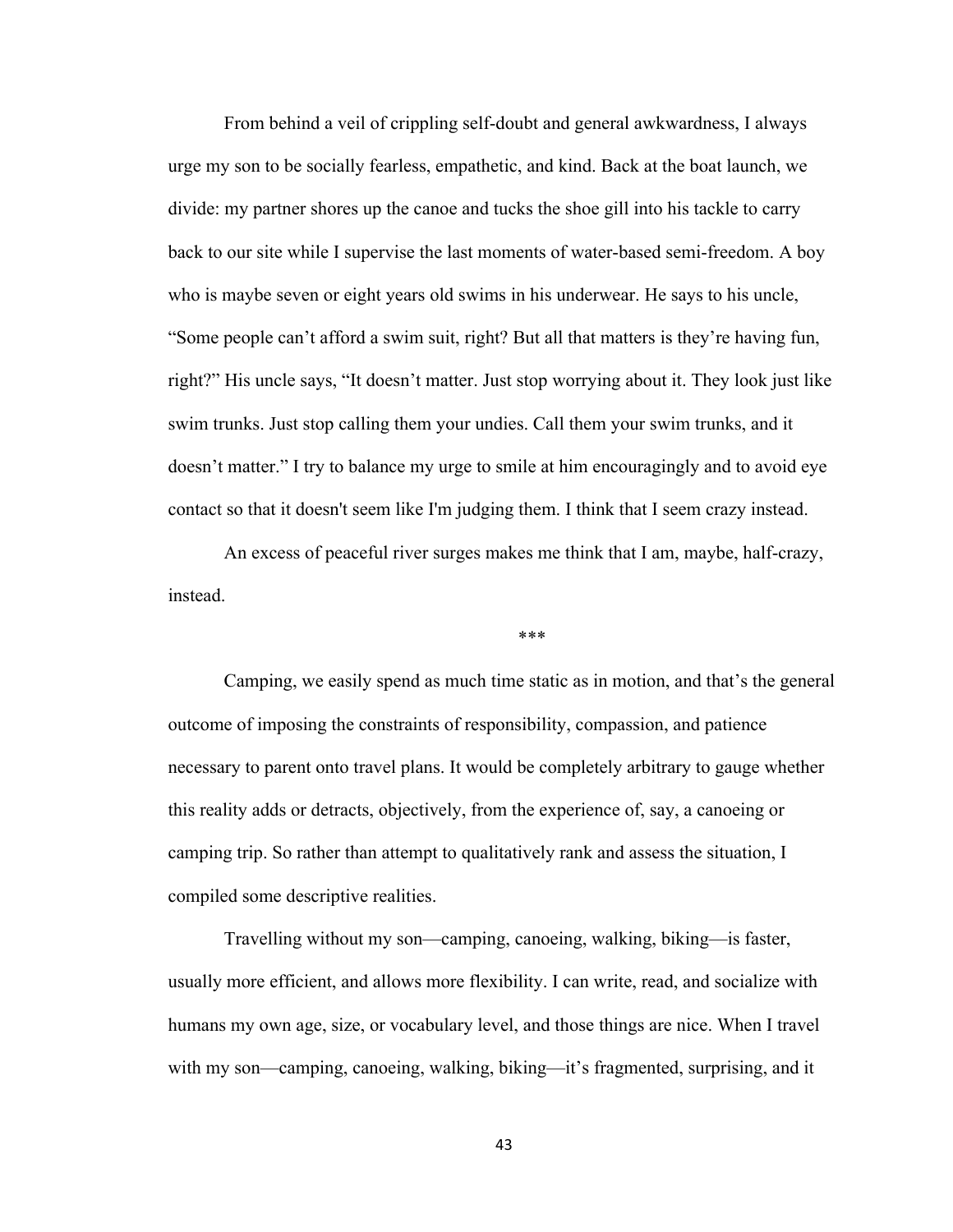allows me to buffer the experiences through the lens of motherhood. Through my son's questions and observations, through my own worrying and wondering. And, that's nice, too. But only in one of those scenarios is it almost socially acceptable to sing the sesame street theme song and call each other super hero names, and the gravity of that reality is immeasurable.

With our gang in tow, we drive to Pictured Rocks for a day hike – my social anxiety aimed at meeting the adventurous needs of our non-parental companions who had intended to backwoods camp. Seeing his small friend conveniently packed into a backpack, my son swears that his legs don't work and he must be carried. So obviously I take the last half mile of the first stretch with thirty pounds on my narrow shoulders. We emerge at Miner's Beach, our actual intended destination and meet some surprises.

As expected, it doesn't really seem to matter much where you begin in Pictured Rocks; it's all pretty incredible, as far as I can tell. However, as a first-time visitor to the Miner's Beach with a crew of Lake Michigan natives in a mild feud over the actual greatest lake, I guess it never really clicked how much Lake Superior can look like an ocean. The sand is stark white and hot, the water crystal clear cerulean tinted, and yes, frigid. The non-parental units of our voyage tear off their outer garments and wade into the water, the other parents set up a small camp for the infant and take turns applying sunscreen to his pale skin and wading into the waves. My son is intimidated by the waves, but the village takes turns on child-supervision duty before heading back to the trucks that might return us to our campsite. My partner shoulders my son the entire hike back, and once at the site, we both creak in disappointment of our bodies under the weight of his tiny limbs.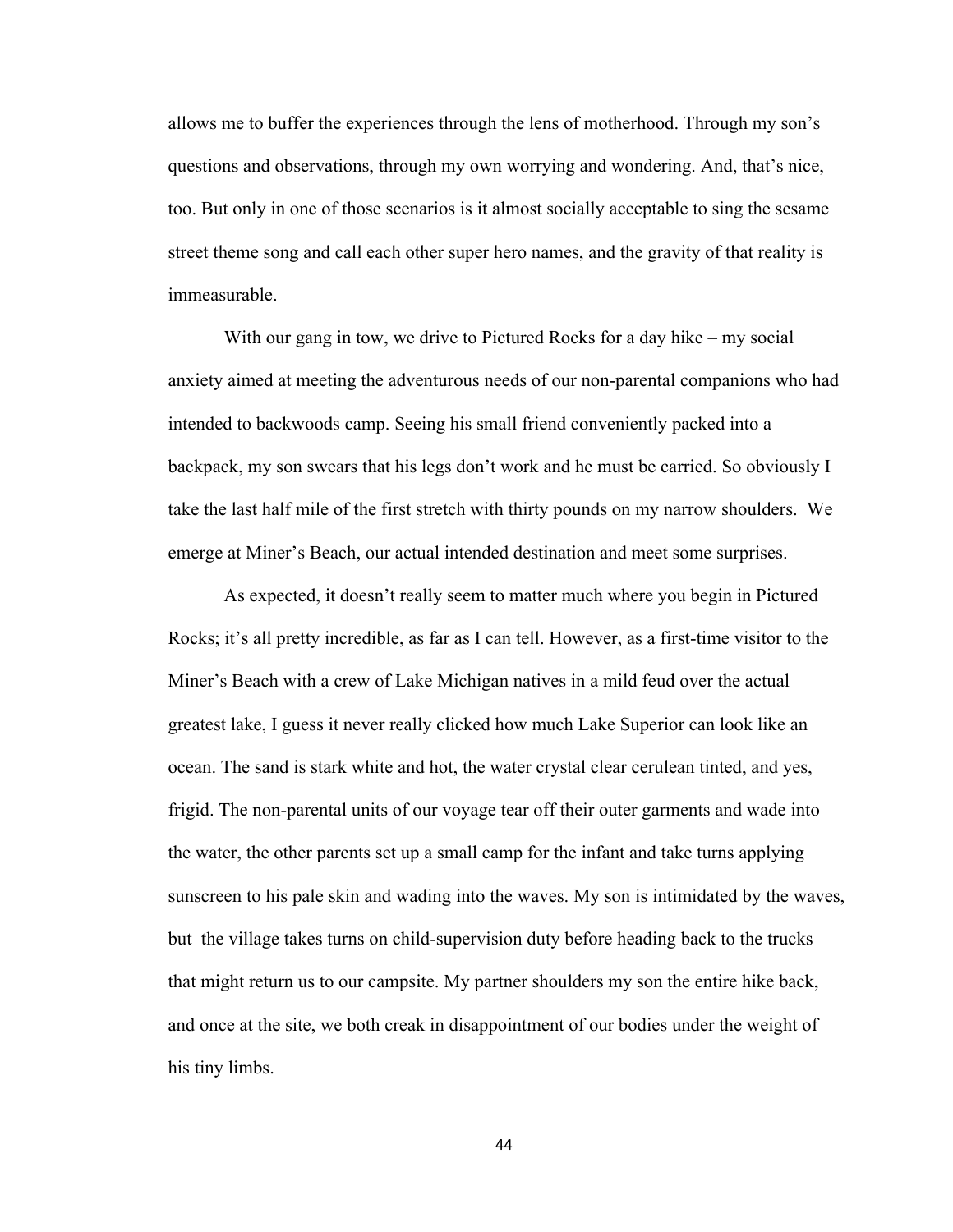The non-parental units of our group hammock sleep—dangled above and beyond our familial canvas domes, free-hanging and separate with a tarp shielding them from the impending rain. In the morning, the hammockers sleep through the thunderstorm cleanup of over-protective, anxious parental-type units, emerging to roll up the hammock as the downpour slows to a drizzle, and I wonder what it might be like if we were all nonparental units or even if we were all parental-units, and what might the recreation of this trip look like in ten years, or twenty. What will our families and ambitions, our careers and looming student debts look like? Where might our bodies, our map-reading, our adventuring skills, and our reproductive organs lead, and what might be left behind? Reflecting on memories of my own childhood camping-ventures, I remember the time my father woke up without a shirt and when I asked where it went, he told me firmly and squarely, that he had burned it. As my mother laughed from the picnic table, I asked why he had burned his shirt; for the first time he seemed wobbled by this line of questioning, and explained: "It was very old, and we were running out of fire wood last night. And Bob burned his." –at which point, I must have been satisfied.

Although there were no shirt-burnings or raucous fire-antics, nor do I anticipate any in the future, I do wonder what will cake around the outskirts of my son's memory like a thin film. I wonder, if this summer were a word, what are its connotations, its after tastes. What sits in our sole like a slimy shoe-gill, flopping now and then, before lying completely still.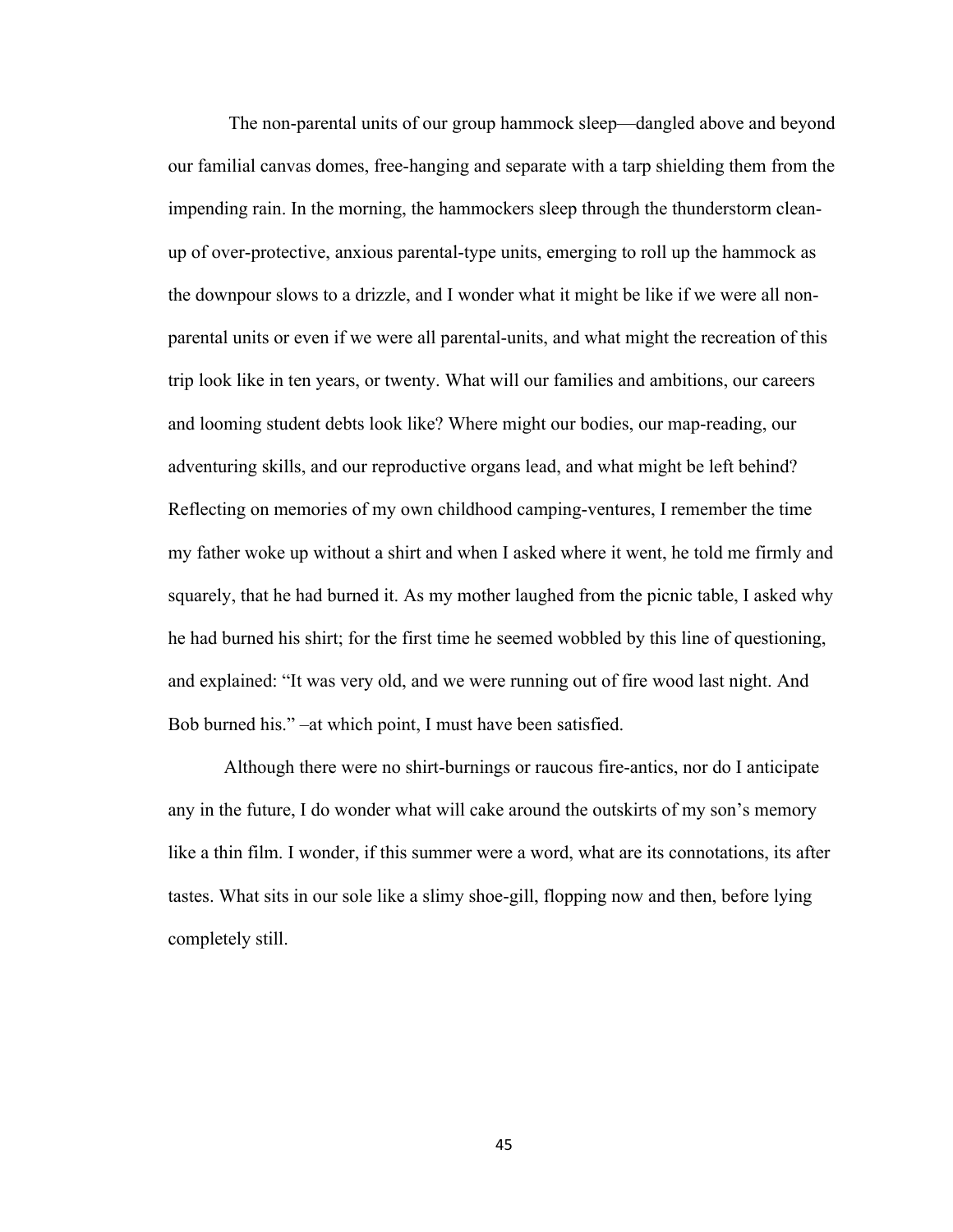# **In the Great Pando Forest**

- I. There's a cataclysm beneath root-feet muscling nature, one foot after one foot clenching earth in warped toes, and what it means to live nine-thousand eight hundred burials and resurrections every day that you are here.
- II. This road burned into creases of bent arms—where bulbs of weight press down too long with hands at ten and two I trace it up and down my arms, this road along book spines, horizons, and the wrinkle in the waitress' cheek who knows us in Menominee on the state border, the quivering split down your home like a chasm, a fault line, a fault between your me and your father.
- III. I trace this migratory pattern until it splits, rests open on its haunches, and squeals.

I trace this migratory pattern, our pattern, across my skin, my dirt, my scalp, the halo of my family in photos. I trace it on a map until it burrows down into earth like a poison-oak-sear bearing down

upon the potential energy of scars while he is gone, tethered underground.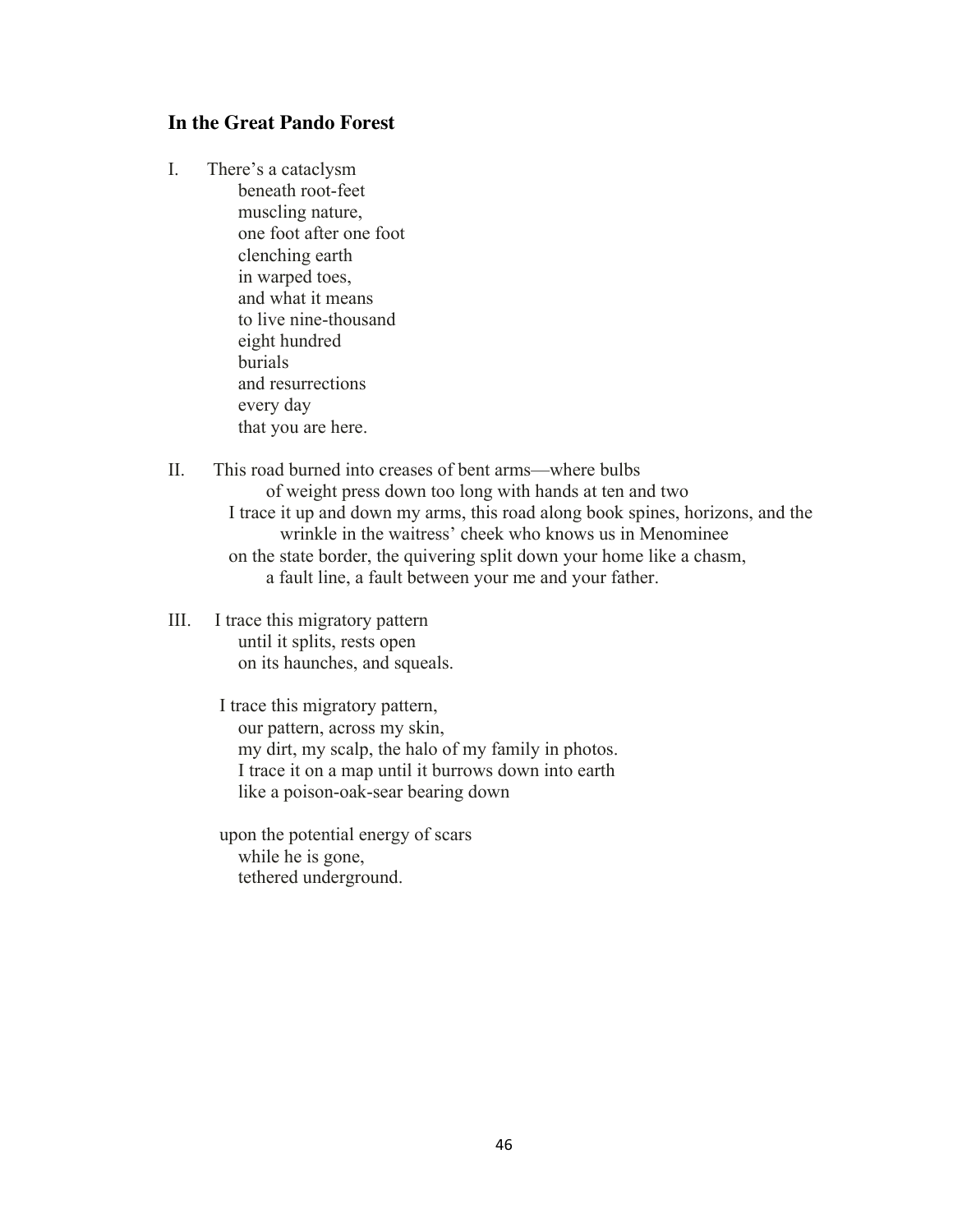#### **With Strangers Like These**

### December 12

I sit at the bar after work at the dawn of my third trimester. Glossy oak rolls beneath my elbows. I'm shuffling singles and rotating my dangling ankles. I don't try to join in the cacophony of party stories that echo off to my left where the other waitresses have already cashed out and are sharing an order of calamari. I smile when they ask if they look three months pregnant from eating too much. I lie when they ask if my back hurts, my feet. I smile when they make jokes about vegetarians. Mostly, though, I do not say anything at all. Glossy oak beneath my elbows.

"Who's going to be in the delivery room with you?" my boss, Jane, asks. I've learned in the three months I've worked here that she is anything but subtle, and I start to think that's the thing about strangers or almost-strangers, and usually about bosses.

I say his name—my son's father—and peel down singles to tip out the expo, the bartender, the busser, the hostess, "and my mom, too."

"Do you really want your mom there? In the room with you?" Jane asks while polishing wine glasses with the bartender. A small white rag buffing haloes on stems. "You should really have someone else there. Someone supportive." I cringe.

Jane goes on, "Someone here."

In Victorian times, a wealthy father could abuse and neglect wife and children without losing custody. American coverture was dwindling, but the ideology behind women as subsets of the husband's legal identity persisted. Single mothers were often sent to insane asylums. I don't know how to wear that title yet—scraping, I make a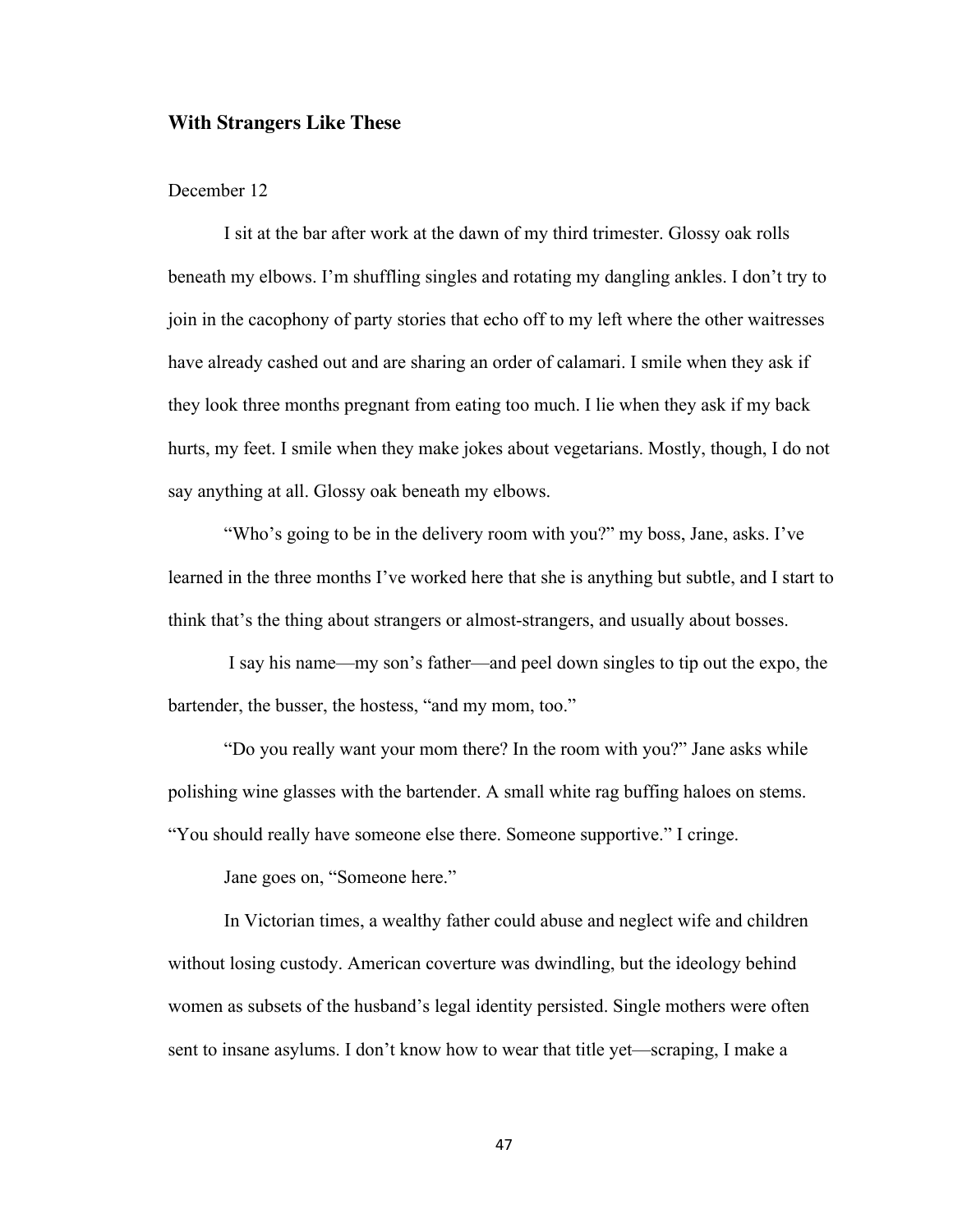scarlet letter out of red duct tape for Halloween, a nest of hair ties to hold my prepregnancy jeans up.

At the glossy oak bar, I do not look up from my make believe counting as I cycle through my cash tips over and over again. I don't tell Jane that I've quit expectations cold turkey, and really, I'm not her responsibility.

"What if he doesn't get here in time?" she goes on talking, I go on counting, the smooth wisp of the illuminati pyramid flitting on my fingerpads. "I mean, it's five hours. You should take a Lamaze class, too. He can't be here for that."

"There's one at Mercy," I say. My OB recommends it. She's kind, and sometimes I lie to her questions because her hair is so perfect.

"You should take a Lamaze class with Joy." Jane says this with the emphasis of an imperative.

Cady Stanton and some two thousand supporters protested for equal custodial rights between mothers and fathers in 1869. By the twentieth century, women could have custodial rights in 9 states—with a proper record of morality, purity. No sexual deviance. No deviance.

Joy insists that I let her come to Lamaze with me. She insists she has time between three jobs and getting ready for her wedding and law school. She insists there is nothing she would rather do. We are both wearing short-sleeved black tee shirts and dress slacks. The apron covers the gap where my pants cannot clasp. Joy slides her apron coolly across the light oak bar. She takes my number. She will come to Lamaze.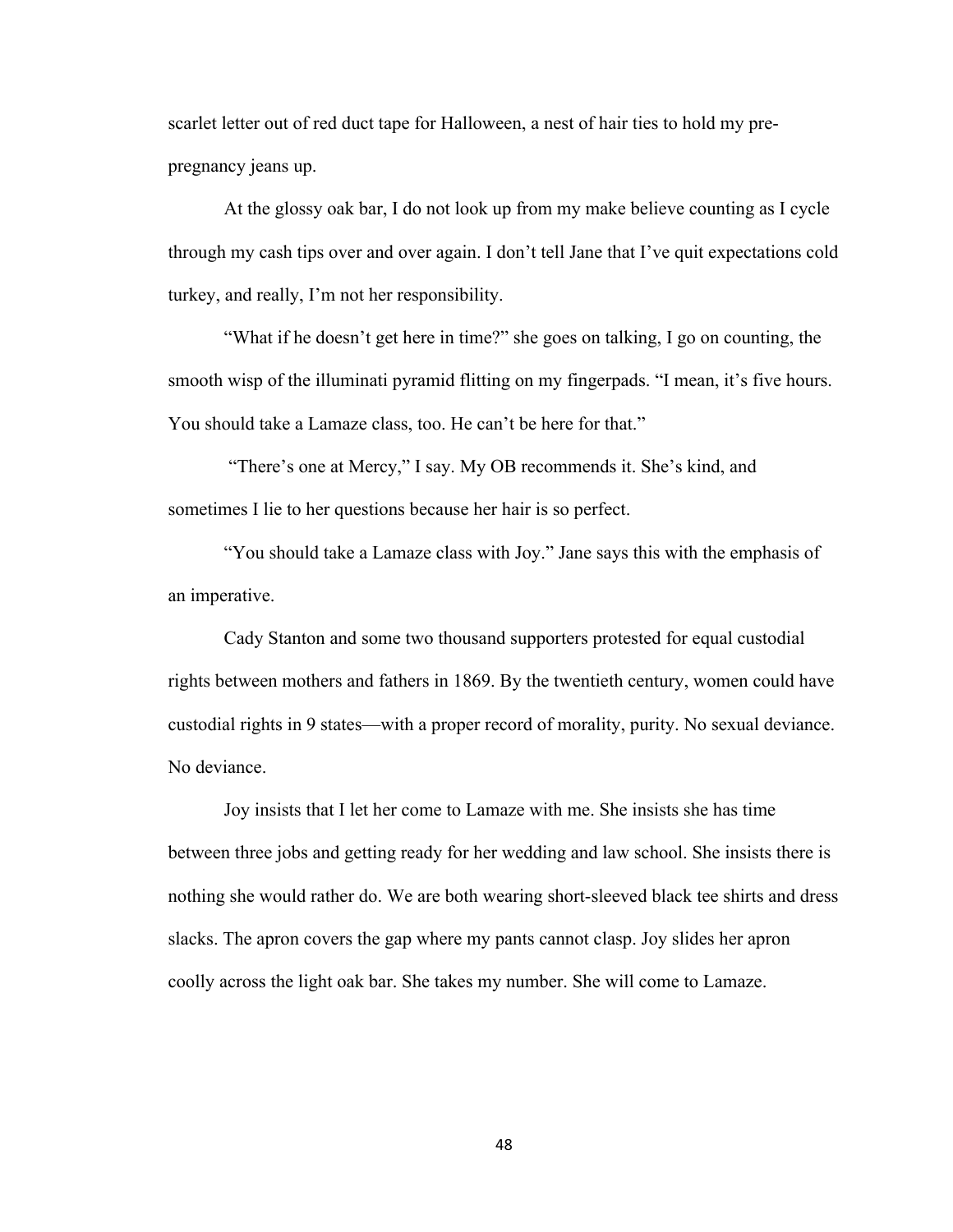\*\*\*

### December 5

Jane had cornered me in dry storage before the second half of my split shift: "Have you called your mother yet?"

"No, I slept." I shuffled my jacket onto a hook that already had three jackets on it. It slipped off a few times, but I finally got it to stick and turned around.

"Call your mother."

"I will, I just—"

"Call your mother. Today. After work." That quiet. A couple girls squealed past us. Earlier that morning I dutifully informed Jane that I had received a phone call from the woman who had slept with my boyfriend. Her name was Lily. I said I was doing the best I could. I told her everything was going to be fine.

"Are you OK?"

Everything was going to be fine.

"Yeah."

According to Judith Arcana, the "idealized mother is a woman who is boundlessly giving and endlessly available . . . The idealized father is practically invisible . . . scarcely present, to his son his presence becomes miraculous and precious." Judith was a Jane. She and a secret pack of Chicago women performed over eleven thousand abortions before its legalization. She was the anti-coat hanger. I could never be a Jane. I'm afraid of getting arrested, that any deviance might remove my son from me. Even when we are only one body. I'm afraid of blood and other people's bodies. But Joy, she could have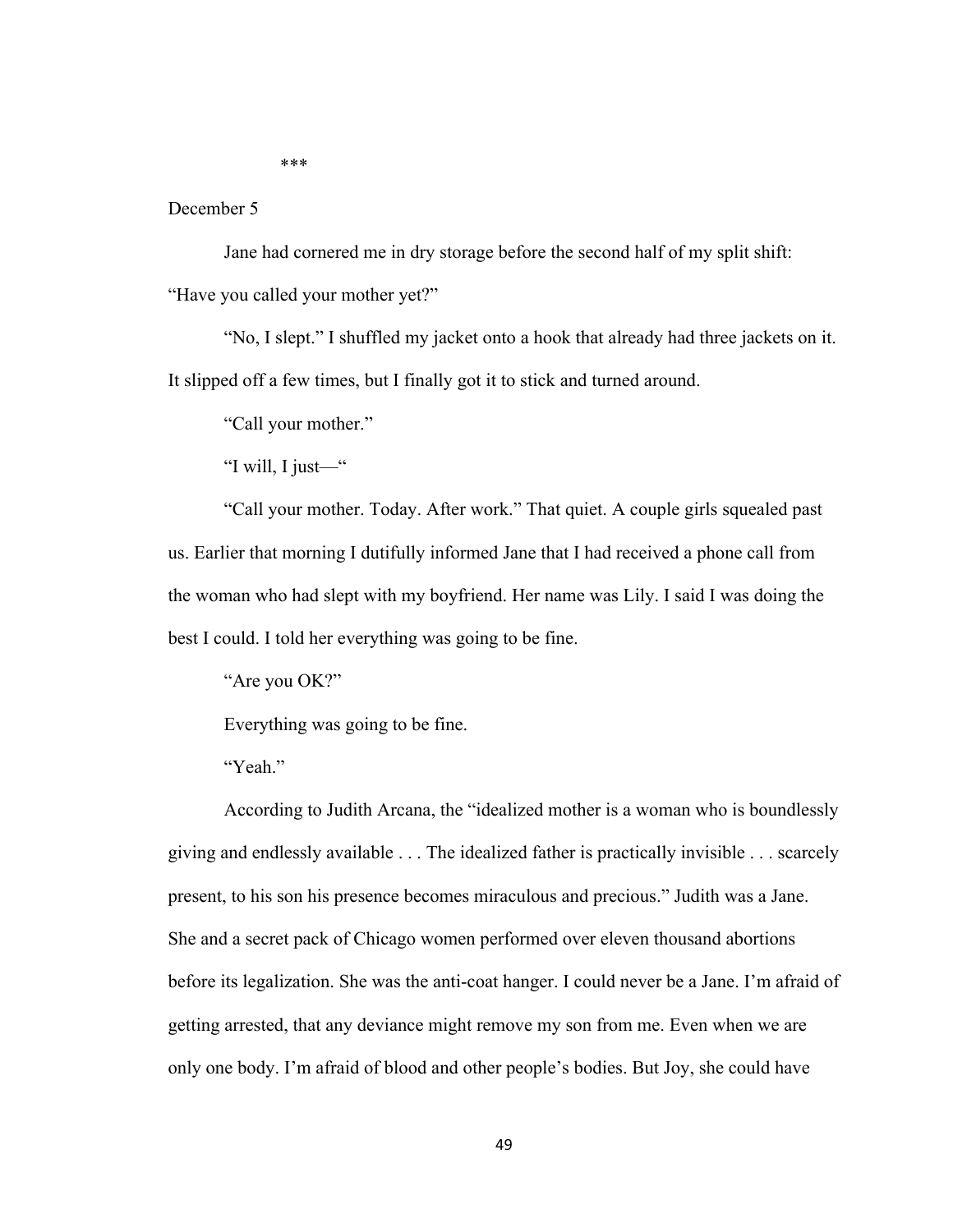been a Jane. She worked at Planned Parenthood afternoons she was not at the restaurant. She helped poor, hurting young women. Basically, strangers. She was going to be a lawyer. I could see her, the woman whose slacks always close, whose hair does not frizz, on some stone staircase somewhere walking her crying client to the car. I could see her winning.

There was a flurry of twenty year olds in black shirts and jingling champagne flutes overhead as we prepped the back server station. A girl I don't like but don't exactly not-like got an internship with *Cosmo.* That, and she met a boy at a wedding. I didn't have much to add to either discovery and she'd never actually spoken to me before, so I stocked napkins and filled water pitchers. I didn't tell anyone about the phone call. I didn't tell them I had dumped my son's father. I didn't tell them that when Lily called to tell me what he had done to us she was crying—I was not. I just let the secrets settle on my fingers as I mixed a ginger ale.

I did cry on the bus, though. And in the library, and on the walk from the library to the English-Philosophy Building. I did cry after a stranger stood and insisted I take his place at the library computer, and every time the cashiers asked to carry my bags from the Hy-Vee. Sizzling white lights pluming on my shoulder blades. I cried when my mother begged me to come have my baby at home. I cried when I told her, "No," although I aimed it away from the phone. And, I cried when a boy from my Cleopatra acting group shared his rap talents with me—and didn't ask anything about my pregnancy at all.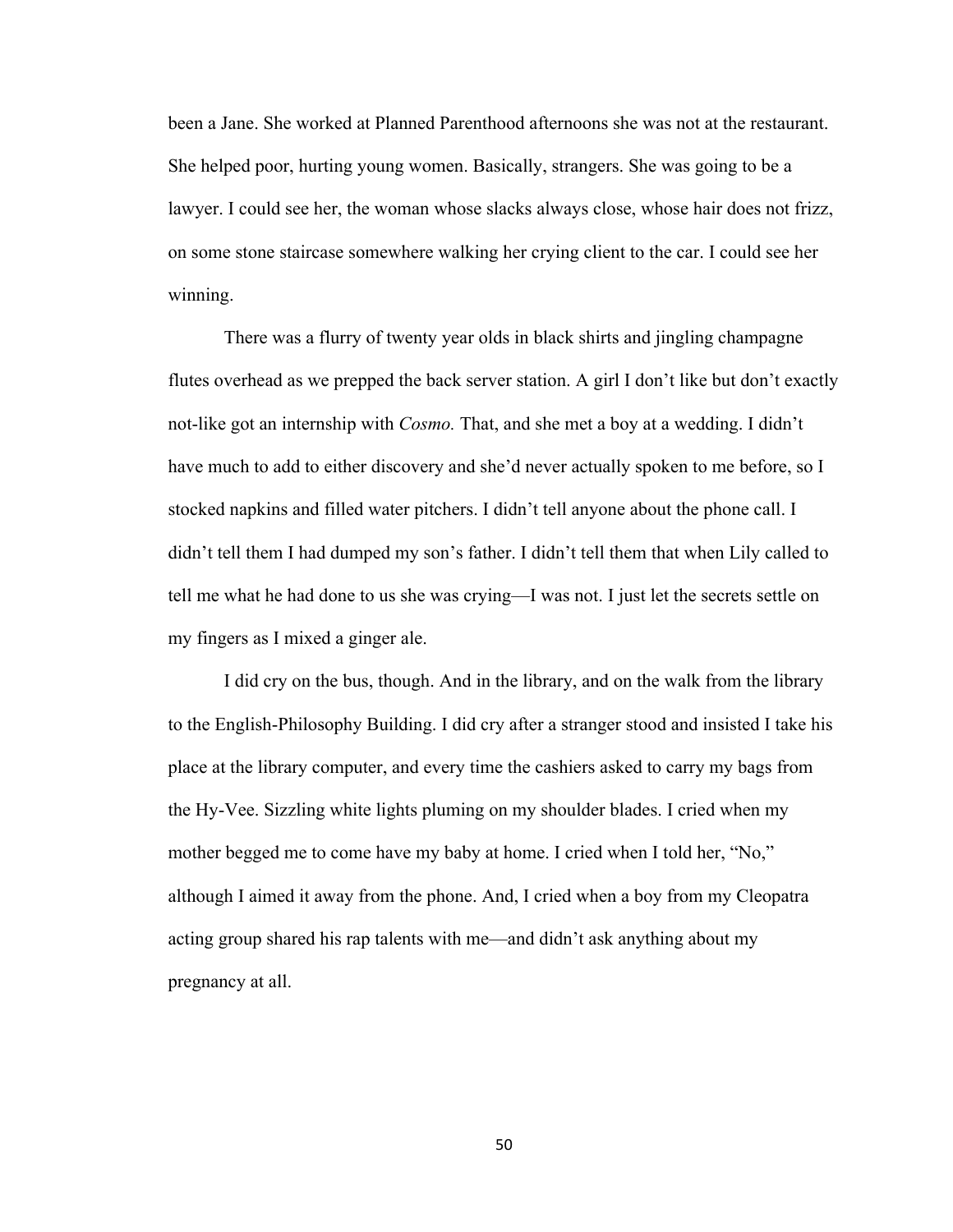#### February, March, April

I will not text Joy when it is almost time for Lamaze to start and I am alone. Every other Monday of the next two months, I will sit in a seventies-themed hospital basement and think that she is probably not coming and that's ok. The Berber is burnt orange. The chairs scooped and pale. It's not a big deal. It's not her job. And every other Monday night for the next two months, she will bluster in at two minutes 'til and tell me to breathe when they put up slides about caesarean.

\*\*\*

It's estimated that one hundred to one hundred twenty-five thousand children are kidnapped by a non-custodial parent every year. In a study of North American parents from 1960-1981, 0% of women were reported to have "engaged in brainwashing campaigns" of the children, as opposed to 57% of men in the study. 62% of men abused their wives after a split, 37% kindnapped their children, and 67% reported financial motives for seeking custody. The size of the study is too small, but I'm defensive of experiences, stories in sealed rooms. When my son's father comes to Iowa City the week of my due date, I will show him the online child support calculator that estimates he will be ordered to pay \$875 a month, based on our income discrepancies. I will say I don't want to go to court and ask for \$500 a month. He will laugh and offer to pay \$400, no more. We will be sitting on two, squat wooden chairs at a library desktop. It will smell like dust and strangers. I will tell him I do not want to go to court.

When my roommate insists I start timing my contractions and text her, Joy will answer immediately and be over in minutes. I will not want to be a bother, but she will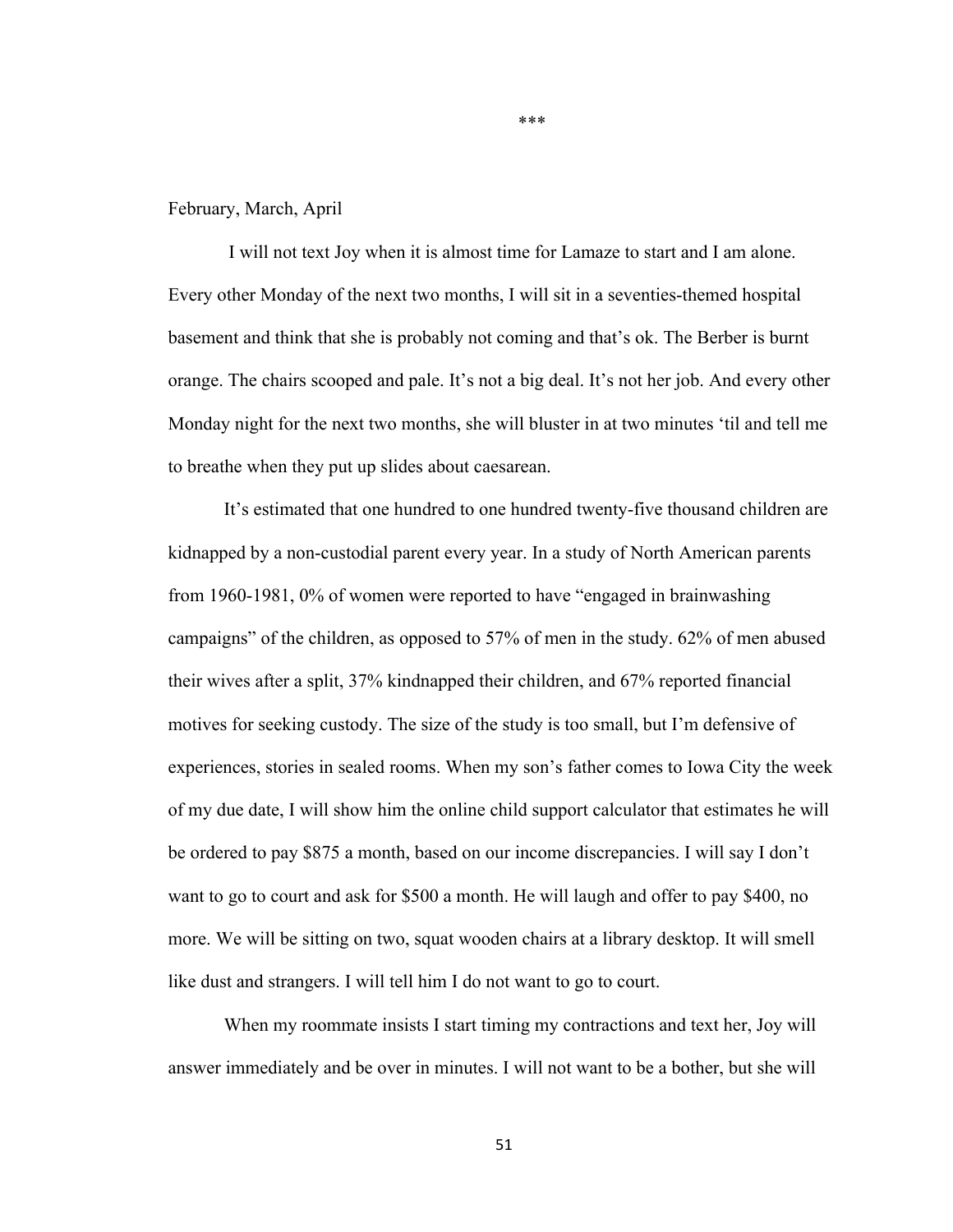drive us to the hospital anyway in a small, blue car. When they have to give me oxygen, I will tell her I think that the nurses hate me for screaming. Because I can't breathe. For gaining more than the recommended weight. For saying I want a margarita after he is born. She will tell me that's crazy, and I won't tell her that's exactly what I'm afraid of.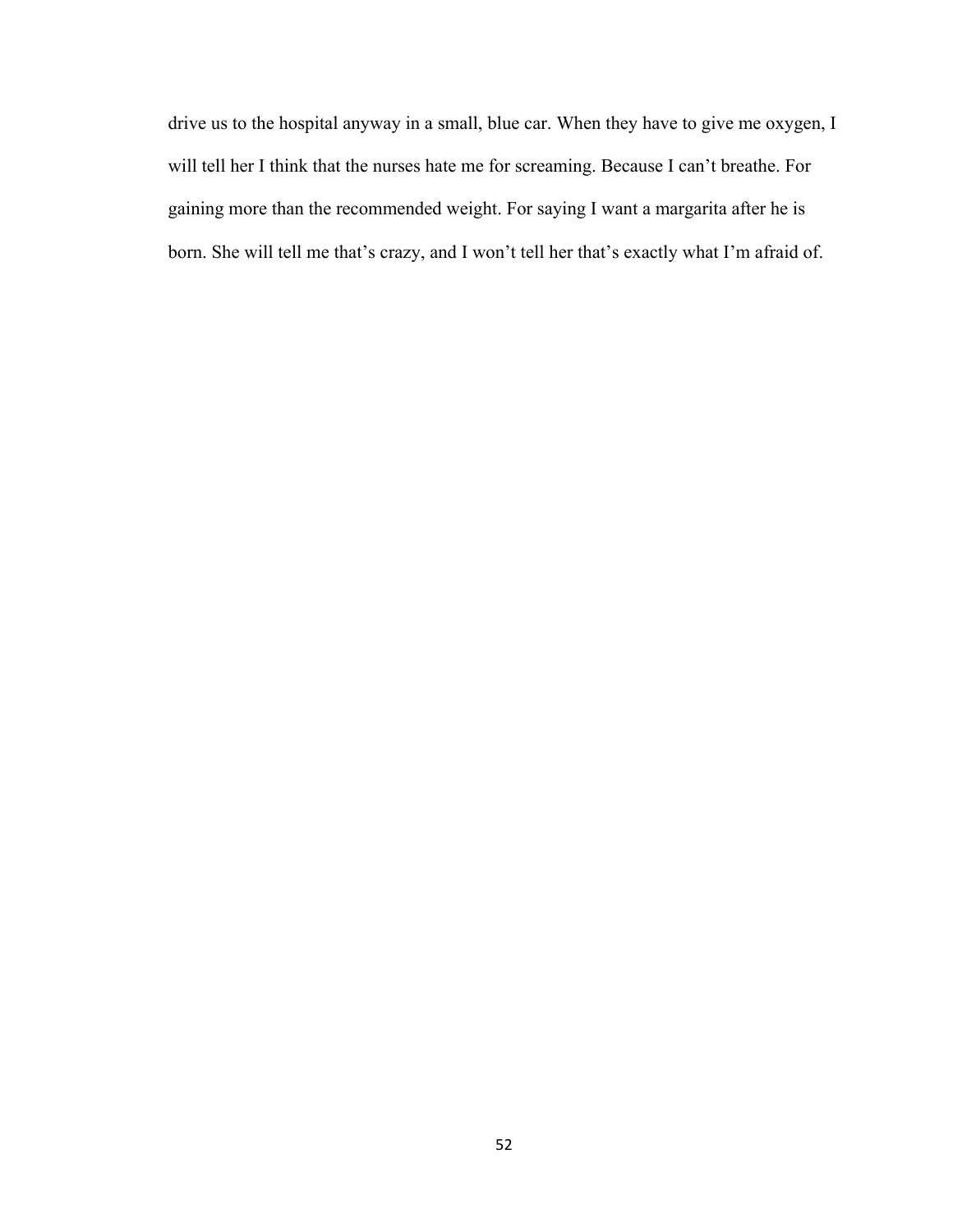# **Charcoal, of (prepositional phrase)**

In the sketchbook chart of us, I catalog the root system like a tangle of eighth notes on thin, black lines our falsetto grief settling like haloes.

The triplet note-swinging of our knees slams heavy on damp, taut chords, the lingering soprano looped above through gold teeth, but no strings.

In the sketchbook chart of us, this house droops melting in my cryogenic gums, this ground, the beating of knuckles to tin and the thin, black wires between our toes.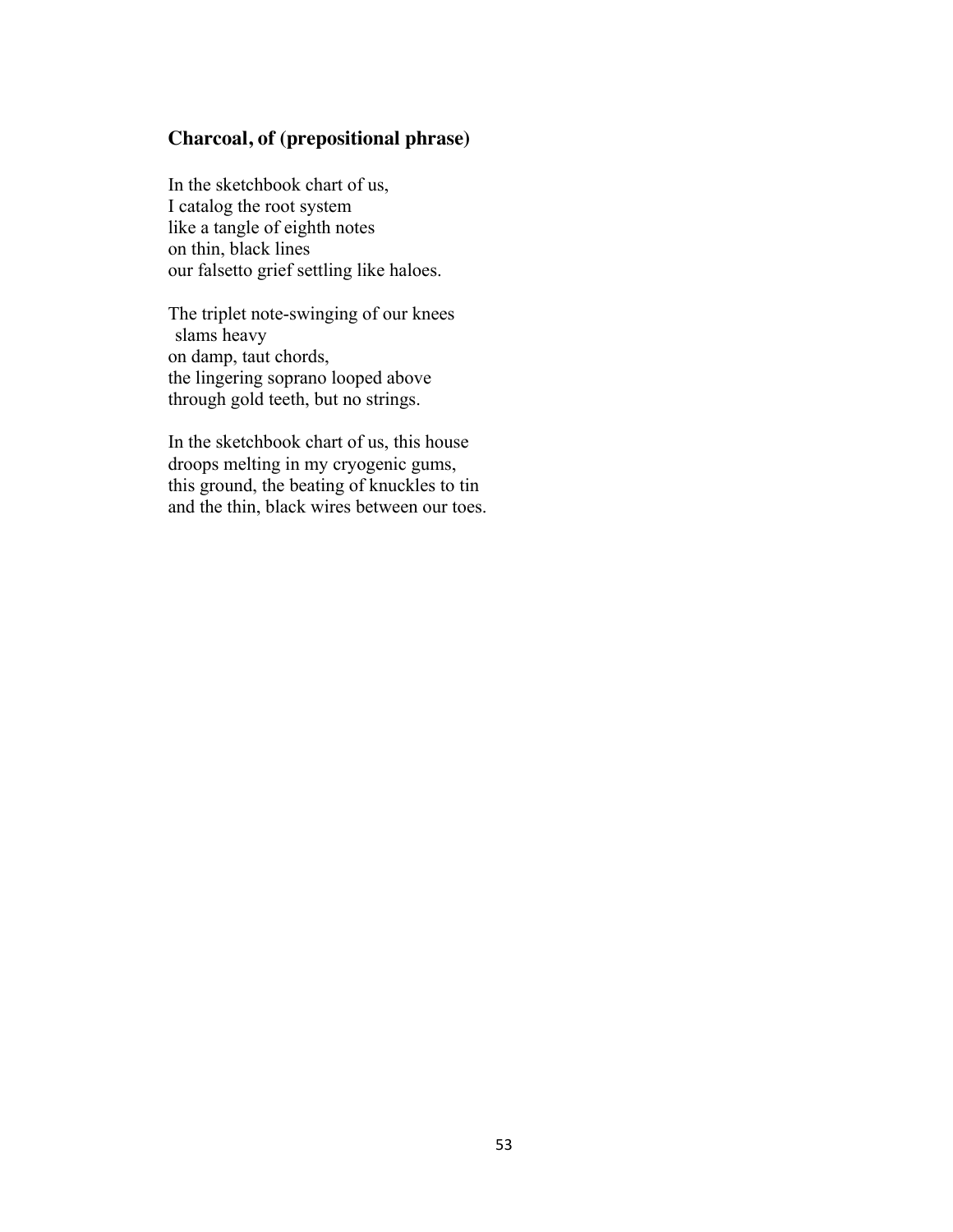#### **Robot Doctor**

"Adam's hands are dirty, mumma," my son explains as he packs blue Play-Do under his fingernails. "Always dirty." On my first date with Adam, I didn't know that scrubbing the grease stains out of a mechanic's hands began with a ritual sacrifice of fingernails and the flesh of the tips over a small bowl sink. I didn't know that the closest shade to human was achieved by hand-washing his mother's dishes, or that someday he would get to meet my son.

"I hate Jimmy," my son goes on, "he's grumpy at school, and he's not my friend. I hate him. I jus—hate him."

He has asked me to conjure an alligator out of green lumps, and I'm mystified by whether you're supposed to take one lump and squeeze out all the small limbs or curl the limbs up out of separate chunks and then attach them. Do I hold us up—one chunk of the dough—to mold a feeble apartment out of waitress tips in my hometown? Or, do I grasp at straws of Graduate School, my son's family scraps across two states, cobbling our futures like separate chunks of clay? They are always falling apart at the seams. I pretend it isn't seizing every inch of me up to know that I will try something as hard as I can and still fail. I pretend that it's okay with me if I make something with my own hands that no one can decipher. I pretend that visual art doesn't feel like forging hieroglyphics in my too-white hands. I pretend that I can put us back in the can so we don't dry out and crack.

"Did he make you sad?"

"Yeah, he's so grumpy en' he's not my friend. He gets time out for hitting."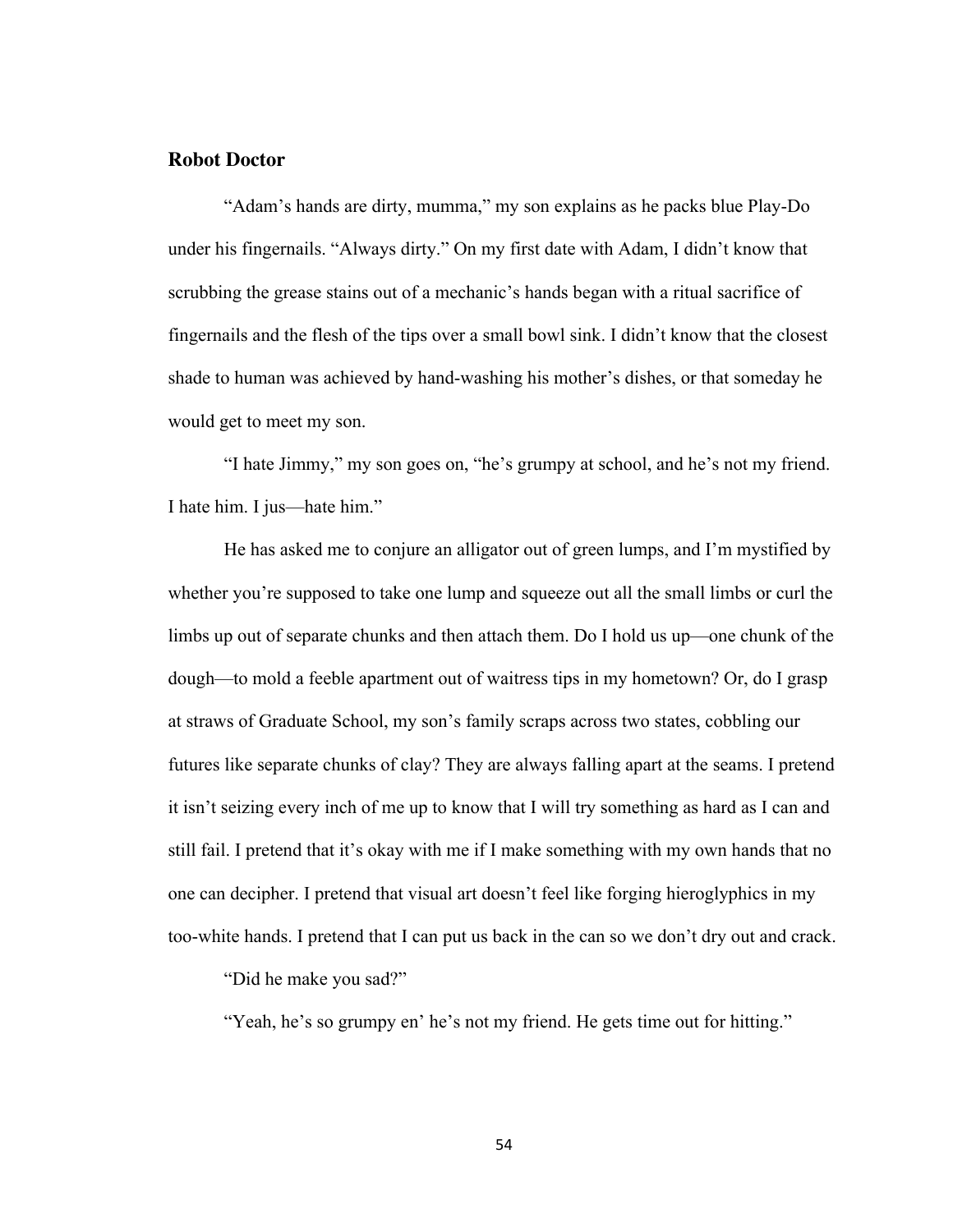"You don't have to like everyone," I tell him as I make the impromptu decision that every alligator in my dining room will have a tightly sealed jaw because I don't know how to add teeth, or subtract them. "But, you should be nice anyway."

"Ugh, mumma—I'm just too grumpy to play." He trust-falls with splayed arms onto our couch.

I let him go and smash the wads of green back into one palm. I divide it up and screw the rolled up limbs into a squat base. I dangle it in front of my son's horizontal face where he is taking a break.

"Bobot! Thank you, mumma!"

As he re-enacts the climax of *Toy Story 2,* I am commissioned to buzz and slick the falling limbs back onto their native sockets with the whirring voice of a robot doctor. After he tells me three times that there are no more mumma's in the bobot space ship, I relent to washing tomatoes in the kitchen and peeling back the layers of dirty dishes from our stainless steel sink.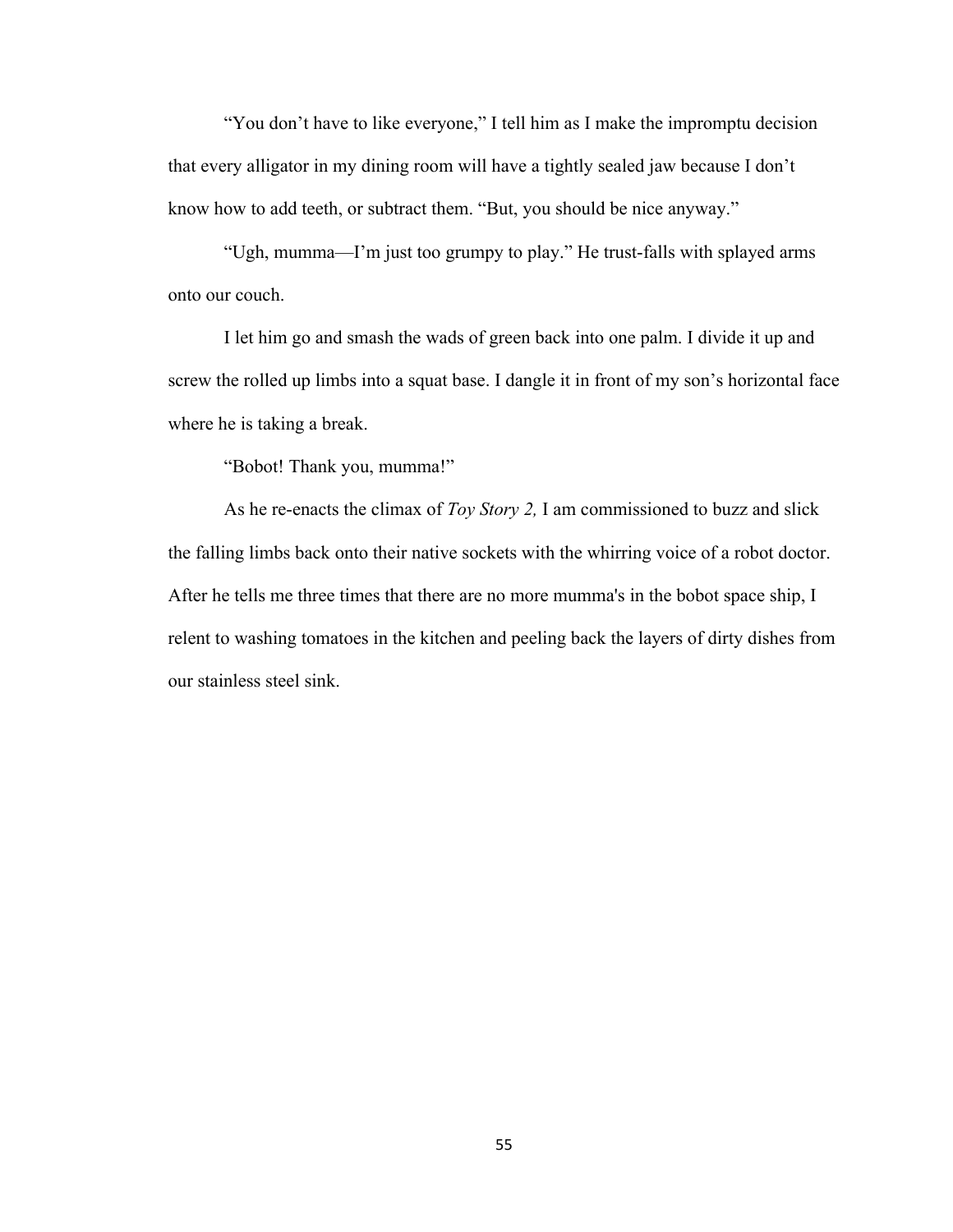#### **Further Maternal Divergence**

Sylvia Plath, although writing decades before Frye's struggles, diverges further from traditional form and content in much of her confessional poetry exploring depression and the cultural pressures of motherhood in an explicit and raw manner in the collection *Ariel*. The content of Plath's motherhood poems explicitly identifies and indicts motherhood mythologies. In the poems explored, Plath shows the damage of biological essentialism and anxiety over inability to conform to "good" motherhood myths. She extensively dissects the detriment that imposition of the "good" motherhood ideals can have on mental health of mothers who diverge from that ideal. It operates as one artifact worth significant examination, not only because it shows the effect of narrow maternal expectations on a wildly subversive mother, but also because they challenge maternal ideals; by trailblazing confessional poetry, Plath also bravely set herself forth as a transgressor of proper femininity and a transgressor of proper literature in a way that has not yet been normalized or acceptable on either front. Formally, Plath uses hideous and jarring imagery, white space, and the thick oppressive fog created by strings of stressed syllables to enact transgressive motherhood experiences. These formal decisions are brazen and blunt; they directly state and demonstrate the all-consuming devastation of maternal expectations some mothers feel. Unlike the softened, gentle, languid experience of reading Woolf or Frye, Plath cuts straight to the point with jarring imagery, metaphor, and rhythm.

The blunt description of maternal duties in "Morning Song" aligns with a cultural critique of the warped Victorian roots of the 1950s maternal ideals (Coontz, 1994, p. 161). Morbid descriptions such as the child's "moth-breath" and the infant's "mouth opens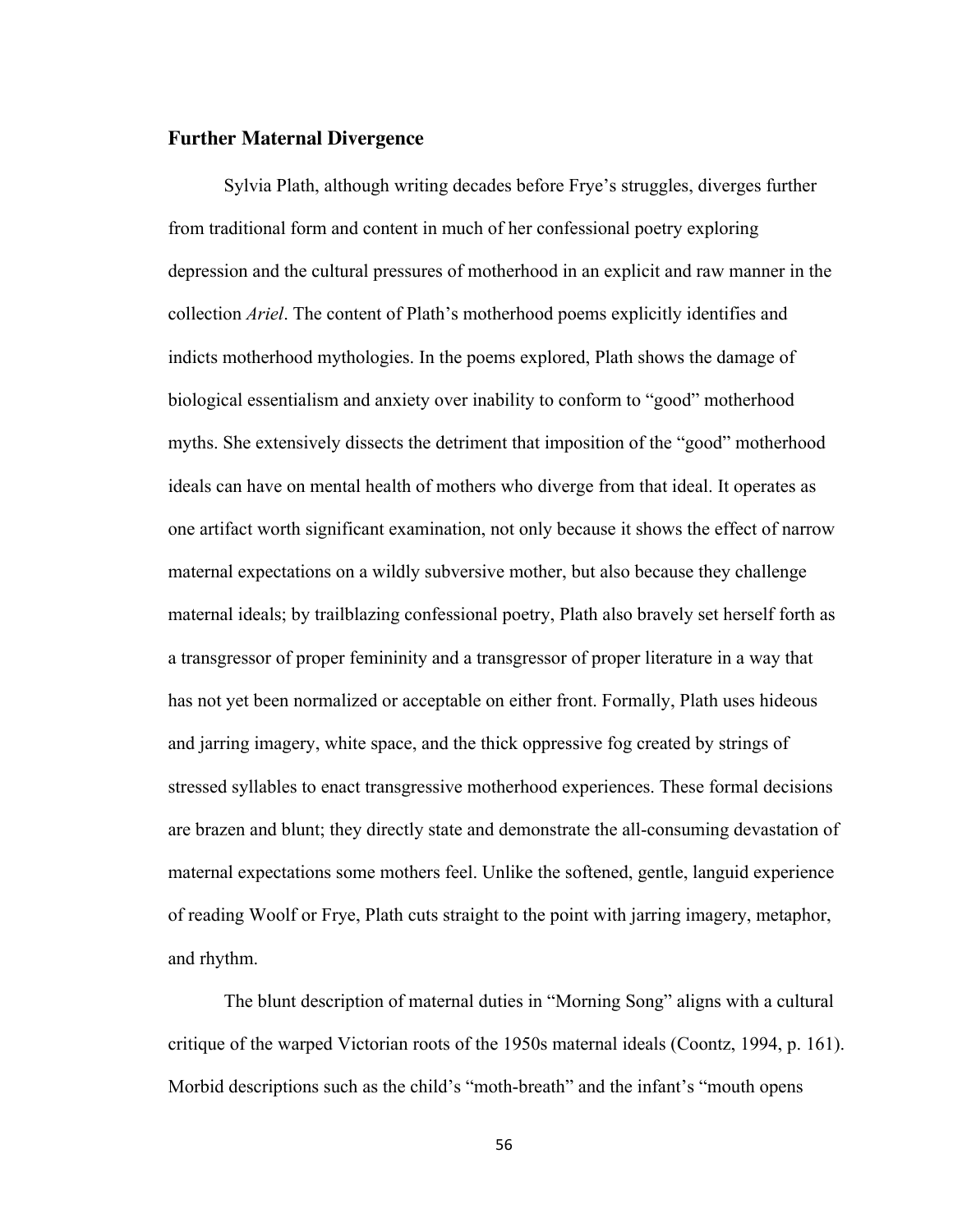clean as a cat's" create a beastly distance from the child. It's not just a slight dislike, but an other, an alien-ness, a distance. This chasm may also be detected in earlier lines that describe the setting of her home "In a drafty museum, your nakedness / Shadows our safety. We stand round blankly as walls." The blank slate demeanor of the narrator mother and infant represent Victorian ideas of motherhood when women were believed to be sexless and frigid. This cool distance demonstrates the connection that Coontz made between Victorian motherhood ideals and the 1950s myth of traditional motherhood; and, it suggests that Plath made this connection, too.

The rhythmic decisions in "Morning Song" outline another aspect of the buried truth regarding 1950s expectations of "good" motherhood as Plath would have felt them during her domestic years: anxiety and stress under the cultural ideals of maternal domesticity. Heavy stresses like the "fat gold watch" of conception, "flat pink roses," of the infant's breath, and "from bed cow-heavy" in regards to waking with an infant throughout the night explore the weight of these maternal duties. By illustrating the suffocating weight of these duties portrayed as natural and feminine according to the 1950s ideal of biological essentialism, Plath is directly transgressing appropriate motherhood.

"The Arrival of the Bee Box" illustrates the tensions of disdain for domesticity against anxiety over appropriate motherhood. She does this using the bee box as a metaphor for domesticity, bees as a metaphor for children, and the beekeeper as a metaphor for the mother character. The bee box represents the imposed order of domesticity, which she "ordered" through marriage, which she shows by calling it a "clean, wood box," "square as a chair," "locked," with "no windows," "no exit." All of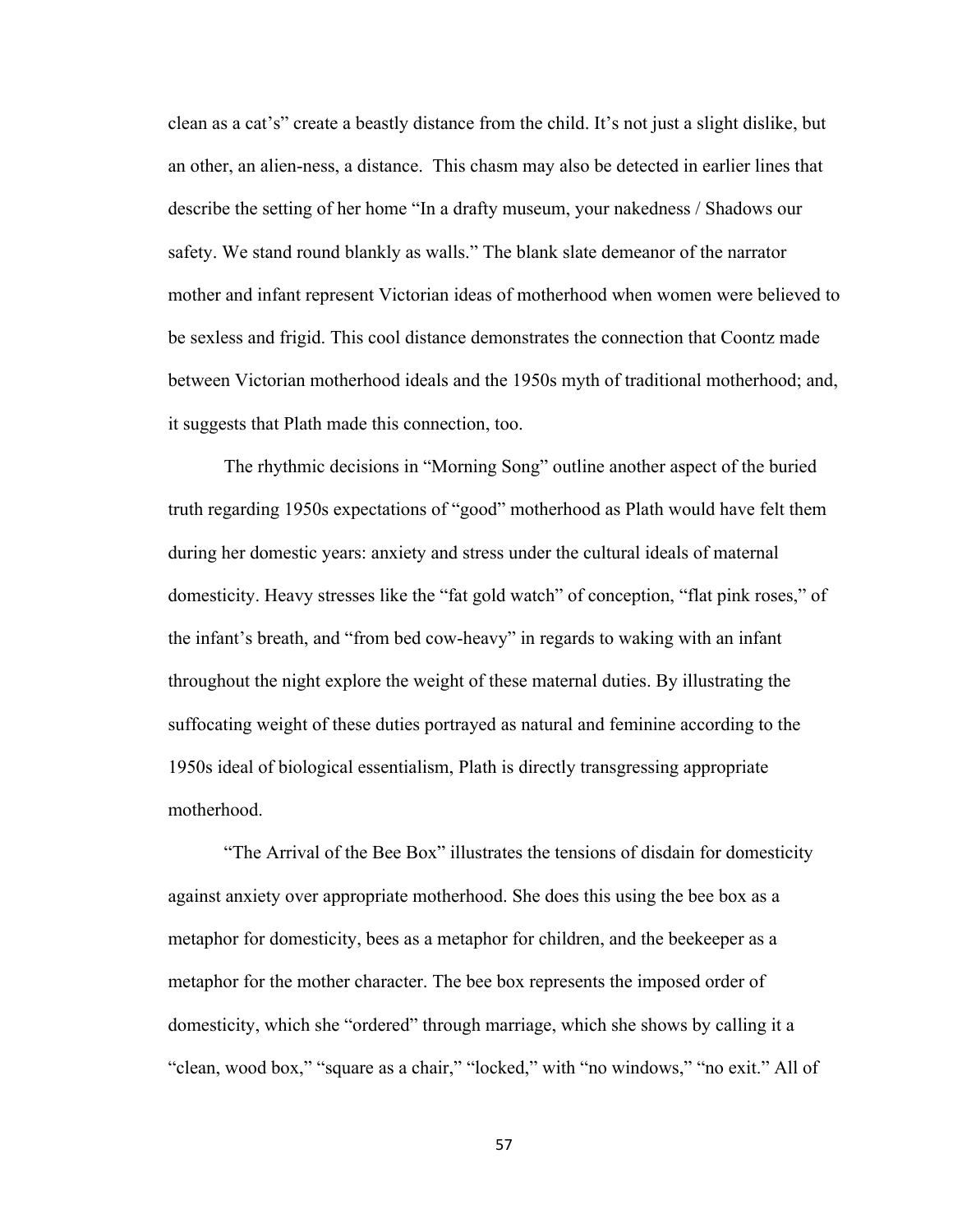these descriptions insinuate constraint and order that mimics the ideal order of 1950s domesticity. The steady strophic structure of five line stanzas remains orderly until the final line, with a clear Volta at stanza five that shifts from focus on the bee box toward the bee keeper.

Plath's exploration of the ideal order imposed on mothers by cultural ideals of cleanliness and organization bumps up against the internal conflict that many women experienced. Images of the box as a "coffin," "dangerous" and "swarmy," with "black on black angrily clambering" and the "box of maniacs" create the feeling of anxious, uncontrollable movement and sound. Use of short vowel assonance in strings emphasizes the buzzing. Phrases such as "din in it," "There is only a little grid, no exit," and "unintelligible syllables" emphasize the chaos and disorder of motherhood, as well as the potentially dangerous nature of children using short "I" sounds to speed up the lines. As earlier historical analysis showed, Plath actually mirrors the effect of Victorian middle class selflessness and higher expectations in domestic chores culturally implemented the 1950s, which led to a correlation with higher anxiety about parenting in stay-at-home mothers of the era than in working mothers (Thurer, 1994, p. 161, 27, 164).

The Volta at stanza five markedly shifts from exploring the nature of the box, domesticity and motherhood, into development of the narrator's character. Where previously the narrator only existed in her examination of the box, such as "I ordered this, this clean wood box" and "I have to live with it overnight," stanza five shifts toward exploration of the narrator's personhood. "I am not a Caesar. / I have simply ordered a box of maniacs." She goes on to assume power and authority; the box, domesticity and children, exists in relation to the mother narrator: "I need feed them nothing, I am the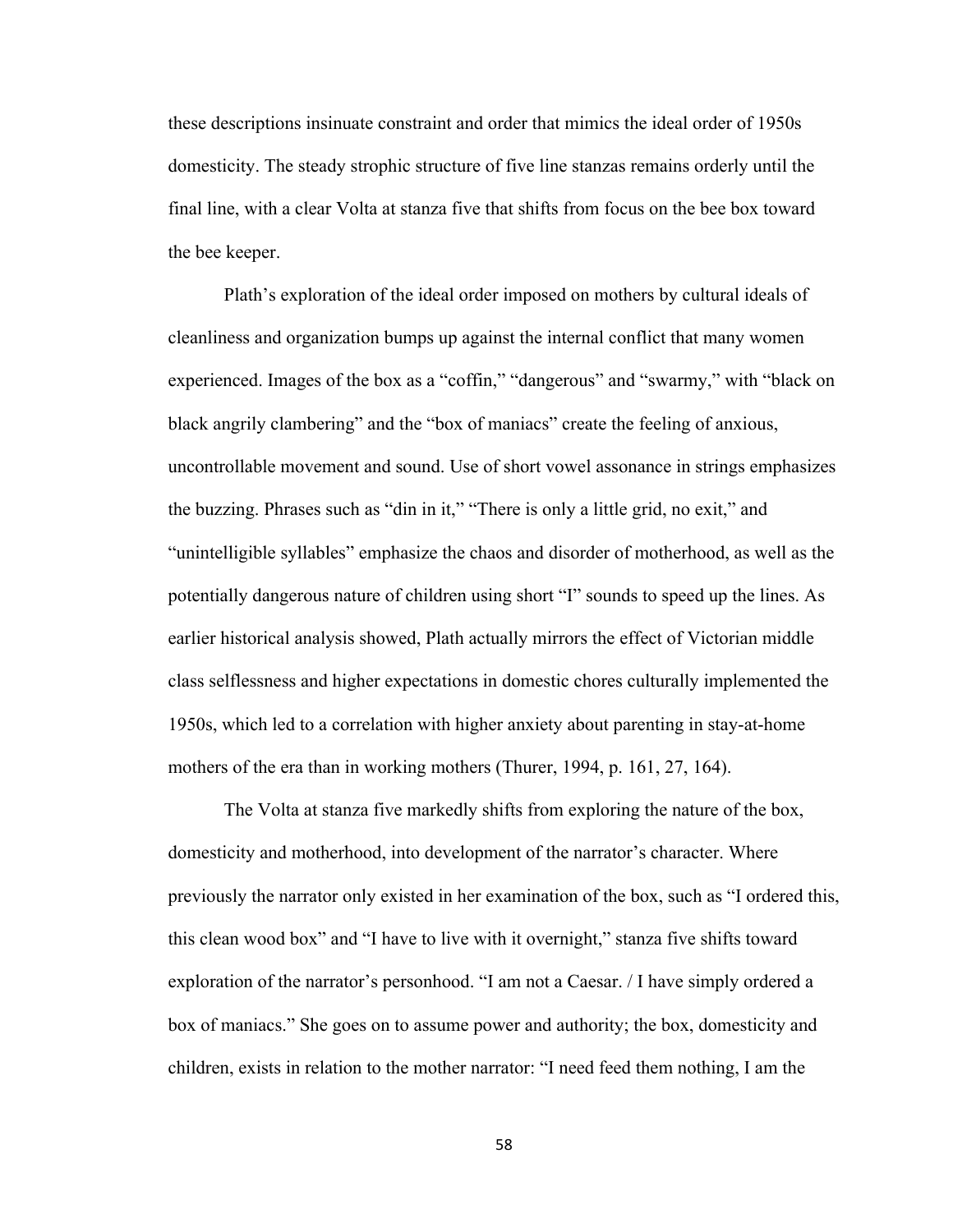owner." Furthermore, her "moon suit" in stanza seven represents feeling alien or like an invader around the bee box of domesticity and the "funeral veil" description of the bee keeping helmet calls upon connotations of death and grief.

Once the onus has shifted, Plath dives into exploration of maternal anxiety. The narrator says, "I wonder if they would forget me / If I just undid the locks and stood back and turned into a tree" and "I am no source of honey," expressing the feelings of lacking what the bees want and need. Her final line of stanza seven: "Tomorrow I will be sweet God, I will set them free" suggests that the narrator believes the children are better off without her, forgetting her. It's the ultimate maternal guilt and feelings of failure.

One of the most bluntly transgressive poems in *Ariel,* "The Edge" describes the mental and psychological terror of postpartum depression. Describing a mother character who has committed suicide, presumably with her murdered babies postpartum, Plath creates the aesthetic of an ancient Greek sculpture or painting:

Her dead

Body wears the smile of accomplishment, The illusion of a Greek necessity

Flows in the scrolls of her toga,"

Everything is beautiful, distilled, gently described. Even the presumed victims of infanticide are angelic and artistic: "Each dead child coiled, a white serpent." A few lines further down "She has folded / Them back into her body as petals." The disconnect between gruesomeness of an actual infanticide-suicide act and the serene beauty sealed over the top of it in this poem demonstrate the mental state during postpartum depression. The final couplet of the mother having lived in mourning clothes may also be a metaphor for postpartum depression: "She is used to this sort of thing. / Her blacks cackle and drag."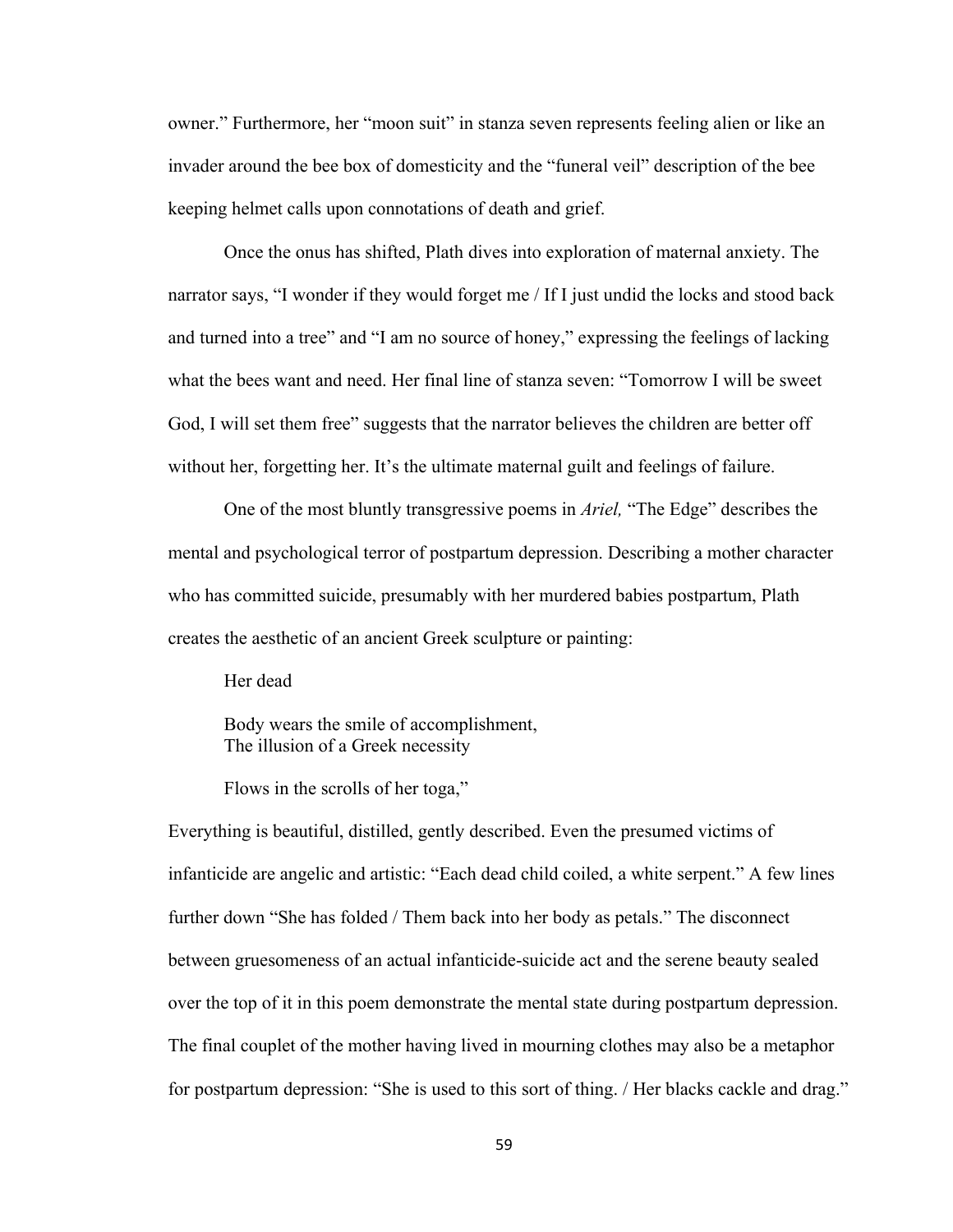Again, the rhythmic choices made in "Edge" demonstrate the order imposed on this experience. In this case of postpartum depression, the orderly imposition of couplets creates a steady and measured shape on the page and pacing of the poem itself. On a line level, extensive use of strings of unstressed syllables creates the rhythmic hollowing of PPD into the serene, artistic image of death. For instance, "The woman is perfected" holds three unstressed syllables right in the middle. This creates a quicker, gentler rhythm that feels more distilled than a choppy heavily stressed string would. A similar effect is seen in the middle of "The illusion of a Greek necessity" and "The moon has nothing to be sad about, / Staring from her hood of bone." None of these examples have a single trochee or any stressed syllables in a row, but also have at least one string of three unstressed syllables giving that distilled, gentle aura of a beautiful, classic painting.

The other rhythmic decisions demonstrate the undercurrent of chaos the poem and its structure are trying to suppress. This can be seen in the moments of actual violence. For instance, the first stacking of stressed syllables occurs at "dead, child, coiled." A few more examples occur at "sweet, deep throats of the night flower" and at the final image where "Her blacks crackle." The moments that reference the gruesome reality halt the gently, flitting rhythm of lesser-stressed lines with harsh stresses that force the voice to slow and feel the sharpness of the reality. The way these rhythmic decisions press up against each other demonstrates the tension between the imposed order of PPD logic and the underlying chaos of the illness and defective motherhood. This brave representation of motherhood deviance starkly and thoroughly demonstrates a radical transgression of appropriate motherhood ideals of the 1950s, and still today. As such, this poem is an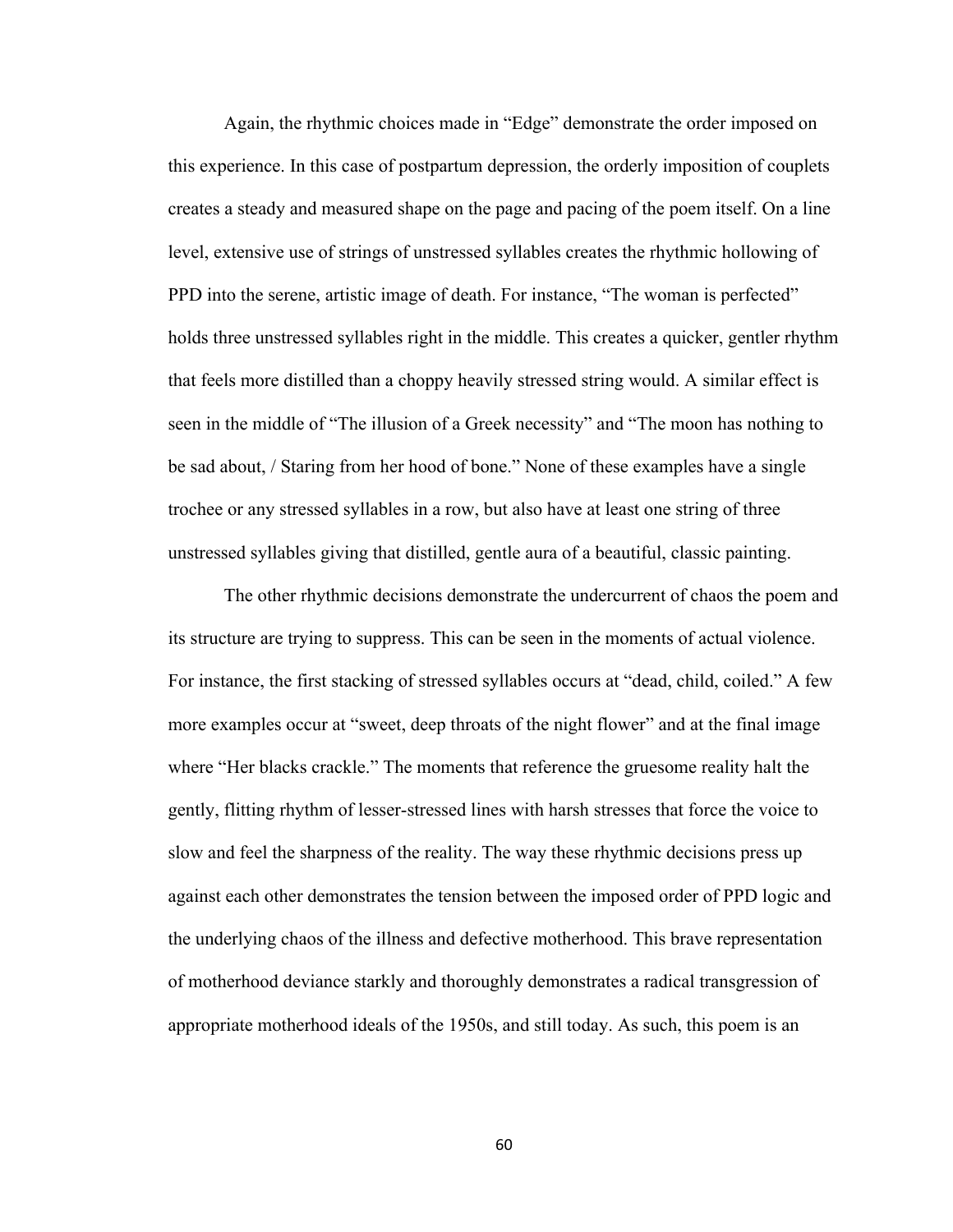important artifact of the undercurrent pushing against the imposed order of "good" motherhood ideals.

Douglas and Michaels lament in the introduction to their work that "We have to move between these riptides on a daily basis" in order to be successful at work and as mothers (p. 12). Factor in the millions of different forces and realities in a family, and these riptides grow vicious at times. At other times, they fall silent aside from the winds needed to fuel them. Considering preceding literary representations of motherhood in nonfiction and poetry made me want to more accurately, more viscerally, more dynamically demonstrate these riptides because the hardest part of the experience is being told that the experience is not real. However, recognizing the literary works of Frye and Plath as artifacts of a specific cultural moment performing specific maternal identities also leads this project to the awareness that it cannot follow the same footsteps in either form or content of previous writers. This is a performance of this motherhood in this moment doing these very acts as they are written.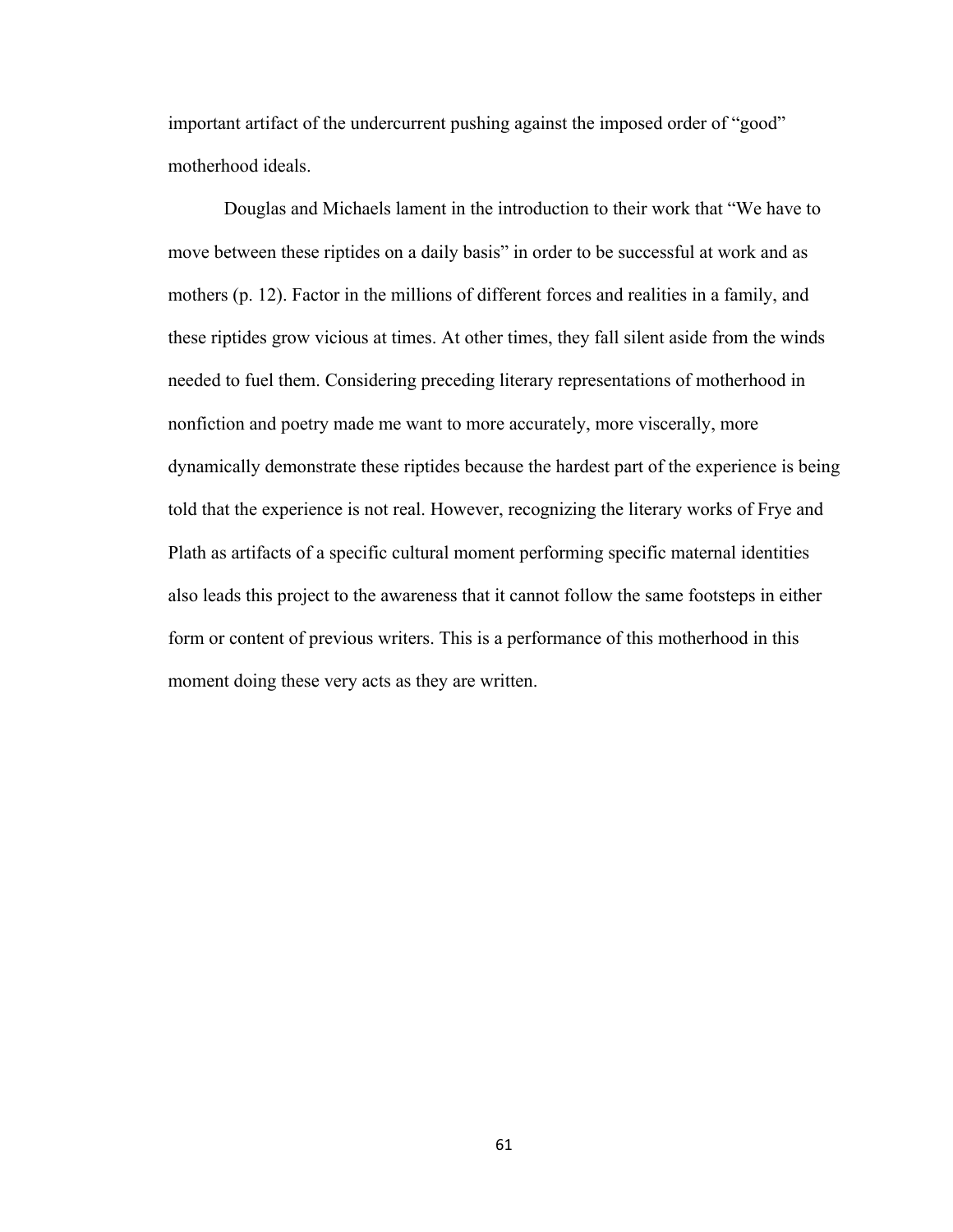## **When He Tells You,** *It's Secrets*

Wear the fingernail grooves latched into collarbone scoops like they matter. Like skeleton key holes or skeletons. Like the fine black teeth of twisted combs. Wear them gnarled and glossy. Matte gold script worn free.

When he tells you*, it's secrets* hold that breath like heartburn inside your five stone walls. Hold that hand to rock, and say it's dying stars like echoes, my hair brittle in the moon. Tell me sixteen ways to walk across phone wires. To scratch niceties into our teeth like static like the shallow heels of knit mittens. Like scabs. To imprint. On snowmen.

When he tells you the secrets, you imprint. Like snowmen. Like skeletons. Like the fine worn lines on his grandmother's kind face. Like you know how to hold warm snow or keep form.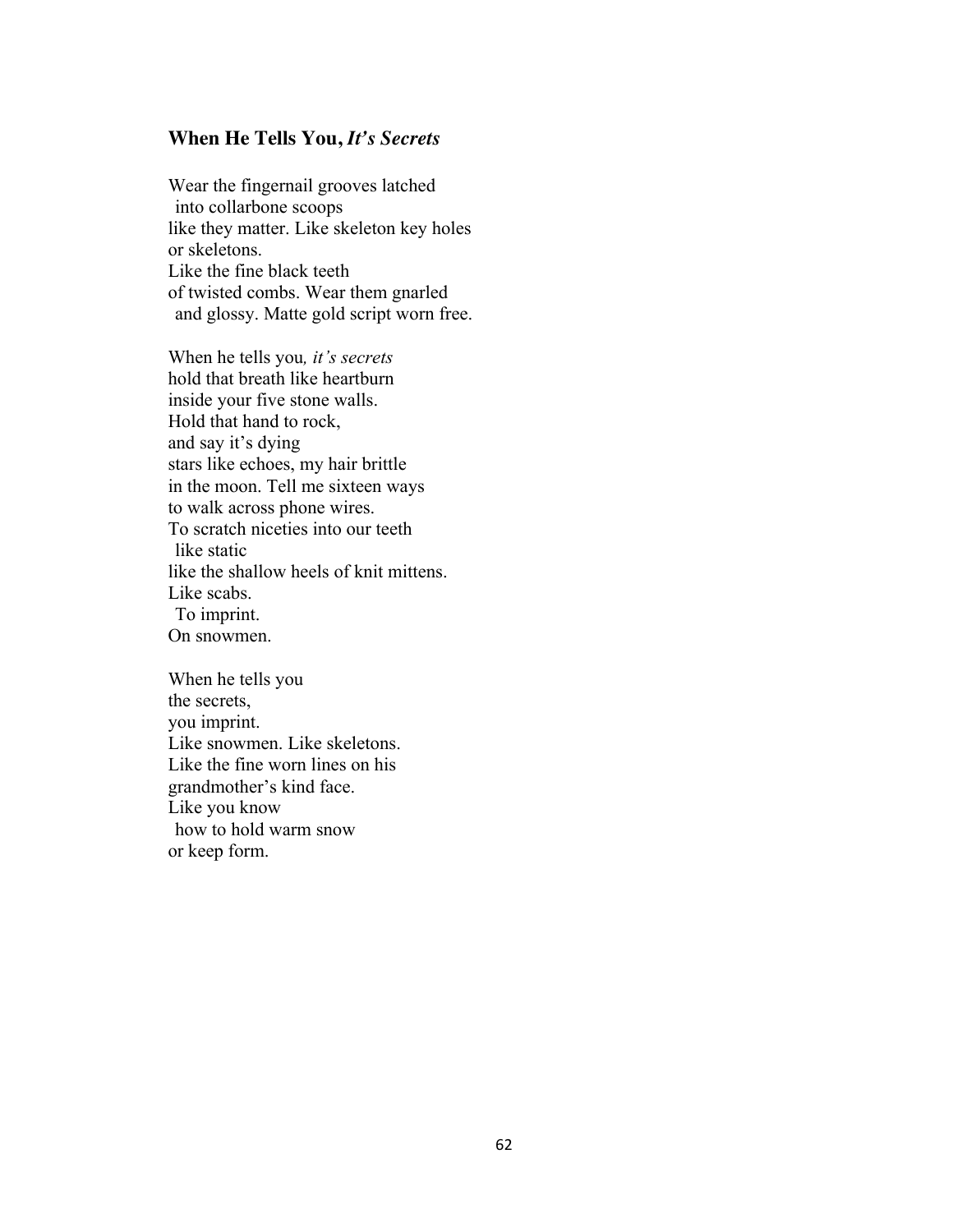### **Cowboys and Indians**

When I come to pick my son up from grandma and grandpa after a night class, my son's three-year-old elbows are burrowed into his papa's shoulders, his chin to the crown of Papa's head. The Good, the Bad, and the Ugly is on. My father says it is his favorite movie of all time, that it's a classic, and as I close the front door behind me, I say: I know. After all, I too grew up watching Westerns with my father, admiring the stoicism and integrity he pointed out. "I want to play Cowboys and Indians," my son says.

I ask him why he wants to play Cowboys and Indians, and how it works.

"Good guys," he thinks for a minute, "are Cowboys, and they get the Indians."

"Well, not all Cowboys are good guys," I say. My father ruffles him off his back and sits up.

"Yeah, they're the good guys, Mom-my."

"Well. Then, who are they bad guys?" I ask, looking at the carpet.

"Uhm . . . the Indians!"

"Why are they bad?"

"Uhm . . . " he shrugs his shoulders.

While I talk, my father scoffs. My mother laughs. I tell my son that we don't say that word anymore. They are Native Americans because they lived here before the Cowboys. "That's stupid," my father says. "It doesn't matter, and that's stupid."

"The cowboys weren't very nice," I say. "They hurt the Indians and took their things. And so did a lot of other people, they hurt the Indians and took their things. And they are not called Indians."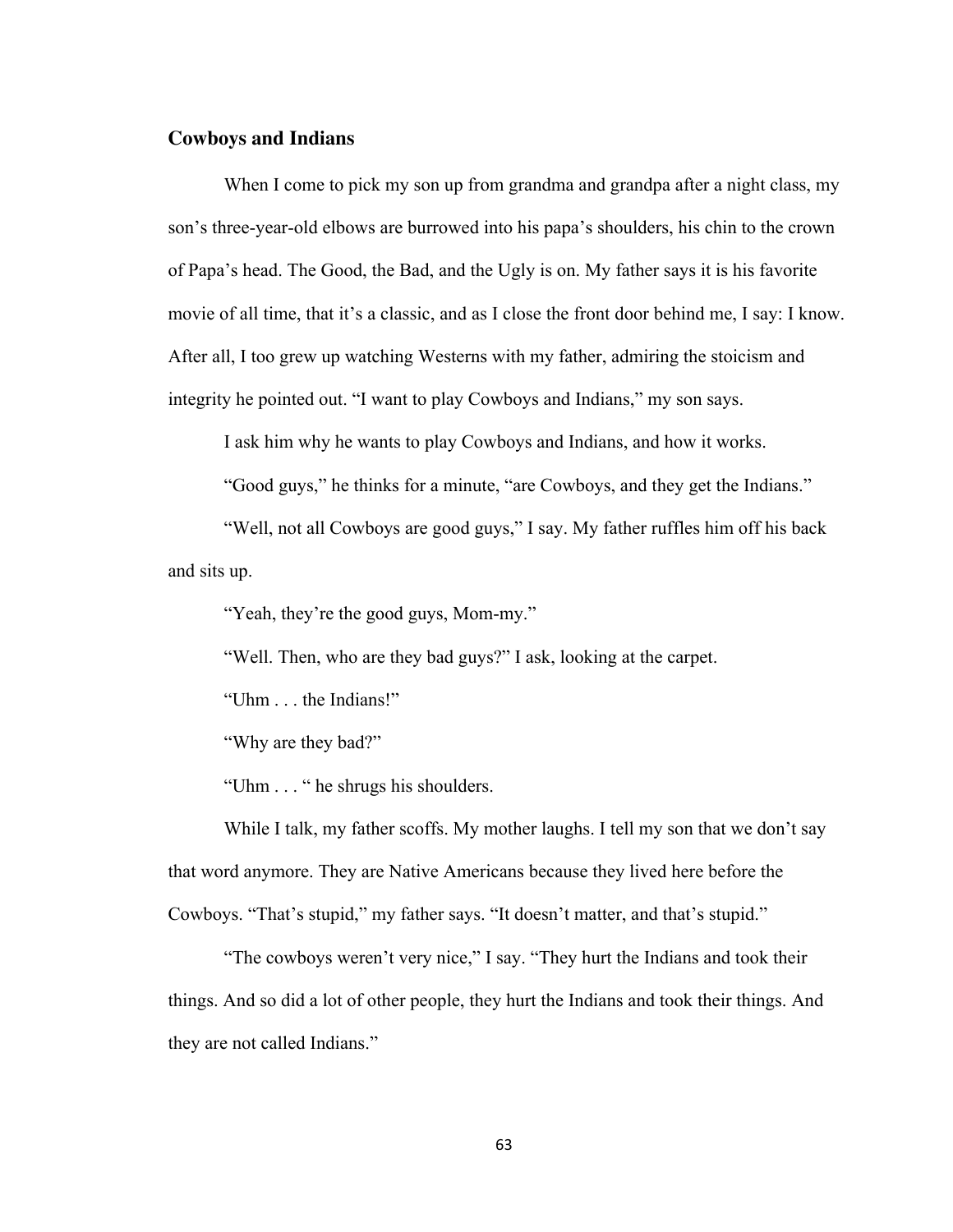"Look, the Indians are friends with the Cowboys in this one—they help each other out," my father interjects, and I ask him who is helping whom and he tells me this is stupid. It doesn't matter. My son asks if Indians are the good guys and the cowboys are the bad guys. My father is grunts, he's annoyed. My son is confused. His lips curl downward.

I want to think I am telling my son that some cowboys are good and some are bad. I want to think I am telling him that some Native Americans are good and some are bad. That they're all people, but that the Native Americans were hurt badly and unfairly. He asks if the cowboys were helpful or hurtful, and I want to say, hurtful, baby, but I say nothing. "This is so stupid," my father repeats. "Papa said a naughty word." "Yes," I manage to say.

So I begin telling my son about race when he is three, and I want to make sure I'm not yelling or lecturing. No barbed fences rising around his mind, or hard walls with strict corners, no prisons or darkness, a little fear. I want to help him question in a way that frightens his papa.

"So what? You're not going to let him watch anything?" My father is laughing now.

As a child, my father forbade watching The Smurfs because Gargamel is the name of a demon. Even as my classmates watched the show and giggled at his rule, this was his belief. Something that mattered to him. A belief and a ban that were respected, mostly. I imagine what my father would have felt if one afternoon my sister and I were mimicking Gargamel's pentagram induced sorcery. I wonder if he can find it in himself to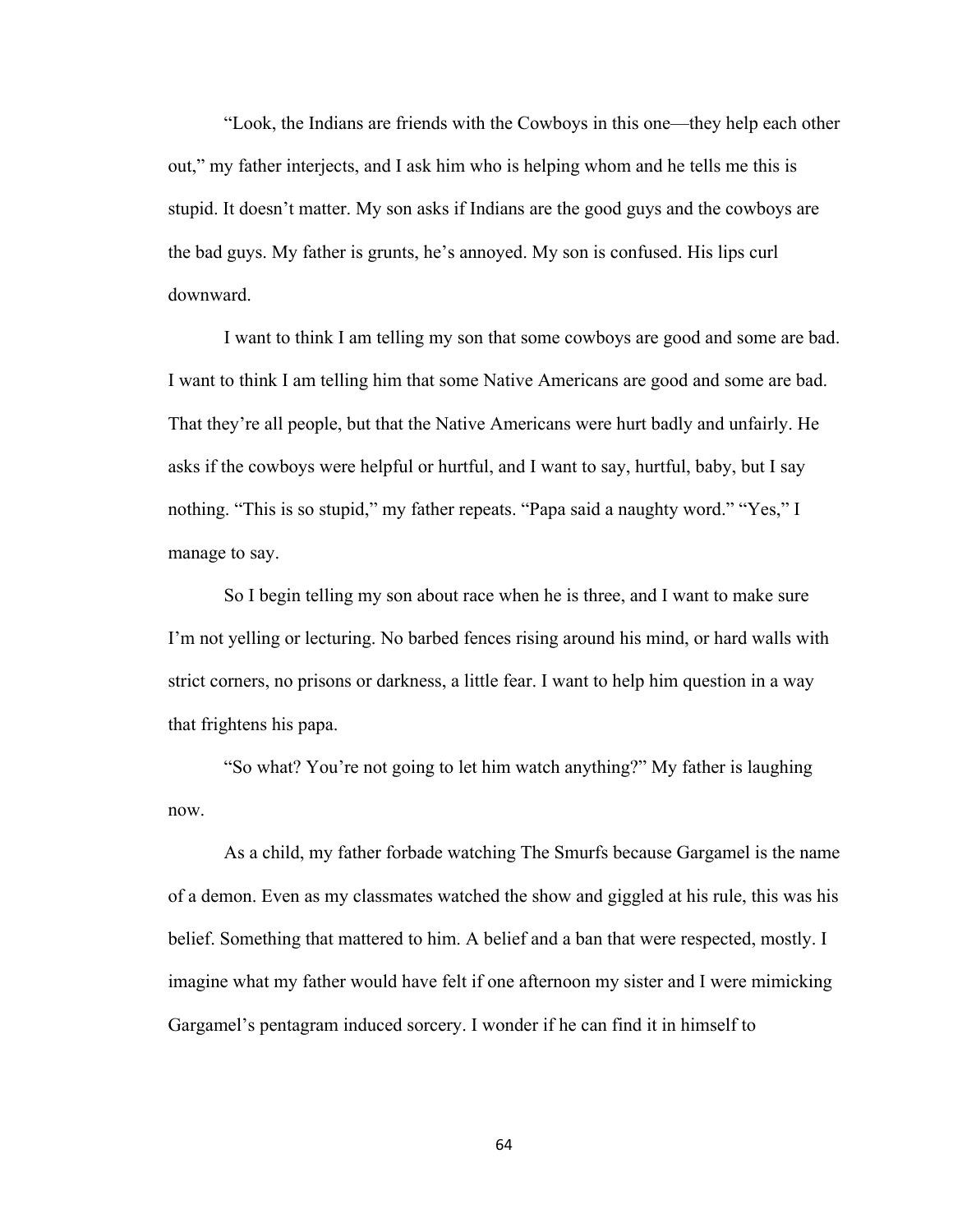understand that this intent, this belief that these shows misrepresent race and history, that it really matters to me. Even if he can't understand. Even if it cuts away from some fun.

My son looks scared and confused, his whole face a sherbet swirl.

I'm careful not to move my face when I'm thinking or speaking. Everyone in the room, a half-breath. "I never said that."

"So you're not going to let him watch John Wayne?"

"I never said that either."

"He needs to toughen up," my father says.

My son curls downward, and sits on my lap.

"Why?" I want my son to see that you never have to fight, not really. That there's always a decision. Even when you're hurting. Even when you're afraid.

"Because he needs to learn to be a man."

If you search for Baby X studies on Youtube, you can watch a series of social experiments performed on the American public regarding gender stereotypes. In my night class, we had watched social scientists dress a baby in boys' clothing and ask strangers to describe "his" personality—the personality of a six month old. We watched strangers, both men and women, describe the baby as tough, active, thoughtful. Next, we saw them dress the same infant in girls' clothing and ask strangers to describe "her" personality. Suddenly, "she" was quiet, shy, and timid. On the drive to pick my son up, I wondered whether I am truly hyper-emotional, intuitive, sensitive, or whether I have simply been convinced of these traits throughout life. Conditioned. Groomed. I wonder if I am really horrible with directions and a poor driver, or if I am simply fulfilling these mantras. I wonder if my father ever wanted to cry but chose, instead, to appear tough. I wonder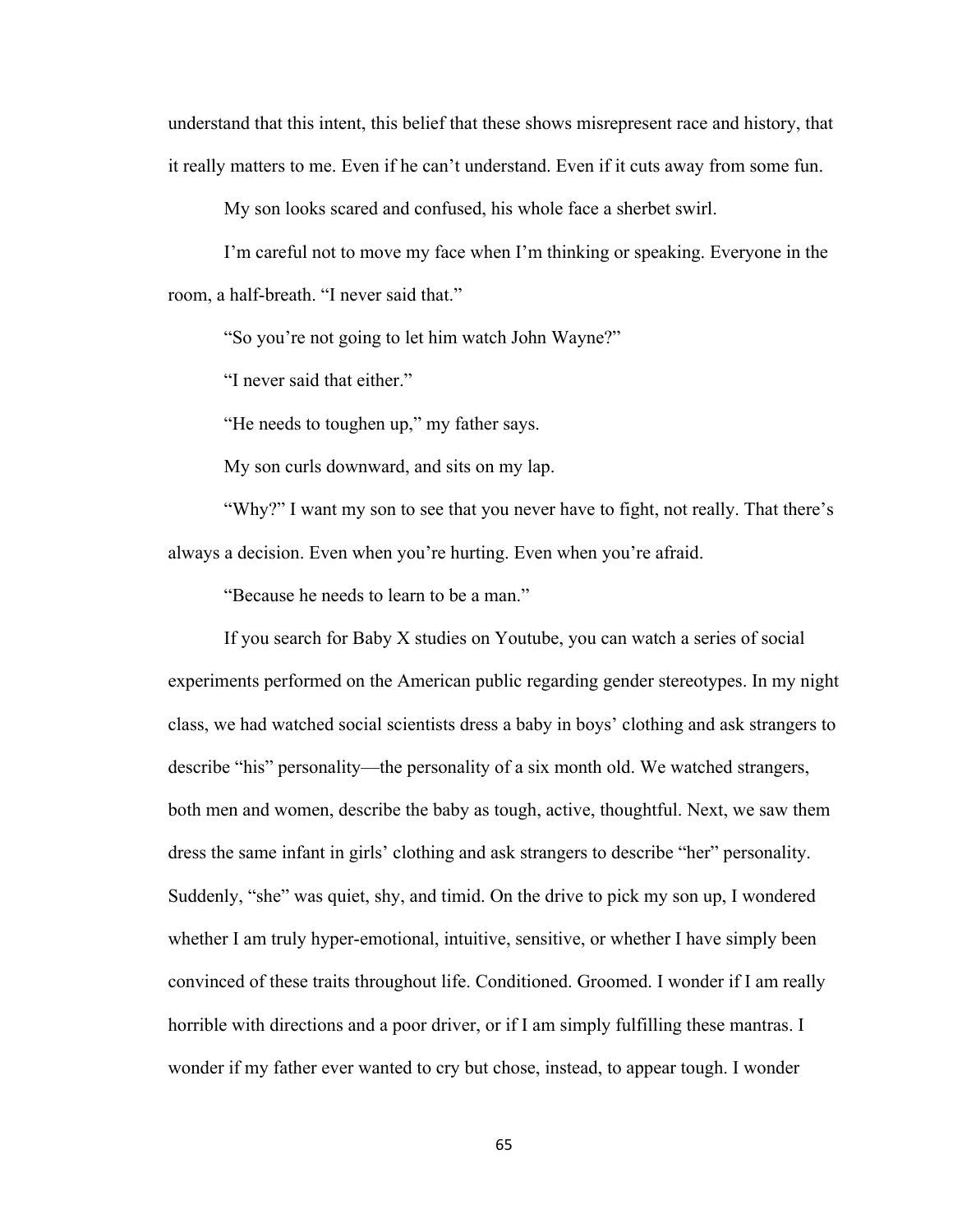what parts of himself this practice required he methodically excise, disown. I wonder if he ever misses them. The parts that toughness cut away.

"You don't have to be tough to be a man," I say. "He's not going to turn into anything he isn't meant to be."

At two years old, my son chose a pair of hot pink mittens at Goodwill. Undoubtedly entranced by the most fluorescent choice. A thick, warm pair, he chose one pair of pink mittens, a pair of green, and a pair of red. All of them equally warm and reasonably priced. All of them merely products of different combinations of dye in cotton. But only one set carries morality and evil, coats my son's small hands in other people's judgments.

"I don't know what you're trying to teach him, playing with dolls, pretending his stuffed animals are babies. Trying to make him . . . "

My son is nestled against my chest now, a double holster hiked around his waist through a notch we had to add. I push the orange pistols toward his back so they don't stab into his stomach. He has always been small for his age, and this makes me anxious. It makes me feel like other people judge my parenting. I feel the smallness of his waist like a warm guilt that I cannot protect him.

"Well. He needs to toughen up, anyway. You won't let him play fight. When I was his age  $\ldots$ "

"I picked out the bow he got for Christmas." I say, interrupting his musing. I don't raise my voice. "I picked out the bow he wanted, to be like his favorite character: Merida."

"There's no reason," he says at some point, "for all this political correctness."

The phrase does not register with my son, and laughing, he says: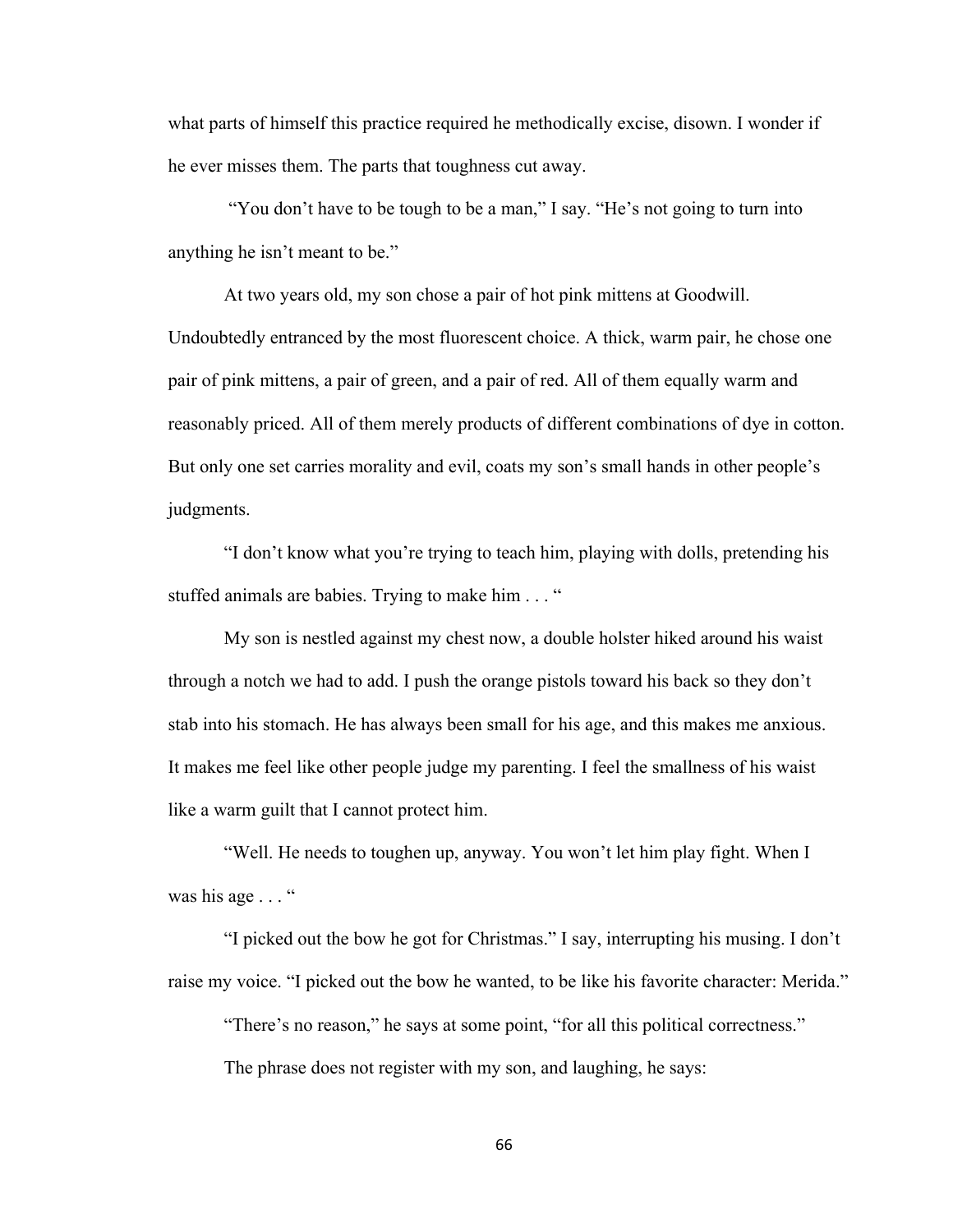"Mom-my! Look at the horses! Mom-my!" My son points at the TV. The Western the adults have abandoned. He doesn't notice skin color or politics or even the aggression. He wants to talk about horses.

I tell him we will ride horses in the summer, when the snow is gone. He pretends to be a horse, a deer, a gruffalow, and Iron Man. I do not tell my father about the time that my son decided to be Cat Woman all day, how he referred to himself as "she" as he stayed in perfect character, a born thesbian-master, perhaps. Catwoman is his favorite character: fun and tough, lithe and interesting. "She wants some more milk, mahm-meee!" He would say , and, "Pleeease!" And all I noticed in that moment were his manners. How kind he was growing up to be, and thoughtful, and how he had never learned to view womanhood as an insult. And everything was fine. He had a Ninja Turtle birthday.

I don't tell my father that I had a panic attack one day last month because I thought I was a bad mother, that I hadn't taught my son the alphabet soon enough, that I shouldn't think about the student papers I have to grade when we are playing army guys, that I am selfish because I think I deserve more than being a waitress. In the front hall entryway of our apartment, trying to get coats and boots on, trying to get my son and I to our respective classrooms by eight, I lose the connection between my knees and the cold tile floor, the air and my lungs. I feel the weight of everything I am failing to teach him press me down into hot tears. I don't tell him that at that very moment, my son brushed the hair out of my eyes and said: "Don't cry Mom-my. I want to try and make you happy."

And everything was fine.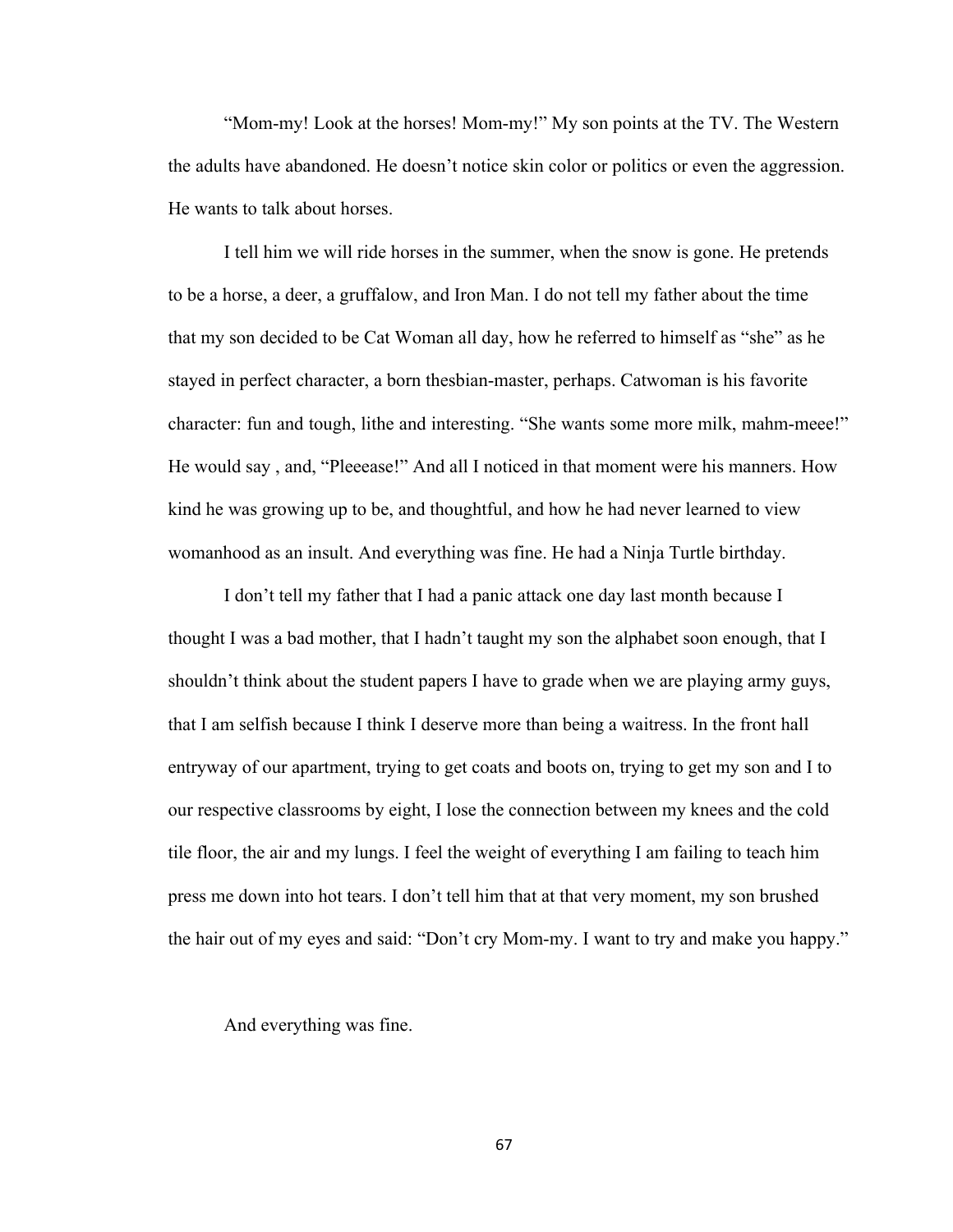## **Ceremone**

Pine trees curl moss-tattooed branches,

needled fingers knit haloes of rain beads,

and shriveled shadows play the sunset like an un-tuned ukelele

rippled with constellations and our prayer-fists.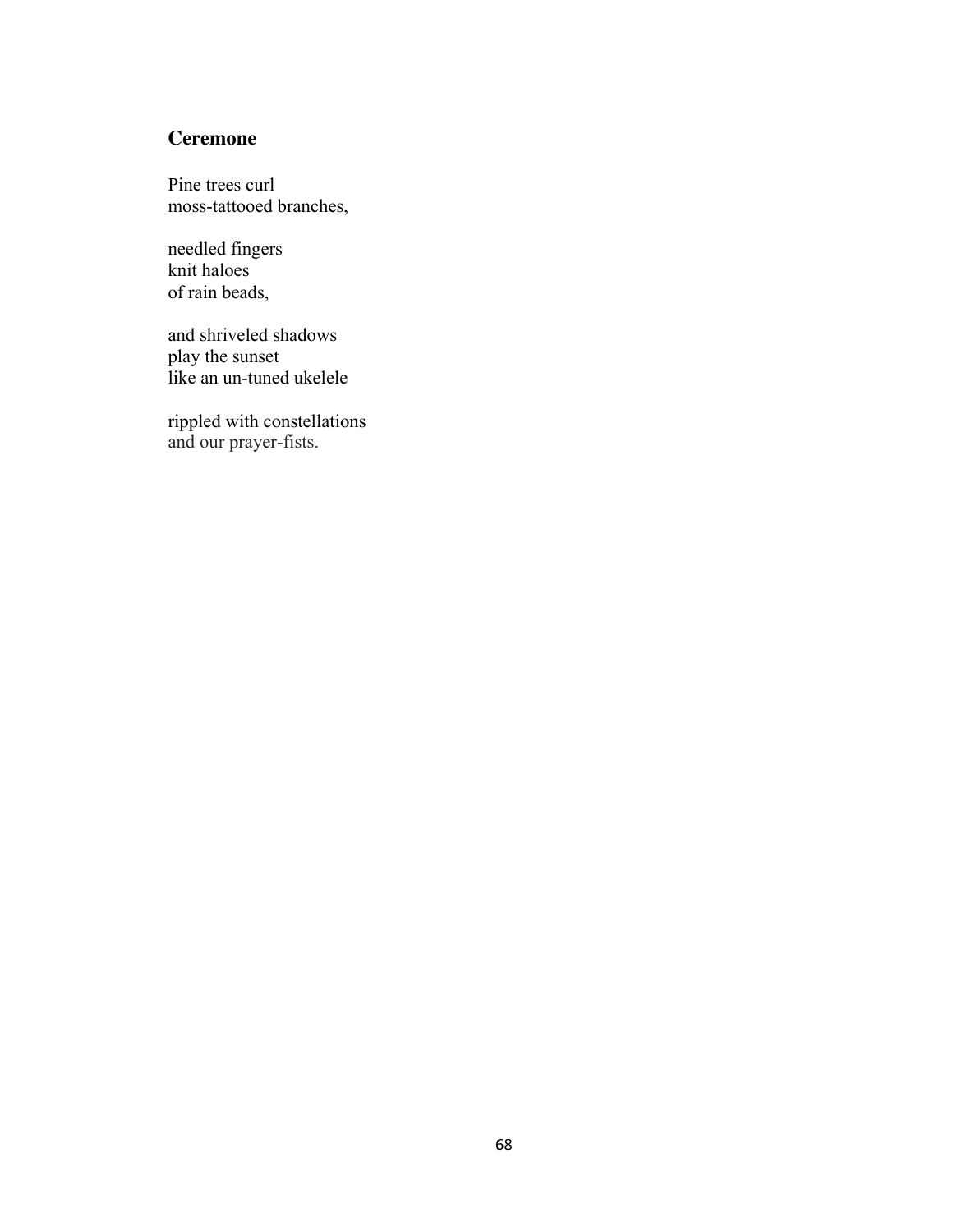## **The True Work of Motherhood**

Stephanie Coontz explains from a historical standpoint that "Throughout most of human history, mothers have devoted more time to other duties than to childcare," (1992, p. xix). If this statement holds academic water, how can the media-perpetuated myth of "new momism" hold so much sway and power in public opinion and stigmatization of mothers and mother-work? Popular media images and political discourses that invoke "traditional family" ideology demonstrate how cultural rhetoric mutates reality and logic to suit a common narrative. The myth that mothers should be considered responsible for every last second of a child's life, for example, invalidates pursuit of personal interests or work, rather than acknowledging the reality that "parents are only one developmental factor, and they do not make or break children" (Coontz, 1992, p.225).

Just as the concepts and mythology of motherhood are culturally constructed, so the mythology of proper mother-work is deeply rooted in a specific culture, in its history, and in its values. Coontz explains an important shift in the lifestyles of mothers within the last century:

The orderly progression from student to single job-holder to wife to mother to married older worker that prevailed from the 1920s to the 1960s, for example, is now gone. Modern women take on these factors in different orders or occupy all of them at once (p.186).

This observation calls into question the practice of evaluating current mothers by impossibly outdated standards under the misleading title of "traditional values," which have already been identified as mythological misattributions.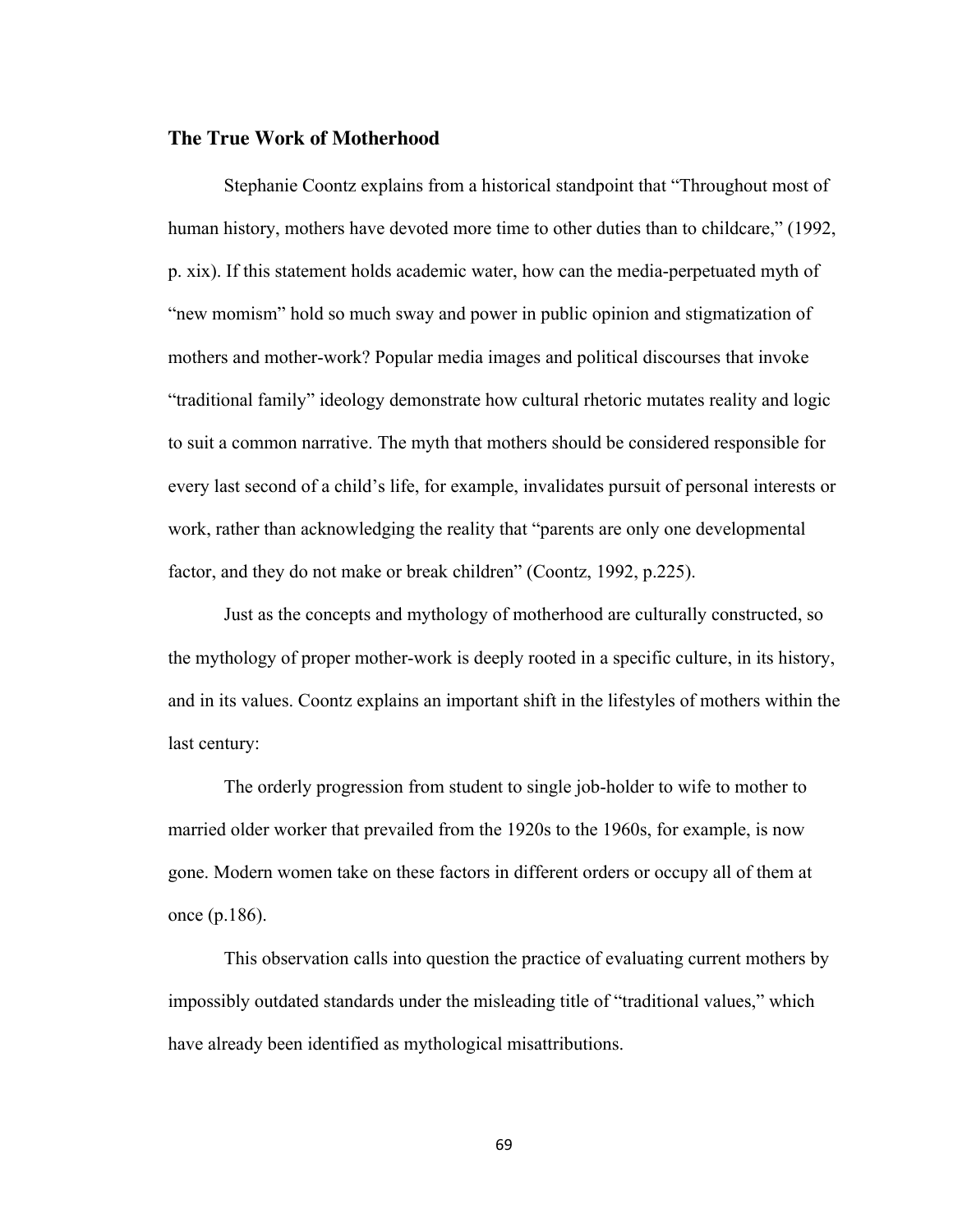This revelation allows for the logical trajectory to be followed through; first, scripted and imagined mother-characters were touted as the 1950s television ideal. Moving through history, celebrities grounded the myth in a slightly more realistic lifestyle, though still fantastic compared to average families. At least the celebrities of 80s and 90s obsessions had actual lives, careers, and decisions to make about those lives and careers, even if they were privileged in many different ways (Douglas, p.113). This evolution of media's motherhood constructs crafted an image of acceptable mother-work as minimal and flexible, and most importantly, work that is subservient to the exalted privilege of motherhood (Douglas, p.203). Media-based images such as this one often create a collective memory that is not grounded in lived reality, but in scripted fiction and creative nonfiction. This cultural myth of modern American motherhood is a tale of warning: mothers who do not live up to these specific, ever-changing ideals are stigmatized as "bad" mothers.

Amidst the "ever-ballooning standards of motherhood," amongst media frenzy over all the ways mothers are failing, the actual history, research, and lived reality of mothers contradicts the powerful mythos. In spite of the media claims that women in the 90s were fleeing workplaces due to the insipid conditions of daycares, less than 10% of articles from the era found negative correlations between daycare attendance and child development (Douglas, 2004, p. 257). Thurer explains that "Over the centuries, despite wild variations in child care, the incidence of mental illness amongst children, as best we can determine, seems to have been fairly consistent" (1994, p. 300). Coontz specifies that stigmatization of single parenthood was found to effect children, but not single parenthood itself (1992, p. 223). She also explains that several studies find that "women's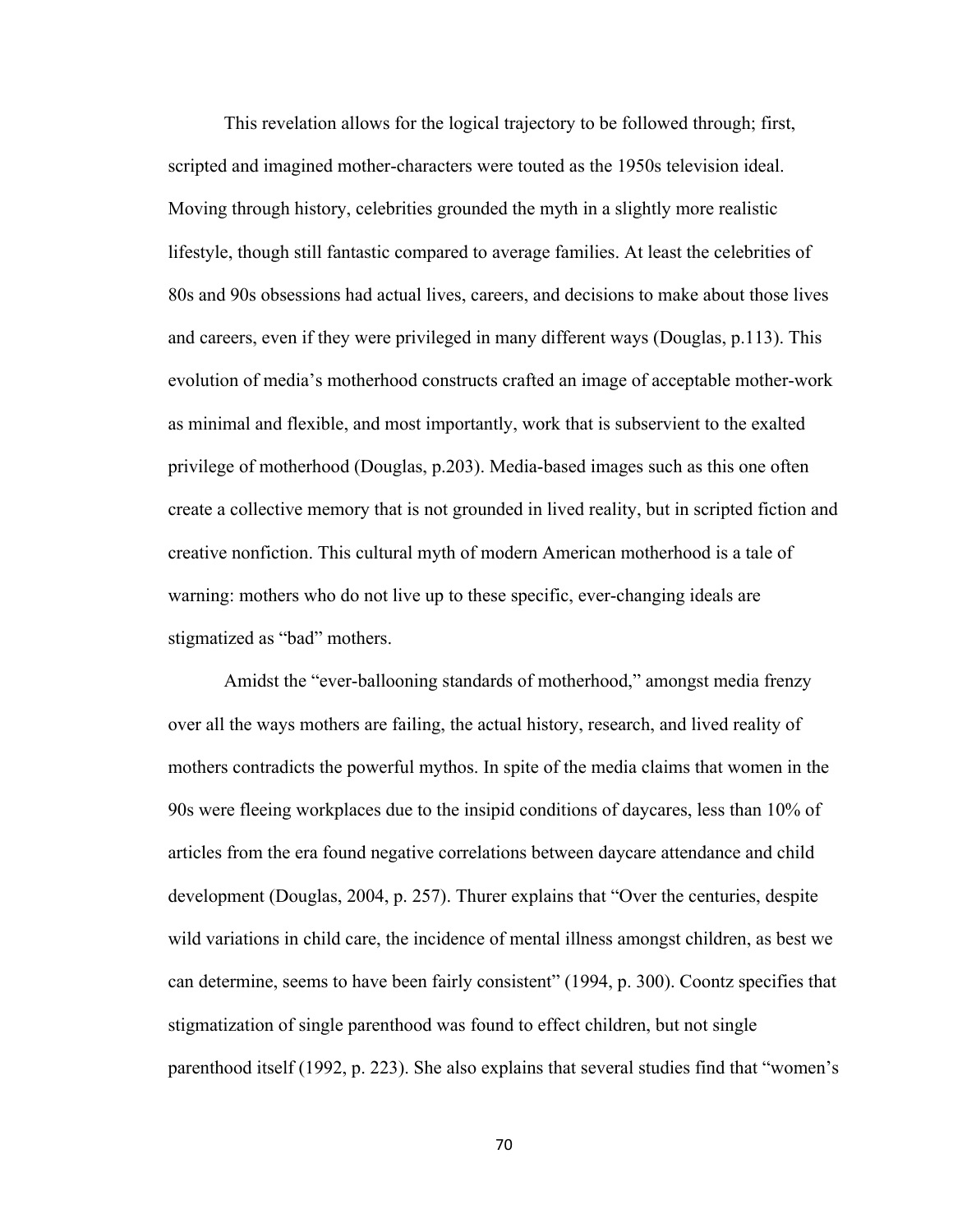satisfaction with either housework or paid work . . . [correlates with] a positive outcome for children" (1992, p. 217). In comparison, the media-fueled myth of motherhood pales next to the deeply complex reality of actual motherhood in real life. More troubling, these myths can incur toxic psychological damage, not just on the mothers, but on the very children and families these myths claim to serve and protect. What can be ascertained from the history and mythology is that no single image, narrative, or stereotype can ever fairly represent a human individual or group.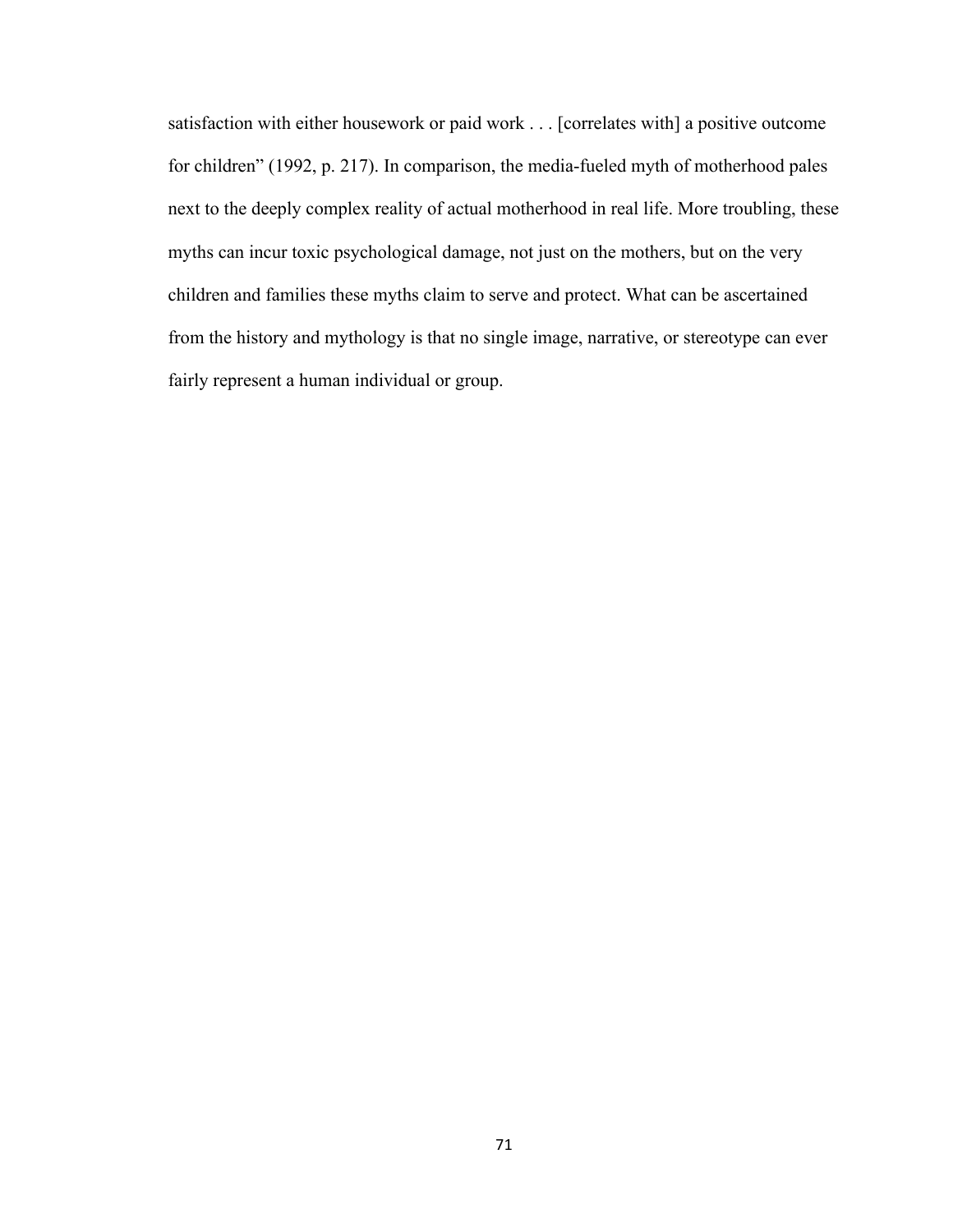## References

- Althusser, L. (1970). Ideology and ideological state apparatuses (Notes towards an investigation). *Lenin and Philosophy and Other Essay.* New York, NY: Monthly Review Press.
- Butler, Judith (1999) [1990]. Gender Trouble: Feminism and the Subversion of Identity (Subversive bodily acts, IV Bodily Inscriptions, Performative Subversions). New York: Routledge.
- Caplan, P.J. (1998). Mother-blaming. M. Ladd-Taylor & L. Umansky (Eds.), *"Bad" mothers: The politics of blame in the Twentieth-Century America (pp. 127-143).* New York, NY: New York University Press.

Chesler, Phyllis.(2001) *Mothers on trial: The battle for children and custody.* 

- Coontz, S. (1992). *The way we never were: American families and the nostalgia trap.*  New York, NY: Basic Books.
- Douglas, S. J. & Michaels, M.W. (2004). *The mommy myth: The idealization of motherhood and how it has undermined women.* New York, NY: Free Press.

Friedan, B. (1963). *The feminine mystique.* Harmondsworth: Penguin Books.

Frye, J.S. (2012). *Biting the moon: A memoir of feminism and motherhood.* Syracuse, NY: Syracuse University Press.

Kinser, A. (2010). *Motherhood and feminism.* Berkeley, CA: Seal Press.

Laney, E. K., Carruthers, L., Hall, M., Lewis, E., & Anderson, T. (2014). Expanding the self: Motherhood and identity development in faculty women. *Journal of Family Issues,* 35(9), 1228-51. doi:10.1177/019250192513X13479573

Milkman, R. (1987). Gender at Work: The Sexual Division of Labor during World War II.